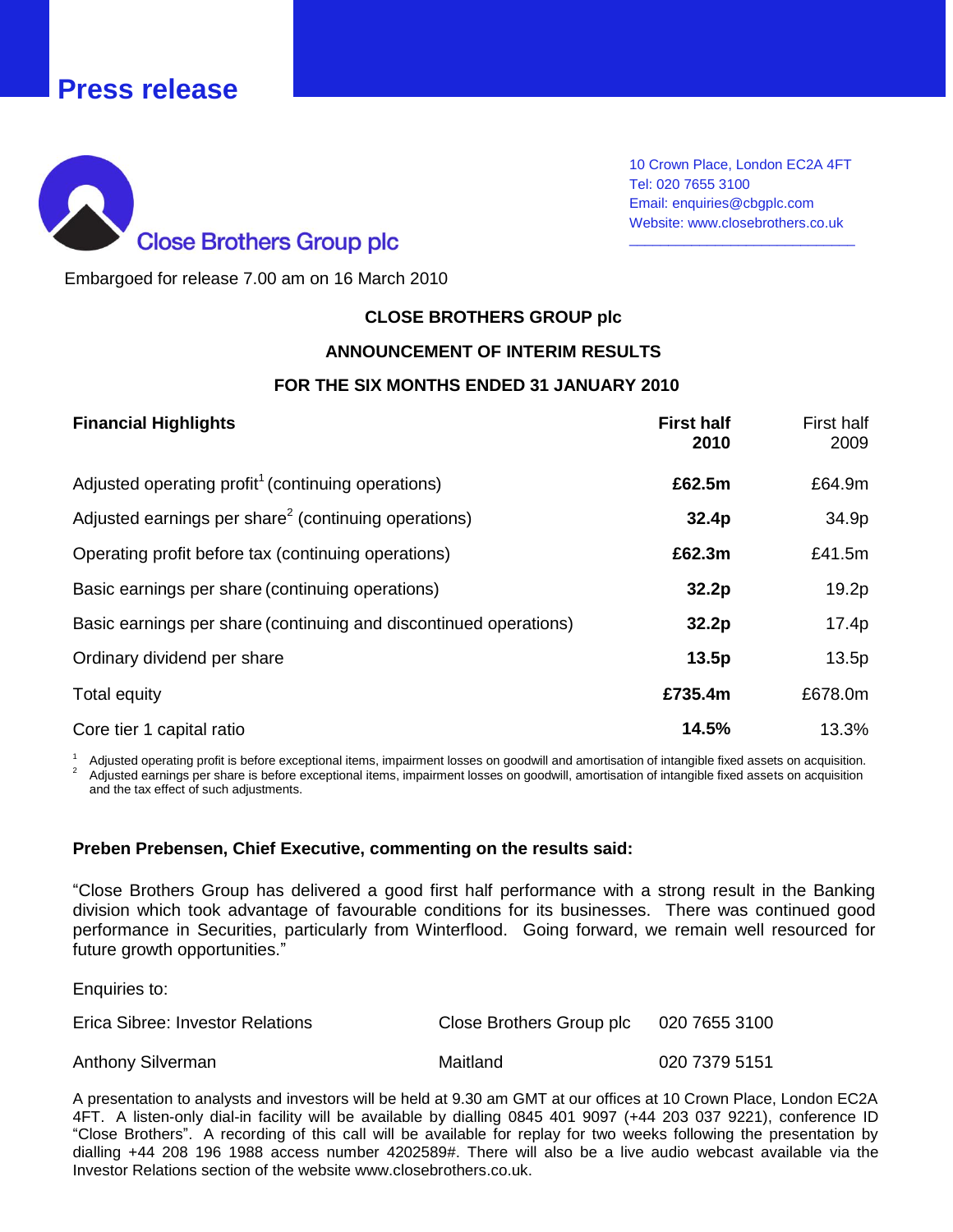### **OVERVIEW**

### **Chairman's and Chief Executive's Statement**

Close Brothers Group has delivered a good first half performance, benefiting from a strong result in the Banking division and continued good performance in Securities, particularly from Winterflood. The group has maintained its strong capital position and remains soundly funded, positioning it to benefit from potential future growth opportunities.

The group continues to focus its activities around the three divisions of Banking, Asset Management and Securities, working closely with each to identify and develop growth opportunities whilst retaining a strong focus on operating performance, risk management and financial flexibility.

### **Results and Dividend**

Adjusted operating profit for the period was £62.5 million (2009: £64.9 million), a 4% reduction year on year but significantly ahead of the result in the second half of the 2009 financial year of £48.8 million. Adjusted earnings per share reduced 7% to 32.4p (2009: 34.9p from continuing operations) although basic earnings per share increased 68% to 32.2p (2009: 19.2p from continuing operations), reflecting goodwill impairment and exceptional restructuring expenses in the prior period.

The group's good profitability has allowed it to maintain its strong capital base, with a core tier 1 ratio of 14.5% (31 July 2009: 14.8%) and a total capital ratio of 16.2% (31 July 2009: 16.6%). The group remains well positioned to take advantage of growth opportunities.

The group has taken a conservative approach to funding which has resulted in a sound and diversified funding position. The group funds its operations from a variety of sources including equity, public and private debt markets and corporate and retail deposits, and at 31 January 2010 it had £5.4 billion of total funding. The wide range of funding sources available to the group provides significant resilience and the group will continue to manage its funding with a view to both cost efficiency and long-term flexibility.

The board has declared an interim dividend of 13.5p (2009: 13.5p) per share in cash, which reflects the group's continued good performance during the period and the underlying resilience of its businesses. The dividend will be paid on 22 April 2010 to shareholders on the register at 26 March 2010.

### **Divisional Performance**

### **Banking**

The Banking division has successfully taken advantage of favourable business conditions and delivered a strong performance in the first half. The division has seen increased demand for its largely secured specialist lending services in the prevailing tight credit environment, which has resulted in 9% loan book growth to £2.6 billion (31 July 2009: £2.4 billion) as well as a strong net interest margin of 9.7% (2009: 9.0%). Performance has been particularly strong in Retail, which includes the group's premium and motor finance operations, and in Commercial's asset finance business. This growth has more than offset an increase in the bad debt ratio to 2.5% (2009: 2.1%), resulting in a 14% increase in adjusted operating profit to £36.5 million (2009: £32.0 million).

The more stable economic environment has resulted in an improved bad debt ratio relative to the 3.1% in the second half of the 2009 financial year, driven by the shorter-term Retail businesses. However, the outlook for bad debts in all the lending businesses remains sensitive to the economic environment.

Following the reorganisation of the division into four business units – Retail, Commercial, Property and Treasury – it continues to seek out new growth opportunities within existing and related business areas, whilst retaining its strong margin and niche lending model. In January 2010 the group completed the acquisition of a £94 million invoice financing loan book from GMAC Commercial Finance Limited (UK) ("GMAC"), which has been integrated into the group's existing invoice finance operations within the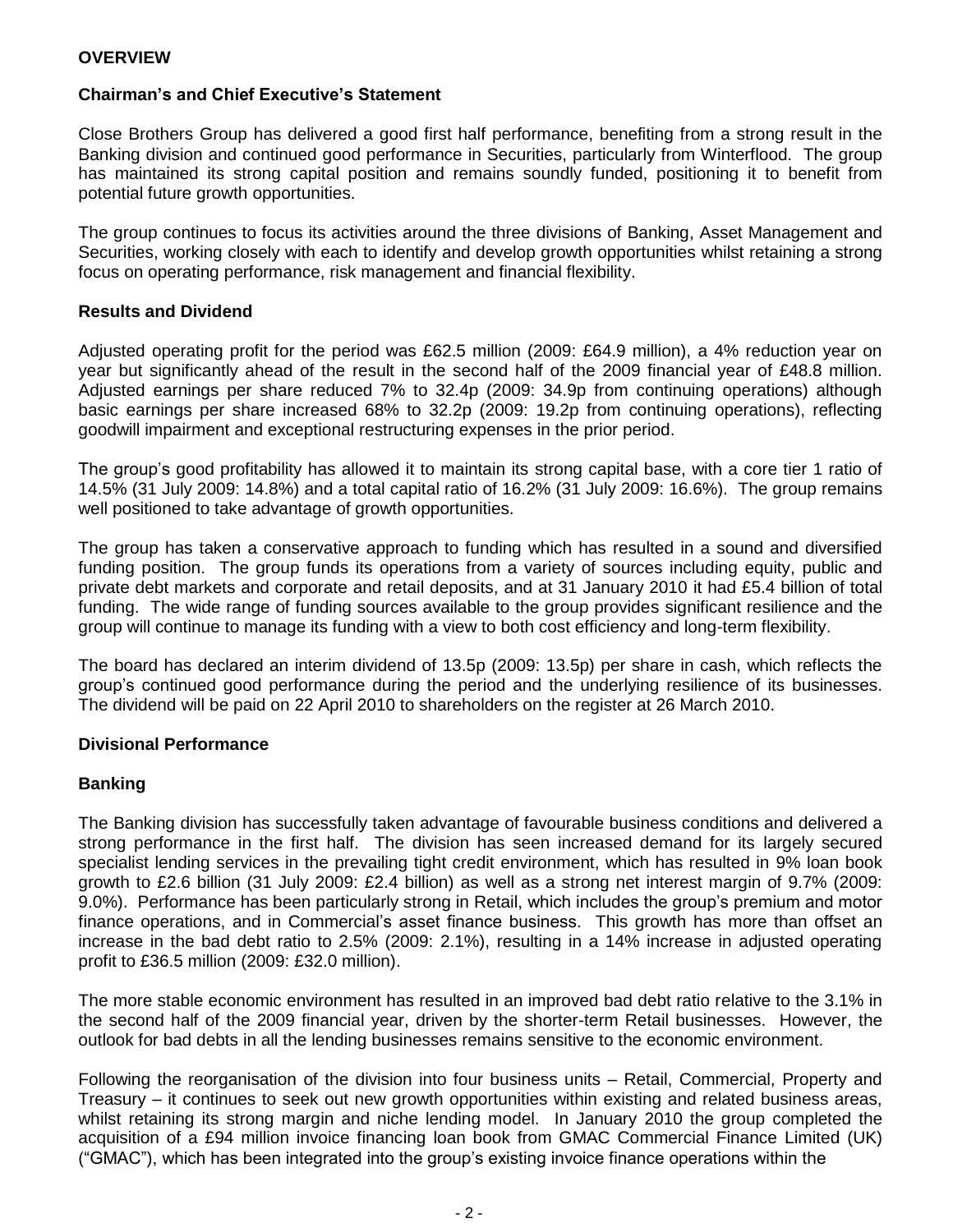### **OVERVIEW**

### **Chairman's and Chief Executive's Statement** continued

Commercial business unit. The group continues to evaluate potential acquisitions as part of its growth strategy for the division but will continue to apply strict financial and strategic criteria in doing so.

### **Asset Management**

In Asset Management, Funds under Management ("FuM") increased 7% to £7.3 billion (31 July 2009: £6.8 billion) as a result of positive market movements. The Private Clients business remained resilient with net new funds of £91 million (3% of opening FuM), although this was offset by a net outflow in the Funds business of £101 million (3% of opening FuM). However, the overall result was affected by lower income on Assets under Administration ("AuA") and deposits as well as an increase in investment spend in support of the division's growth initiatives in the Private Clients business. As a result, adjusted operating profit reduced to £2.7 million (2009: £6.6 million).

The division is continuing its process of business development and investment. In particular, the division sees opportunities to take advantage of its existing brand and offering in the Private Clients area, including expanding its direct distribution capabilities and increasing indirect distribution through intermediaries such as Independent Financial Advisers.

The division also sees opportunities to enhance its investment proposition in its Funds business which will also support the Private Clients offering. As part of this initiative, in January 2010 the group completed the purchase of the remaining management owned minority stake in Fortune, which will allow it to integrate this business fully and utilise Fortune's fund manager selection capabilities across the division.

### **Securities**

The Securities division has had another good performance. Winterflood has continued to benefit from its leading market position in a favourable market environment resulting in an increase in average bargains per day to over 45,000 (2009: 38,000) and a 48% increase in adjusted operating profit to £27.6 million (2009: £18.7 million). Mako contributed £3.4 million (2009: £12.7 million) of after tax associate income, reflecting more normalised market conditions in the period, whilst Close Brothers Seydler's result improved to £3.0 million (2009: £1.8 million). Overall, the division's adjusted operating profit increased 2% to £34.0 million (2009: £33.2 million).

The group continues to work closely with each of the Securities businesses to identify future growth opportunities. Winterflood is actively exploring opportunities to extend its current offering to address a wider client base globally, whilst retaining a strong focus on its core retail market. This will include looking at ways to capture additional UK order flow from US institutions and broker dealers, exploring niche execution outsourcing opportunities resulting from the implementation of the Markets in Financial Instruments Directive and expanding its institutional business. Winterflood was recently chosen as a preferred UK market-maker in small and mid caps by a major US institution for its new retail platform for trading global equities.

Close Brothers Seydler is focused on expanding its fixed income activity and building on its existing designated sponsoring capability to benefit from any upturn in the German small and mid cap market. Mako continues to focus on its core area of exchange traded derivatives market-making whilst developing its investment management activities including further expansion of the successful Pelagus Capital Fund.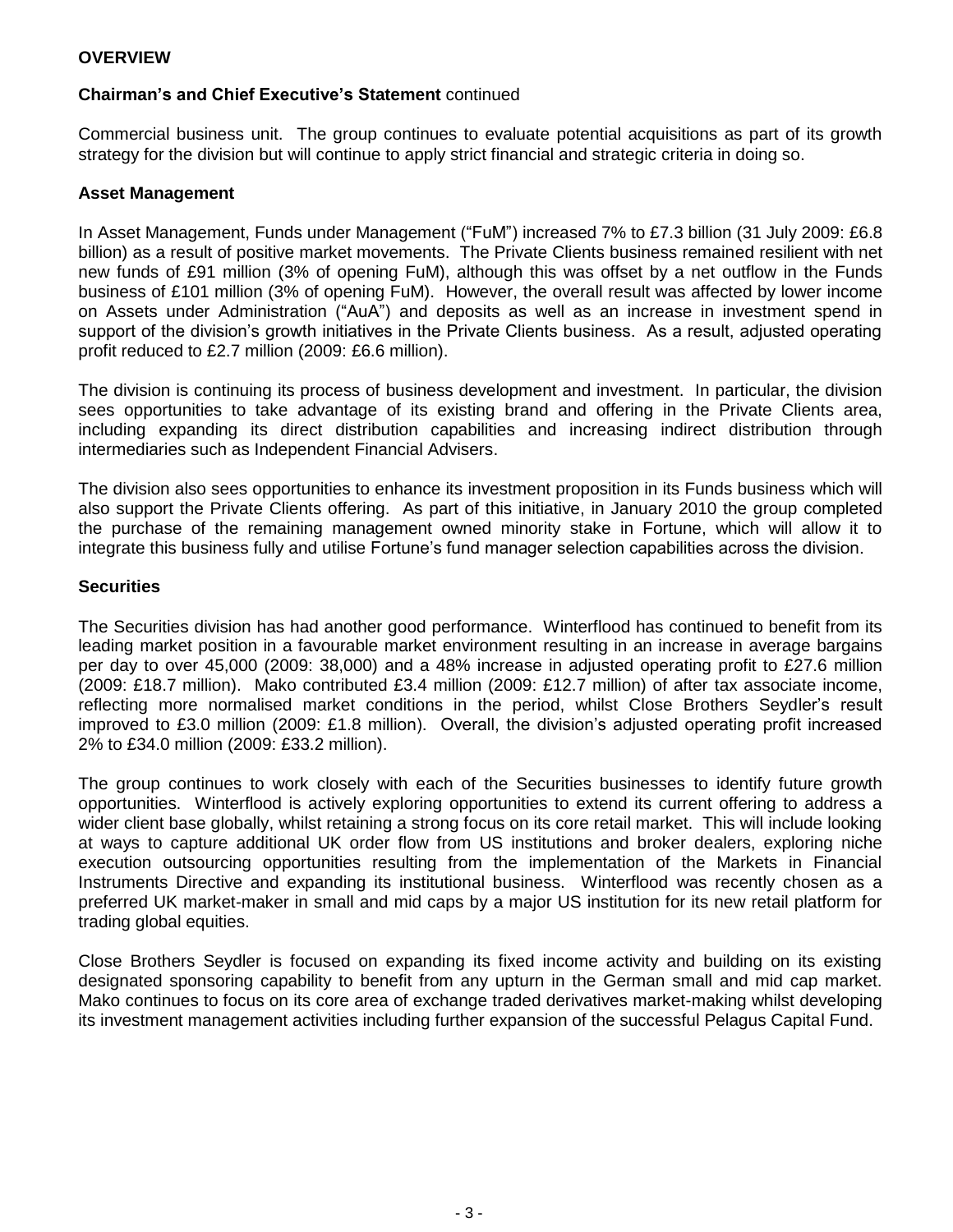### **OVERVIEW**

### **Chairman's and Chief Executive's Statement** continued

### **Outlook**

The group has strong and well positioned businesses and is well placed to take advantage of future growth opportunities. However, it also continues to plan for an uncertain economic environment.

In Banking, the group expects a continued solid result for the second half of the year, as it sees further good demand for its specialist lending services. Whilst there has been some improvement in bad debts, the outlook remains sensitive to the economic environment.

In Asset Management, the group expects the current performance to continue into the second half of the year reflecting ongoing investment spend in Private Clients.

In Securities, performance remains sensitive to market conditions and Winterflood has had a quieter start to the second half in February and March relative to a very good first half.

Given the good performance in the first half, and subject to the continuation of the prevailing market conditions, the group remains confident of delivering a solid overall result for the 2010 financial year.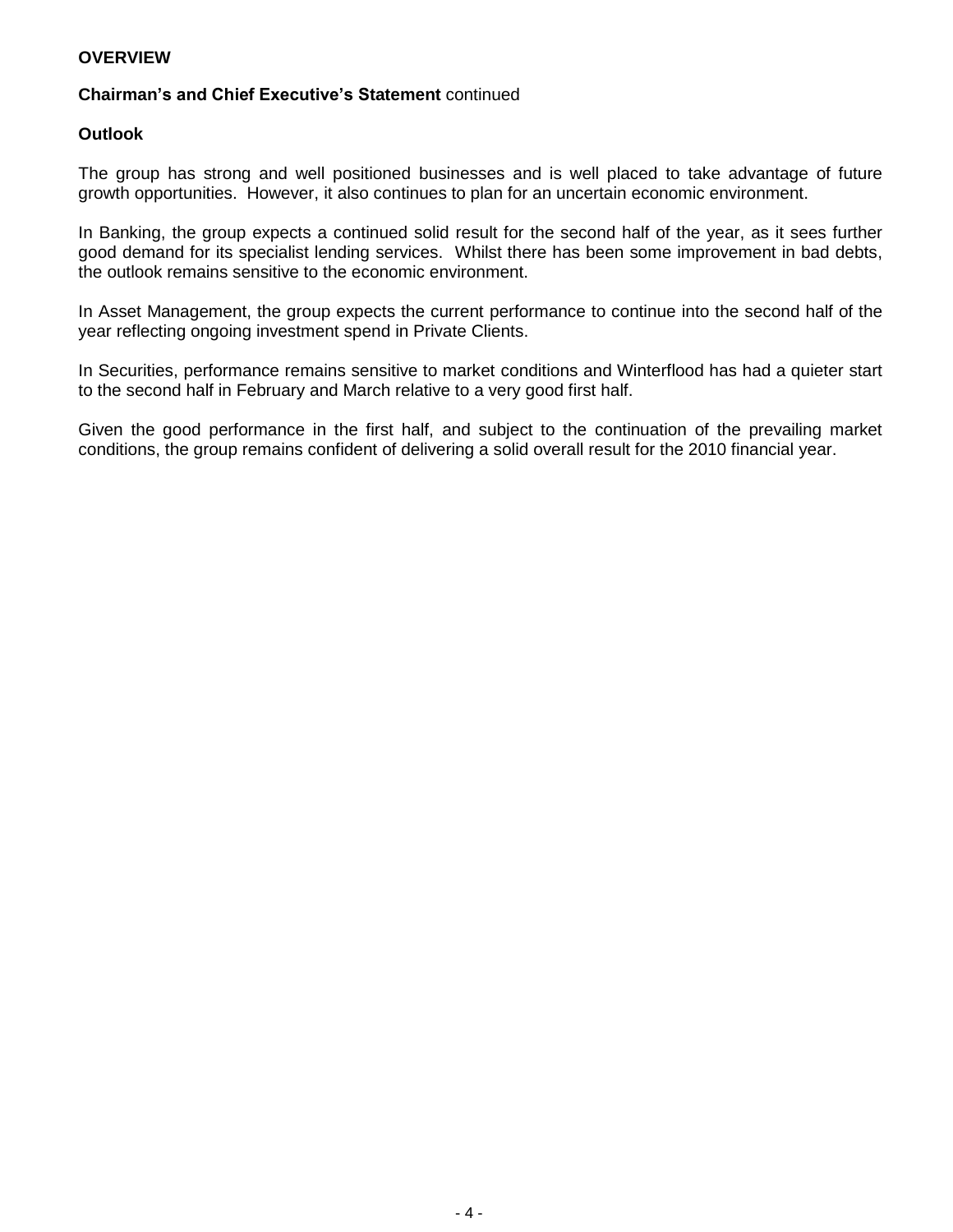#### **Overview**

#### **Summary Income Statement**

|                                                                 | <b>First half</b> | <b>First half</b> |        |
|-----------------------------------------------------------------|-------------------|-------------------|--------|
|                                                                 | 2010              | 2009              | Change |
|                                                                 | £ million         | £ million         | %      |
| Continuing operations <sup>1</sup>                              |                   |                   |        |
| Adjusted operating income                                       | 261.8             | 249.1             | 5      |
| Adjusted operating expenses                                     | (168.7)           | (160.8)           | 5      |
| Impairment losses on loans and advances                         | (30.6)            | (23.4)            | 31     |
| Adjusted operating profit                                       | 62.5              | 64.9              | (4)    |
| <b>Exceptional expenses</b>                                     |                   | (4.1)             |        |
| Impairment losses on goodwill                                   |                   | (19.0)            |        |
| Amortisation of intangible fixed assets on acquisition          | (0.2)             | (0.3)             |        |
| Operating profit before tax                                     | 62.3              | 41.5              | 50     |
| Tax                                                             | (16.0)            | (14.1)            | 13     |
| Minority interests                                              | (0.2)             | (0.1)             | 100    |
| Profit attributable to shareholders:                            |                   |                   |        |
| continuing operations                                           | 46.1              | 27.3              | 69     |
| Loss from discontinued operations                               |                   | (2.4)             |        |
| Minority interests: discontinued operations                     |                   | (0.2)             |        |
| <b>Profit attributable to shareholders:</b>                     |                   |                   |        |
| continuing and discontinued operations                          | 46.1              | 24.7              | 87     |
| Adjusted earnings per share: continuing operations <sup>2</sup> | 32.4p             | 34.9p             | (7)    |
| Basic earnings per share: continuing operations                 | 32.2p             | 19.2p             | 68     |
| Basic earnings per share: continuing and discontinued           |                   |                   |        |
| operations                                                      | 32.2p             | 17.4p             | 85     |
| Ordinary dividend per share                                     | 13.5p             | 13.5p             |        |

Results from continuing operations for 2009 exclude the trading loss of the Corporate Finance division, the sale of which was completed on 1 July 2009.

<sup>2</sup> Adjusted earnings per share: continuing operations excludes discontinued operations, exceptional items, impairment losses on goodwill and amortisation of intangible fixed assets on acquisition.

Note: All data within this announcement relates to the six month period to 31 January, unless otherwise indicated.

Close Brothers has achieved a good overall result with adjusted operating profit from continuing operations of £62.5 million (2009: £64.9 million), principally reflecting strong performance in the Banking and Securities divisions. The result is also a 28% increase on the result of the second half of the 2009 financial year of £48.8 million.

Adjusted operating income from continuing operations was £261.8 million (2009: £249.1 million), a 5% increase reflecting a strong performance from the group's lending activities and strong trading at Winterflood. This was partly offset by a lower contribution from Mako, which had a particularly good performance in the first half of the 2009 financial year, and lower income in the Asset Management division.

Adjusted operating expenses from continuing operations increased by 5% to £168.7 million (2009: £160.8 million) primarily due to higher variable costs in the Securities division as a result of a stronger trading performance at Winterflood.

Challenging economic conditions resulted in a 31% increase in impairment losses on loans and advances ("bad debts") to £30.6 million (2009: £23.4 million). This corresponds to an increase in the bad debt ratio to 2.5% (2009: 2.1%) but a reduction of £5.9 million from the £36.5 million of bad debts in the second half of the 2009 financial year, which corresponded to a 3.1% bad debt ratio.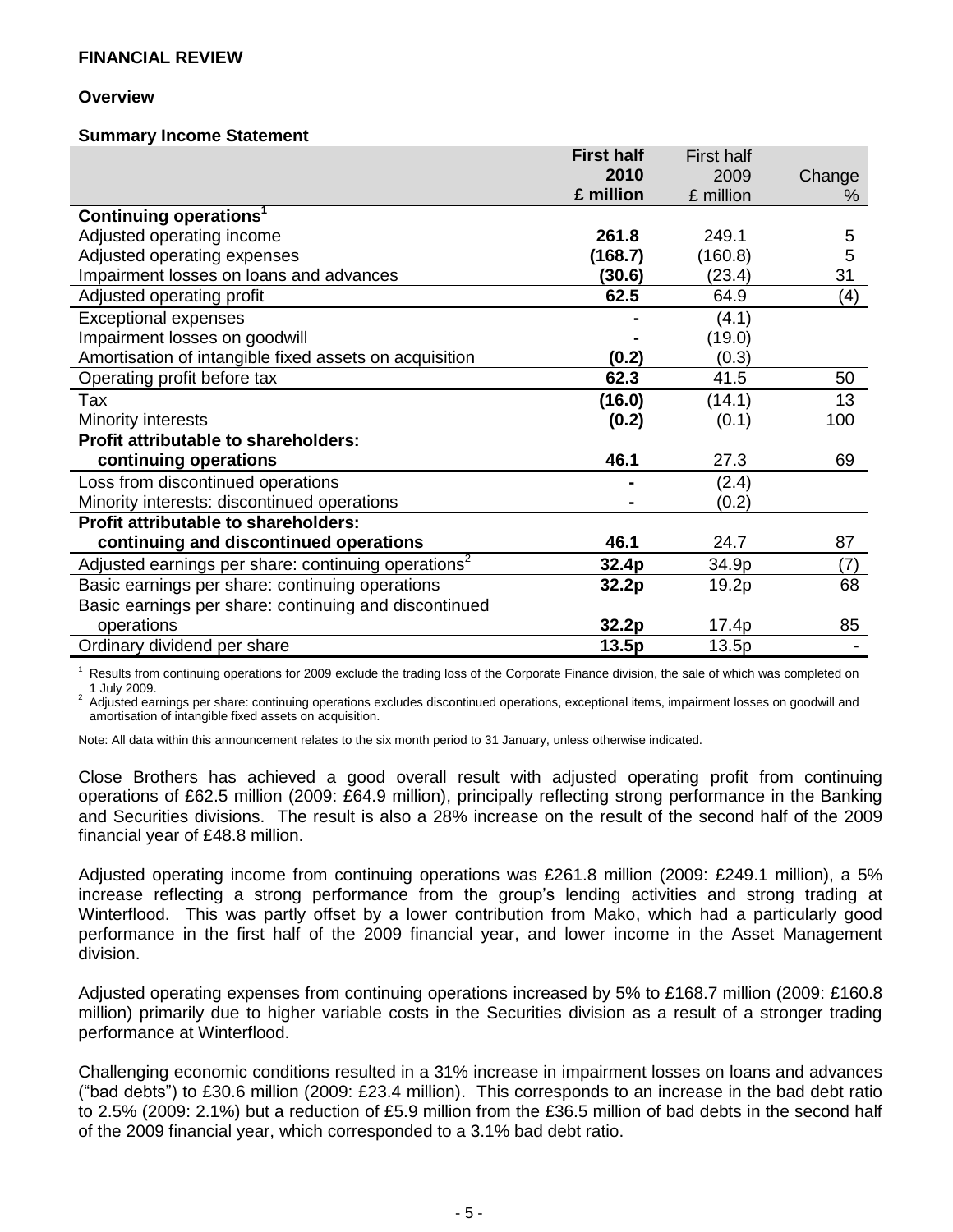#### **Overview** continued

The group reports adjusted operating profit after exceptional items and other adjustments. During the period the group incurred a £0.2 million (2009: £0.3 million) charge for amortisation of intangible fixed assets on acquisition. There were no exceptional items taken in the period. In the first half of the 2009 financial year there were exceptional expenses of £4.1 million, primarily related to cost saving initiatives in the Asset Management division, and a £19.0 million goodwill impairment charge related to a number of past acquisitions in Asset Management.

After these items, operating profit before tax from continuing operations was £62.3 million (2009: £41.5 million).

The tax charge on continuing operations was £16.0 million (2009: £14.1 million) which corresponds to an effective tax rate of 26% (2009: 34%). The tax rate was reduced 2% by associate income from Mako, included in operating profit before tax on an after tax basis. In the first half of the 2009 financial year a higher contribution from Mako reduced the tax rate by 6%, although this was more than offset by non tax deductible goodwill impairment and other disallowables which increased the rate by 12%. Excluding these effects, the underlying effective tax rate is unchanged at 28% (2009: 28%), in line with the UK corporate tax rate.

Adjusted earnings per share from continuing operations reduced 7% to 32.4p (2009: 34.9p), and basic earnings per share from continuing operations increased 68% to 32.2p (2009: 19.2p).

There were no discontinued operations during the period. However, in the 2009 financial year the Corporate Finance division was sold to Daiwa Securities SMBC Europe in July 2009 and was treated as a discontinued operation. Basic earnings per share from continuing and discontinued operations in 2009 was 17.4p.

The board has declared an interim dividend of 13.5p (2009: 13.5p) per share. This reflects the group's continued good performance during the period and the underlying resilience of its businesses.

### **Divisional Performance**

The Banking division had a strong first half result reflecting good demand for its specialist lending services and represented 50% (2009: 45%) of adjusted operating profit from continuing operations before group net expenses.

As a result of continued challenging conditions and long-term growth initiatives which are in progress, Asset Management's contribution was reduced, accounting for 4% (2009: 9%) of adjusted operating profit from continuing operations before group net expenses.

Securities accounted for a stable 46% of adjusted operating profit from continuing operations before group net expenses with strong volumes at Winterflood partly offset by a reduced contribution from Mako.

Group adjusted operating expenses were £11.1 million (2009: £9.9 million), partly offset by adjusted operating income of £0.4 million (2009: £3.0 million), resulting in adjusted group net expenses of £10.7 million (2009: £6.9 million).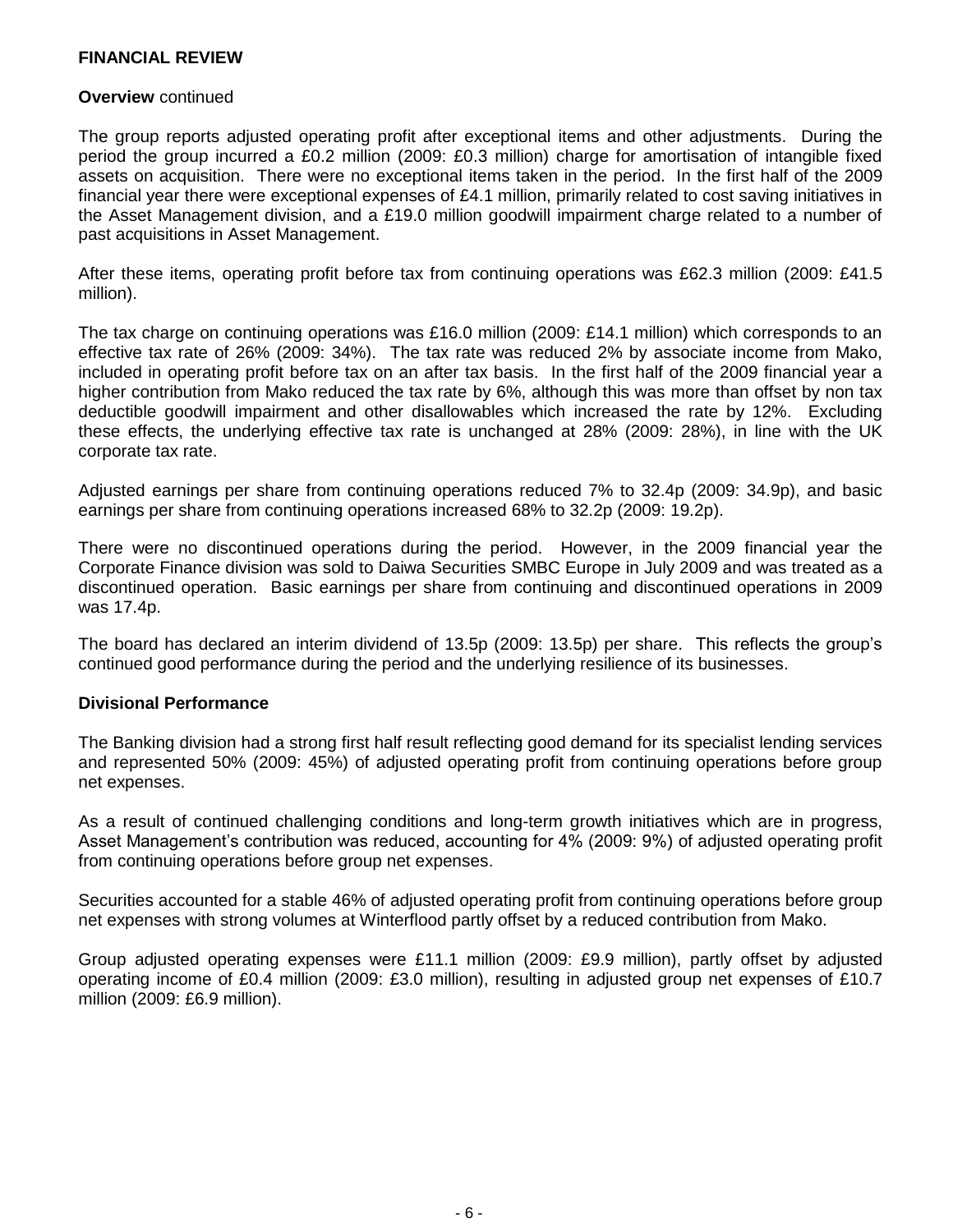### **Overview** continued

### **Divisional Adjusted Operating Profit (Continuing Operations)**

|                                  | First half 2010 |     | First half 2009 |     | Change |
|----------------------------------|-----------------|-----|-----------------|-----|--------|
|                                  | £ million       | %   | £ million       | %   | %      |
| <b>Banking</b>                   | 36.5            | 50  | 32.0            | 45  | 14     |
| <b>Asset Management</b>          | 2.7             | Δ   | 6.6             | 9   | (59)   |
| <b>Securities</b>                | 34.0            | 46  | 33.2            | 46  |        |
| <b>Total divisions</b>           | 73.2            | 100 | 71.8            | 100 | ⌒      |
| Group                            | (10.7)          |     | (6.9)           |     | 55     |
| <b>Adjusted operating profit</b> | 62.5            |     | 64.9            |     | (4)    |

 $21 \cup 1$ 

### **Balance Sheet**

#### **Summary Balance Sheet**

|                                                                           | 31 January | 31 July   |
|---------------------------------------------------------------------------|------------|-----------|
|                                                                           | 2010       | 2009      |
|                                                                           | £ million  | £ million |
| <b>Assets</b>                                                             |            |           |
| Cash and loans and advances to banks                                      | 445.8      | 198.2     |
| Settlement balances, long trading positions and loans to money brokers*   | 782.0      | 728.9     |
| Loans and advances to customers                                           | 2,577.7    | 2,364.9   |
| Non trading debt securities                                               | 1,655.3    | 2,261.3   |
| Intangible assets                                                         | 112.2      | 107.6     |
| Other assets                                                              | 335.1      | 358.4     |
| <b>Total assets</b>                                                       | 5,908.1    | 6,019.3   |
| <b>Liabilities</b>                                                        |            |           |
| Settlement balances, short trading positions and loans from money brokers | 671.6      | 590.7     |
| Deposits by banks                                                         | 39.7       | 48.0      |
| Deposits by customers                                                     | 2,892.4    | 2,919.6   |
| <b>Borrowings</b>                                                         | 1,290.2    | 1,436.9   |
| <b>Other liabilities</b>                                                  | 278.8      | 326.4     |
| <b>Total liabilities</b>                                                  | 5,172.7    | 5,321.6   |
| Equity                                                                    | 735.4      | 697.7     |
| <b>Total liabilities and equity</b>                                       | 5,908.1    | 6,019.3   |

Includes long trading positions in debt securities.

Close Brothers continued to maintain its strong balance sheet during the period with total assets of £5,908.1 million at 31 January 2010 (31 July 2009: £6,019.3 million).

In the six months to 31 January 2010, loans and advances to customers ("the loan book") increased £212.8 million or 9% to £2,577.7 million (31 July 2009: £2,364.9 million). This included the acquisition of a £94 million invoice financing loan book in January 2010.

Non trading debt securities, which include certificates of deposit ("CDs"), gilts and government guaranteed debt and floating rate notes ("FRNs"), reduced £606.0 million to £1,655.3 million (31 July 2009: £2,261.3 million) largely as a result of maturing CDs. Cash and loans and advances to banks increased £247.6 million to £445.8 million (31 July 2009: £198.2 million) as funds were placed on deposit with the Bank of England.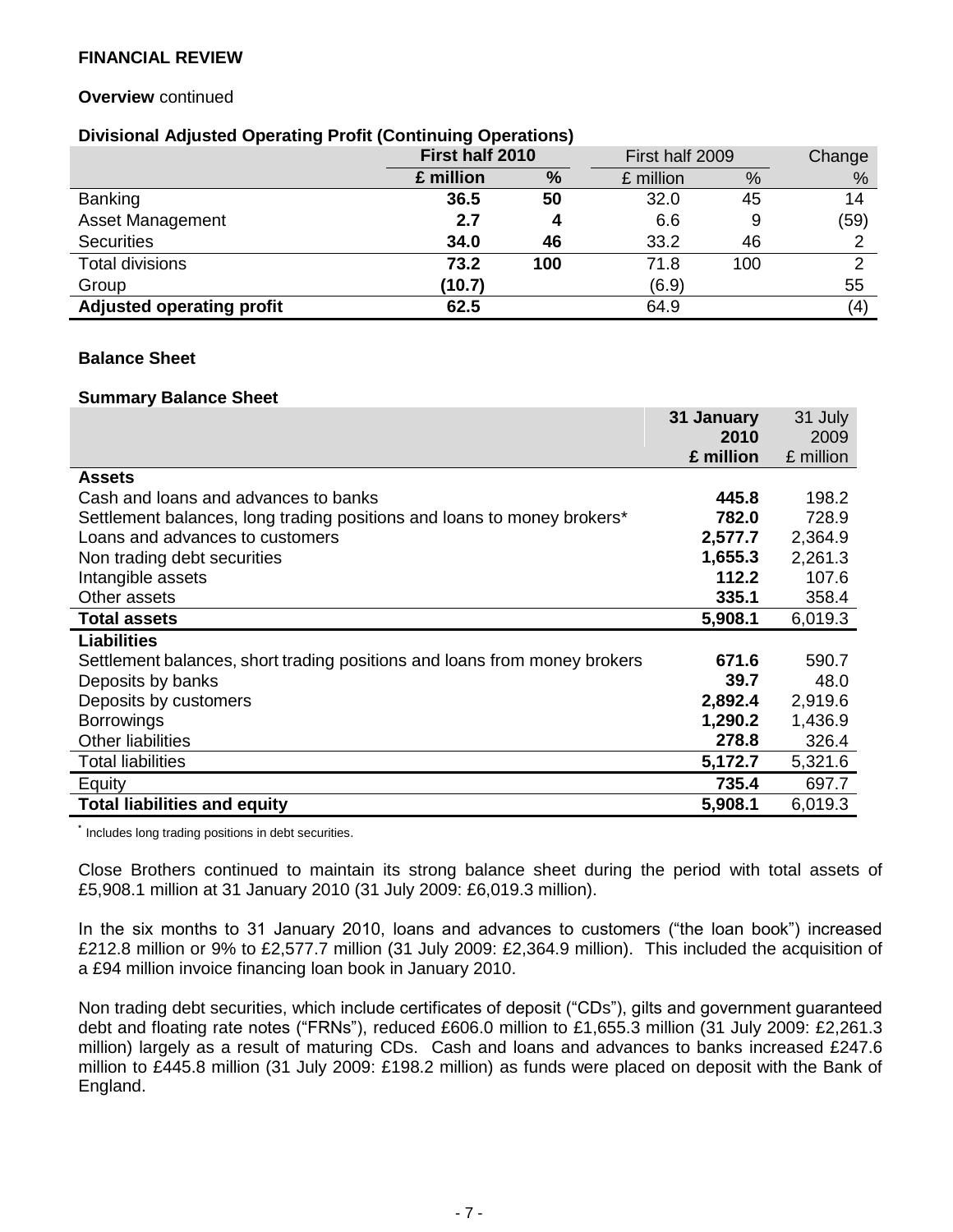#### **Overview** continued

Assets related to market-making activities increased £53.1 million to £782.0 million (31 July 2009: £728.9 million) reflecting trading activity and market valuations at 31 January 2010. These were partly offset by £671.6 million (31 July 2009: £590.7 million) of liabilities related to settlement balances, short trading positions and loans from money brokers against stock advanced, resulting in a net balance of £110.4 million (31 July 2009: £138.2 million).

Intangible assets largely comprise goodwill and increased slightly to £112.2 million (31 July 2009: £107.6 million), principally driven by the invoice financing loan book acquisition.

Customer deposits remained broadly stable at £2,892.4 million (31 July 2009: £2,919.6 million). Deposits by banks were £39.7 million (31 July 2009: £48.0 million).

At 31 January 2010, total borrowings were £1,290.2 million (31 July 2009: £1,436.9 million) and comprised loans and overdrafts from banks, debt securities in issue and subordinated loan capital. The movement in borrowings reflects a reduction in the drawn portion of the group's facilities.

Total equity at 31 January 2010 was £735.4 million (31 July 2009: £697.7 million), an increase of £37.7 million mainly due to £46.1 million of earnings for the period, a dividend payment of £36.3 million and a positive mark to market valuation adjustment on the group's portfolio of FRNs of £17.9 million after tax.

At 31 January 2010, 5.1 million (31 July 2009: 5.5 million) of the company's shares were held in treasury. The decrease of 0.4 million (2009: 3.7 million net increase including purchases) reflects the release of shares due to the exercise of options and share awards.

### **Funding and Liquidity**

The group has retained its sound and diversified funding position with good levels of liquidity. Total funding of £5.4 billion was held by the group at 31 January 2010 which included equity, drawn and undrawn wholesale facilities and long and short-term customer deposits.

The group has expanded its traditional sources of funding, principally equity and wholesale debt facilities, to also include longer-term retail deposits and public debt. The high quality deposits have provided the group with additional flexibility to fund the loan book and have reduced reliance on wholesale markets.

#### **Funding Overview**

|                                                    | 31 January | 31 July   |           |
|----------------------------------------------------|------------|-----------|-----------|
|                                                    | 2010       | 2009      | Change    |
|                                                    | £ million  | £ million | £ million |
| Drawn facilities <sup>1</sup>                      | 1,271.9    | 1,409.7   | (137.8)   |
| Undrawn facilities                                 | 525.1      | 392.6     | 132.5     |
| Deposits by customers > twelve months              | 710.8      | 888.8     | (178.0)   |
| Deposits by customers < twelve months <sup>2</sup> | 2,180.6    | 2,029.7   | 150.9     |
| Equity                                             | 735.4      | 697.7     | 37.7      |
| <b>Total available funding</b>                     | 5,423.8    | 5,418.5   | 5.3       |

Drawn facilities exclude £18.3 million (31 July 2009: £27.2 million) of non-facility overdrafts included in borrowings.

<sup>2</sup> Deposits by customers < twelve months exclude £1.0 million (31 July 2009: £1.1 million) of deposits held within the Securities division.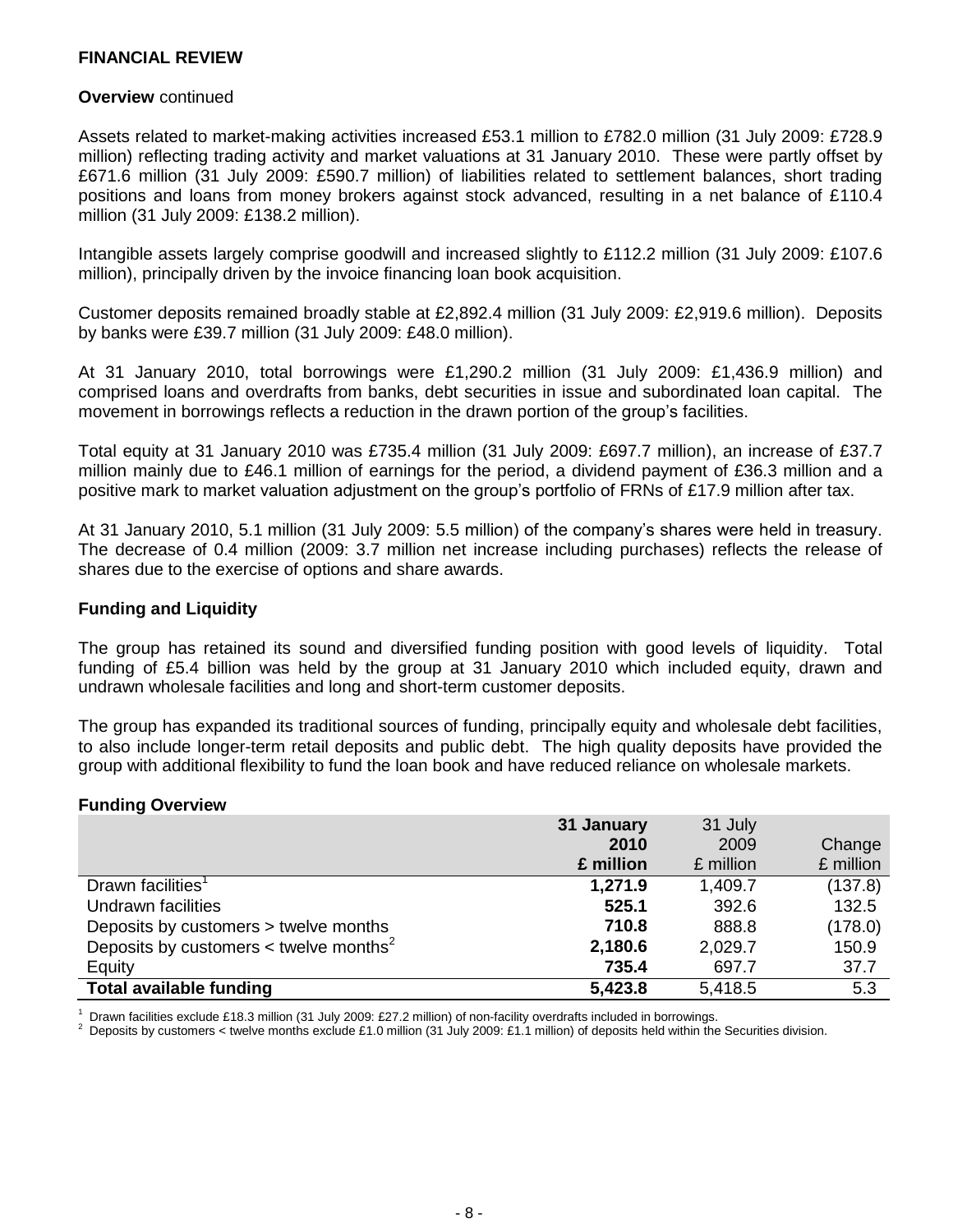#### **Overview** continued

The group's deposit base was broadly stable at £2.9 billion (31 July 2009: £2.9 billion). Deposits with a maturity of less than twelve months increased 7% to £2.2 billion (31 July 2009: £2.0 billion) as deposits previously with a maturity of greater than twelve months rolled forward and decreased by 20% to £0.7 billion (31 July 2009: £0.9 billion).

Given the group's existing strong funding position, no new facilities were raised during the period and total facilities were unchanged at £1.8 billion at 31 January 2010 (31 July 2009: £1.8 billion). There were no material maturities of existing facilities during the period, however, there was a reduction in the average maturity to 18 months (31 July 2009: 24 months) as wholesale facilities previously with a maturity greater than twelve months reduced to £0.4 billion (31 July 2009: £1.4 billion).

The group will focus on its liquidity and funding requirements with regard to cost efficiency and the need to ensure long-term flexibility. Accordingly, post the period end, the group further diversified its funding base by raising a £200 million bond maturing in 2017, thereby lengthening the overall maturity profile and providing the group with additional long-term flexibility.

#### **Maturity Profile of Facilities and Deposits**

|                                            | Less than | One to    | Greater than |           |
|--------------------------------------------|-----------|-----------|--------------|-----------|
|                                            | one year  | two years | two years    | Total     |
|                                            | £ million | £ million | £ million    | £ million |
| Drawn facilities <sup>1</sup>              | 1,050.2   | 50.0      | 171.7        | 1,271.9   |
| Undrawn facilities                         | 325.1     | 195.0     | 5.0          | 525.1     |
| Deposits by customers <sup>2</sup>         | 2,180.6   | 628.9     | 81.9         | 2,891.4   |
| Total available funding at 31 January 2010 | 3,555.9   | 873.9     | 258.6        | 4,688.4   |
| Total available funding at 31 July 2009    | 2,407.0   | 1,818.5   | 495.3        | 4,720.8   |

<sup>1</sup> Drawn facilities exclude £18.3 million (31 July 2009: £27.2 million) of non-facility overdrafts included in borrowings.

<sup>2</sup> Deposits by customers less than one year exclude £1.0 million (31 July 2009: £1.1 million) of deposits held within the Securities division.

During the period Fitch Ratings and Moody's Investors Services issued inaugural ratings on Close Brothers Group plc of A/F1 and A3/P2 respectively, both with a negative outlook. These supplement the existing credit ratings of Close Brothers Limited, the group's banking subsidiary, of A/F1 and A2/P1, both with a negative outlook.

### **Capital**

The group has maintained a strong capital position with a core tier 1 capital ratio of 14.5% (31 July 2009: 14.8%) and total capital ratio of 16.2% (31 July 2009: 16.6%).

### **Capital Position**

|                                              | 31 January<br>2010 | 31 July<br>2009 |
|----------------------------------------------|--------------------|-----------------|
|                                              | £ million          | £ million       |
| Core tier 1 capital                          | 590.7              | 581.9           |
| Total regulatory capital                     | 661.5              | 651.6           |
| Risk weighted assets (notional) <sup>*</sup> | 4,079.4            | 3,936.8         |
| Core tier 1 capital ratio                    | 14.5%              | 14.8%           |
| Total capital ratio                          | 16.2%              | 16.6%           |

Notional risk weighted assets calculated under Basel II include a notional adjustment for Pillar 1 operational and market risk requirements.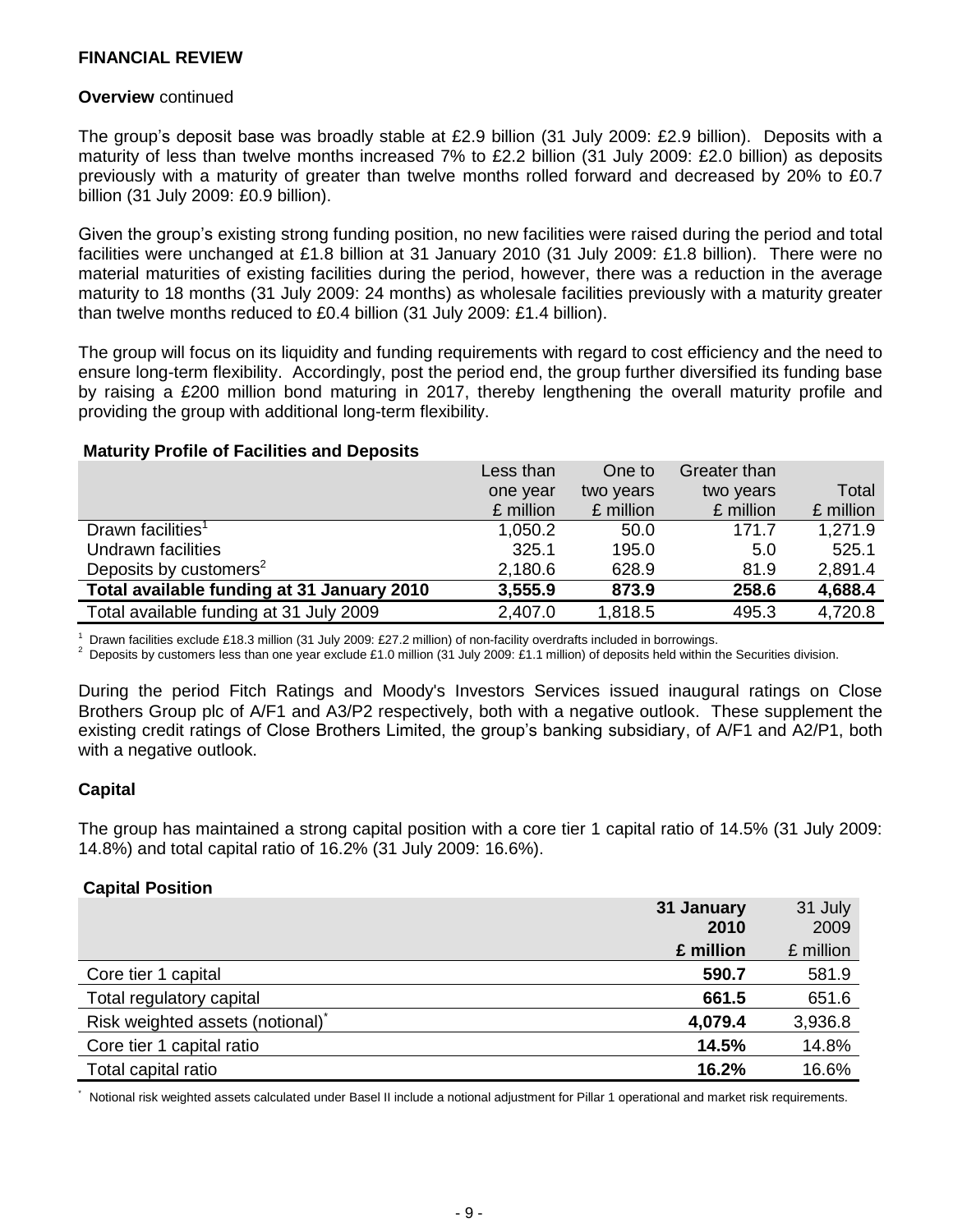#### **Overview** continued

Notional risk weighted assets increased by £142.6 million or 4% to £4,079.4 million (31 July 2009: £3,936.8 million). This primarily reflects an increase in credit and counterparty risk due to the organic growth in the loan book and the invoice financing loan book acquisition.

The £9.9 million or 2% increase in total regulatory capital to £661.5 million (31 July 2009: £651.6 million) reflects profit for the period of £46.1 million, partly offset by dividend payments of £36.3 million. The net effect of other smaller movements was broadly neutral.

The group's strong capital position ensures it can continue to support its current businesses and pursue future growth opportunities.

### **Key Financial Ratios**

The group uses a number of key financial ratios ("KFRs") to monitor performance of the group as a whole and its divisions. During the period all the group's KFRs improved relative to the first half of the 2009 financial year. This was largely driven by the robust performance of the Banking and Securities divisions. However, the modest result in Asset Management partly offset this improvement.

#### **Group Key Financial Ratios**

|                                       | <b>First half</b> | <b>First half</b> |
|---------------------------------------|-------------------|-------------------|
|                                       | 2010              | 2009              |
| Operating margin                      | 23%               | 22%               |
| Expense/income ratio <sup>2</sup>     | 65%               | 68%               |
| Compensation ratio <sup>3</sup>       | 42%               | 43%               |
| Return on opening equity <sup>4</sup> | 12%               | 10%               |

<sup>1</sup> Adjusted operating profit on adjusted operating income.<br> $\frac{2}{3}$  Adjusted operating expanses an edjusted operating income.

Adjusted operating expenses on adjusted operating income.

<sup>3</sup> Total staff costs excluding exceptional items on adjusted operating income.

<sup>4</sup> Adjusted operating profit after tax and minority interests on opening total equity.

Note: All KFRs exclude associate income, exceptional items, impairment losses on goodwill and amortisation of intangible fixed assets on acquisition, and are in respect of continuing operations.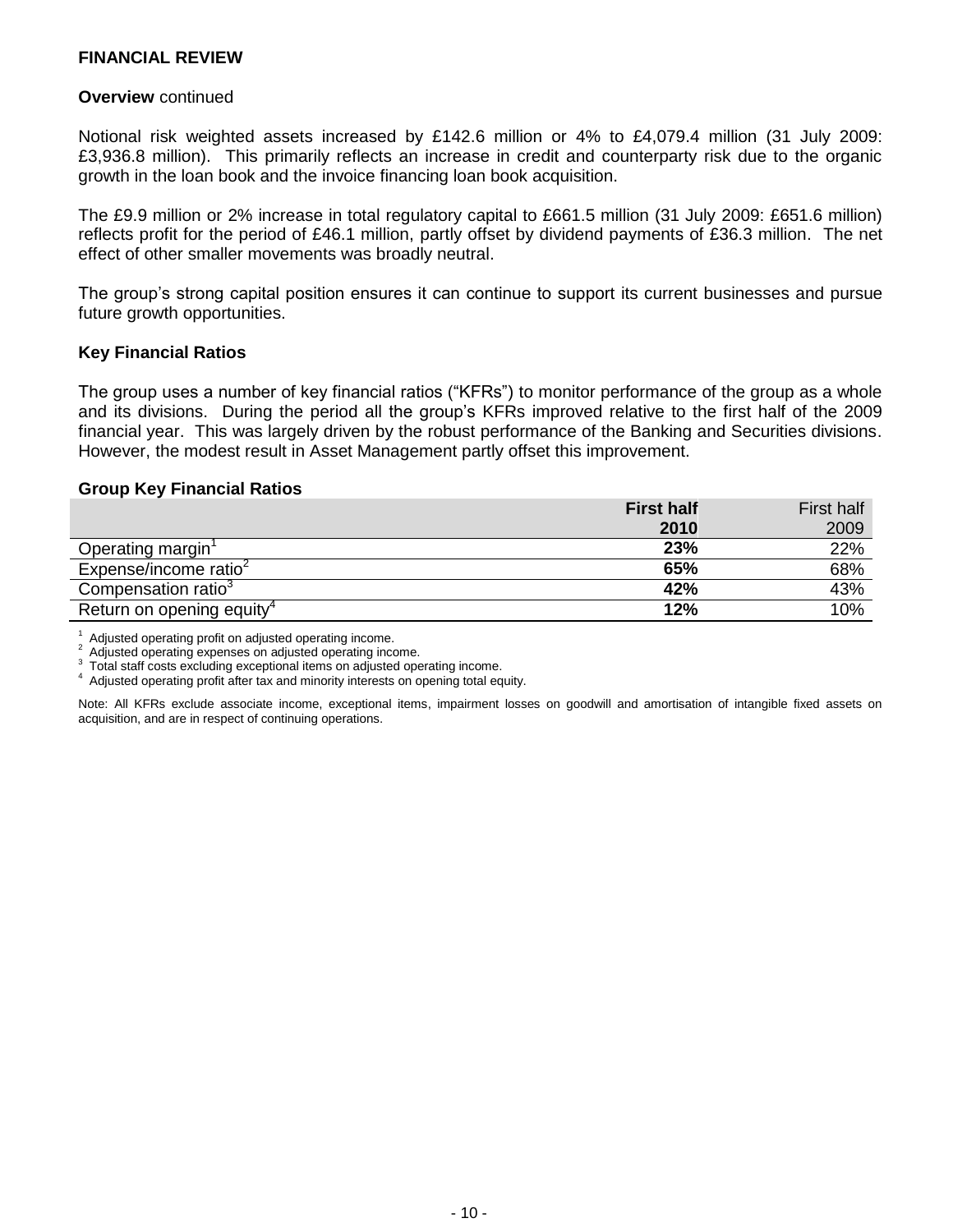### **Banking**

- 9% loan book growth to £2.6 billion since 31 July 2009
- 11% increase in adjusted operating income to £128.3 million
- Bad debt ratio of 2.5%
- Adjusted operating profit up 14% to £36.5 million

### **Key Divisional Metrics**

|                                         | <b>First half</b> | <b>First half</b> |        |
|-----------------------------------------|-------------------|-------------------|--------|
|                                         | 2010              | 2009              | Change |
|                                         | £ million         | £ million         | %      |
| Adjusted operating income               | 128.3             | 115.4             | 11     |
| Net interest and fees on loan book      | 119.4             | 102.3             | 17     |
| Treasury and other non-lending income   | 8.9               | 13.1              | (32)   |
| Adjusted operating expenses             | (61.2)            | (60.0)            | 2      |
| Impairment losses on loans and advances | (30.6)            | (23.4)            | 31     |
| Adjusted operating profit               | 36.5              | 32.0              | 14     |
| Net interest margin <sup>1</sup>        | 9.7%              | 9.0%              |        |
| Bad debt ratio <sup>2</sup>             | 2.5%              | 2.1%              |        |
| Closing loan book                       | 2,577.7           | 2,307.8           | 12     |

 $\frac{1}{2}$  Net interest and fees on average net loans and advances to customers.

Impairment losses on average net loans and advances to customers.

The performance of the Banking division has been strong due to continued good demand for its specialist lending services leading to good loan book growth and an increase in the net interest margin. As a result, adjusted operating profit increased 14% to £36.5 million (2009: £32.0 million) notwithstanding higher bad debts.

Adjusted operating income increased 11% to £128.3 million (2009: £115.4 million) reflecting a strong performance from the division's lending activities. Net interest and fees on the loan book increased 17% to £119.4 million (2009: £102.3 million) driven by 9% growth in the average loan book to £2,471.3 million (2009: £2,270.0 million) and an increase in the net interest margin to 9.7% (2009: 9.0%). The increase in the net interest margin reflects continued good demand, particularly in the Retail businesses. However, Treasury and other non-lending income reduced by 32% to £8.9 million (2009: £13.1 million) principally due to lower returns on money market assets.

Adjusted operating expenses increased by a modest 2% to £61.2 million (2009: £60.0 million), despite loan book growth and continuing investment spend. As a result, the expense/income ratio reduced to 48% (2009: 52%).

Impairment losses on loans and advances increased 31% to £30.6 million (2009: £23.4 million) reflecting the impact of a more difficult economic environment on the division's borrowers. This corresponds to a year on year increase in the bad debt ratio to 2.5% (2009: 2.1%), but is a reduction from the £36.5 million in impairment losses on loans and advances in the second half of the 2009 financial year, which corresponded to a 3.1% bad debt ratio. This reduction is principally driven by the Retail businesses, reflecting the more stable economic environment and the relatively short-term nature of the lending in this area, whilst the longer-term Commercial and Property lending businesses are yet to see a material improvement.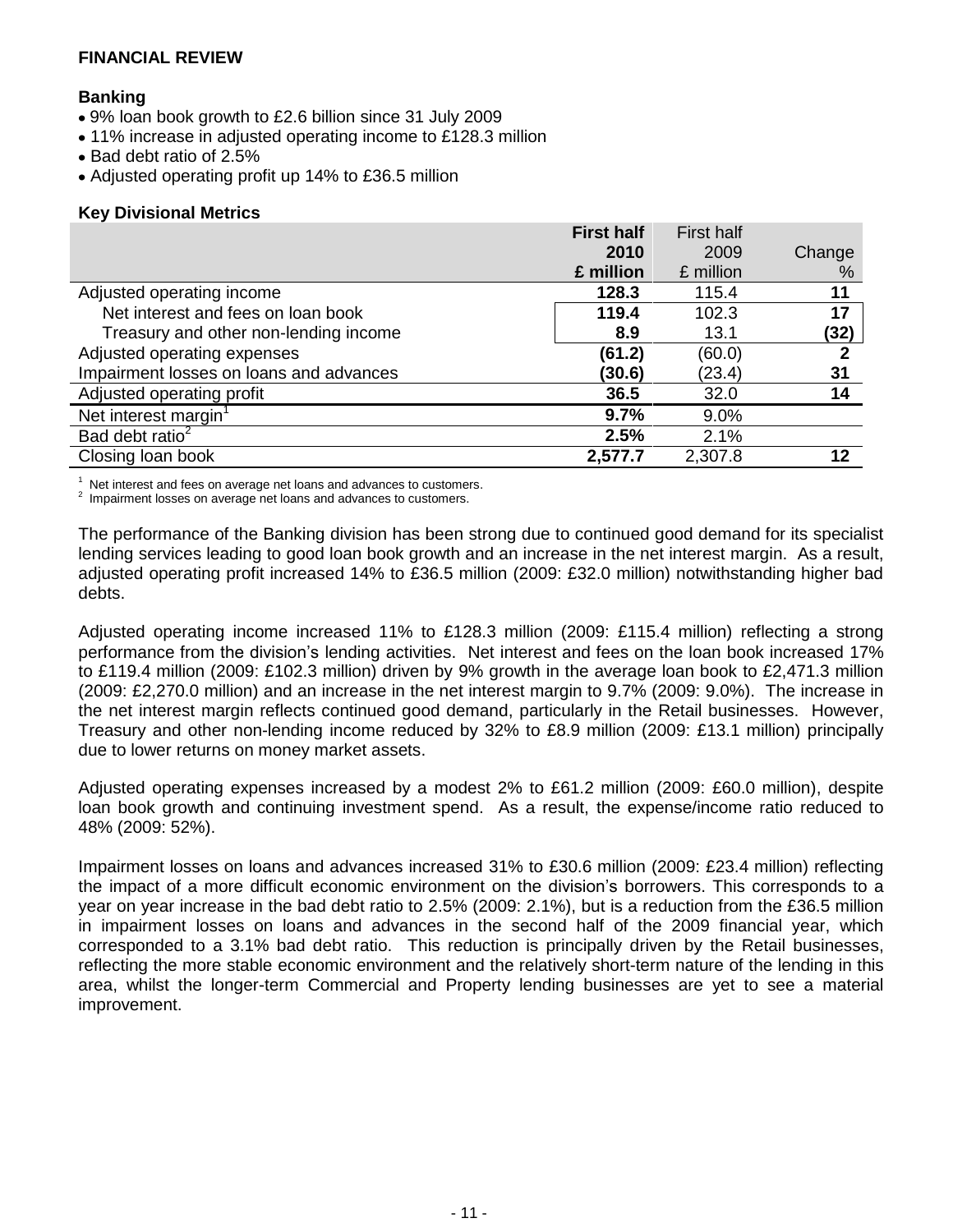### **Banking** continued

#### **Loan Book Analysis**

|                                      | 31 January | 31 July   |                |
|--------------------------------------|------------|-----------|----------------|
|                                      | 2010       | 2009      | Change         |
|                                      | £ million  | £ million | %              |
| Retail                               | 1,043.8    | 995.4     | 5              |
| <b>Premium finance</b>               | 486.6      | 455.5     | 7              |
| Motor finance                        | 469.3      | 443.5     | 6              |
| <b>Close Finance Channel Islands</b> | 87.9       | 96.4      | (9)            |
| <b>Commercial</b>                    | 1,035.8    | 882.3     | 17             |
| Invoice finance                      | 254.3      | 170.3     | 49             |
| Asset finance                        | 781.5      | 712.0     | 10             |
| <b>Property</b>                      | 498.1      | 487.2     | $\overline{2}$ |
| <b>Closing loan book</b>             | 2,577.7    | 2,364.9   | 9              |

During the first six months of the financial year, the loan book grew by 9% to £2,577.7 million at 31 January 2010 (31 July 2009: £2,364.9 million). This includes the acquisition of a £94 million invoice financing loan book in January 2010 from GMAC. Excluding the impact of this acquisition, organic loan book growth was 5%.

The Retail loan book grew 5% to £1,043.8 million (31 July 2009: £995.4 million) reflecting growth in both motor finance and premium finance, with particularly strong demand for personal insurance lines. The Commercial loan book grew 17% to £1,035.8 million (31 July 2009: £882.3 million) driven by good demand and strong new business levels in asset finance and acquisition growth in invoice finance. Excluding the impact of the acquisition, the invoice finance loan book reduced slightly due to the ongoing impact of the economic environment on its customers. The Property loan book increased 2% to £498.1 million (31 July 2009: £487.2 million) reflecting the continued good demand from residential property developers, particularly in shorter-term bridging loans.

Both return on opening equity of 18% (2009: 15%) and return on net loan book of 3.0% (2009: 2.8%) improved demonstrating the division's strong performance, notwithstanding higher bad debts year on year.

### **Banking Key Financial Ratios**

|                          | <b>First half</b> | <b>First half</b> |
|--------------------------|-------------------|-------------------|
|                          | 2010              | 2009              |
| Operating margin         | 28%               | 28%               |
| Expense/income ratio     | 48%               | 52%               |
| Compensation ratio       | 27%               | 30%               |
| Return on opening equity | 18%               | 15%               |
| Return on net loan book  | 3.0%              | 2.8%              |

Banking division adjusted operating profit before tax on the average net loan book.

Note: All KFRs exclude associate income, exceptional items, impairment losses on goodwill and amortisation of intangible fixed assets on acquisition.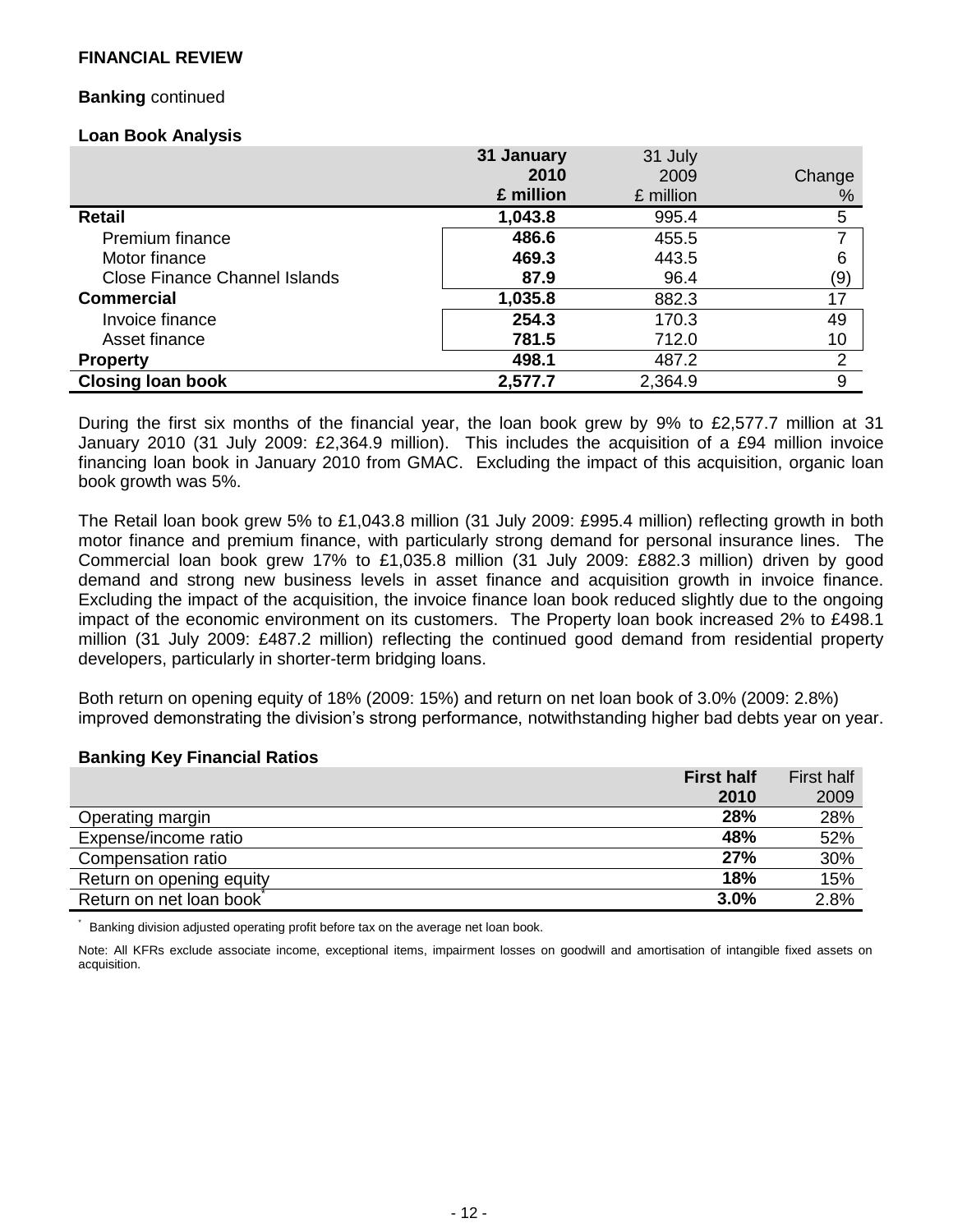#### **Asset Management**

- Closing Funds under Management up 7% to £7.3 billion since 31 July 2009
- Adjusted operating profit down to £2.7 million
- Private Clients positive net new funds of £91 million

### **Key Divisional Metrics**

\*

|                                           | <b>First half</b> | <b>First half</b> |        |
|-------------------------------------------|-------------------|-------------------|--------|
|                                           | 2010              | 2009              | Change |
|                                           | £ million         | £ million         | %      |
| Adjusted operating income                 | 43.5              | 49.9              | (13)   |
| Management fees on FuM                    | 25.5              | 29.4              | (13)   |
| Income on Assets under Administration and |                   |                   |        |
| deposits                                  | 15.9              | 20.7              | (23)   |
| Other income*                             | 2.1               | (0.2)             |        |
| Adjusted operating expenses               | (40.8)            | (43.3)            | (6)    |
| Adjusted operating profit                 | 2.7               | 6.6               | (59)   |
| Management fees/average FuM (bps)         | 72                | 78                |        |
| Closing FuM                               | 7,289             | 6,870             | 6      |

Includes performance fees, income on investment assets and other income.

The Asset Management division had a modest start to the year, with adjusted operating profit falling to £2.7 million (2009: £6.6 million) and return on opening equity reducing to 3% (2009: 7%) reflecting continued challenging conditions for most of the divisions businesses. However, Private Clients FuM grew, with net new inflows of £91 million, and exceeded Funds FuM (£3.6 billion) for the first time.

Adjusted operating income was £43.5 million (2009: £49.9 million), a decline of 13% reflecting lower management fees on FuM and income on AuA and deposits.

Management fees on FuM declined by 13% to £25.5 million (2009: £29.4 million). This was the result of a 6% decline in average FuM to £7.1 billion (2009: £7.5 billion) and a six basis points ("bps") decline in management fees/average FuM ("revenue margin") to 72 bps. Both the reduction in the revenue margin and average FuM primarily reflect the deconsolidation of the group's private equity businesses in the first half of the 2009 financial year. However, the revenue margin was stable relative to the 2009 full year level of 72 bps.

Income on AuA and deposits reduced by 23% to £15.9 million (2009: £20.7 million) and continues to be affected by the impact of low interest rates on the margins earned on customer deposits and corporate balances.

Other income increased to £2.1 million (2009: £(0.2) million) as a result of improved performance from the division's corporate private equity investment portfolio.

Adjusted operating expenses reduced 6% to £40.8 million (2009: £43.3 million). This primarily reflects the deconsolidation of the division's private equity businesses and the ongoing benefit of cost saving measures taken during the 2008 and 2009 financial years, partly offset by increased investment spend to support ongoing growth initiatives in the Private Clients business.

During the period, a further £1 million in savings were realised from cost reduction measures undertaken in 2008 and 2009, taking aggregate savings to around £8 million. The full run rate of savings of around £9 million is expected to be realised by the end of the current financial year.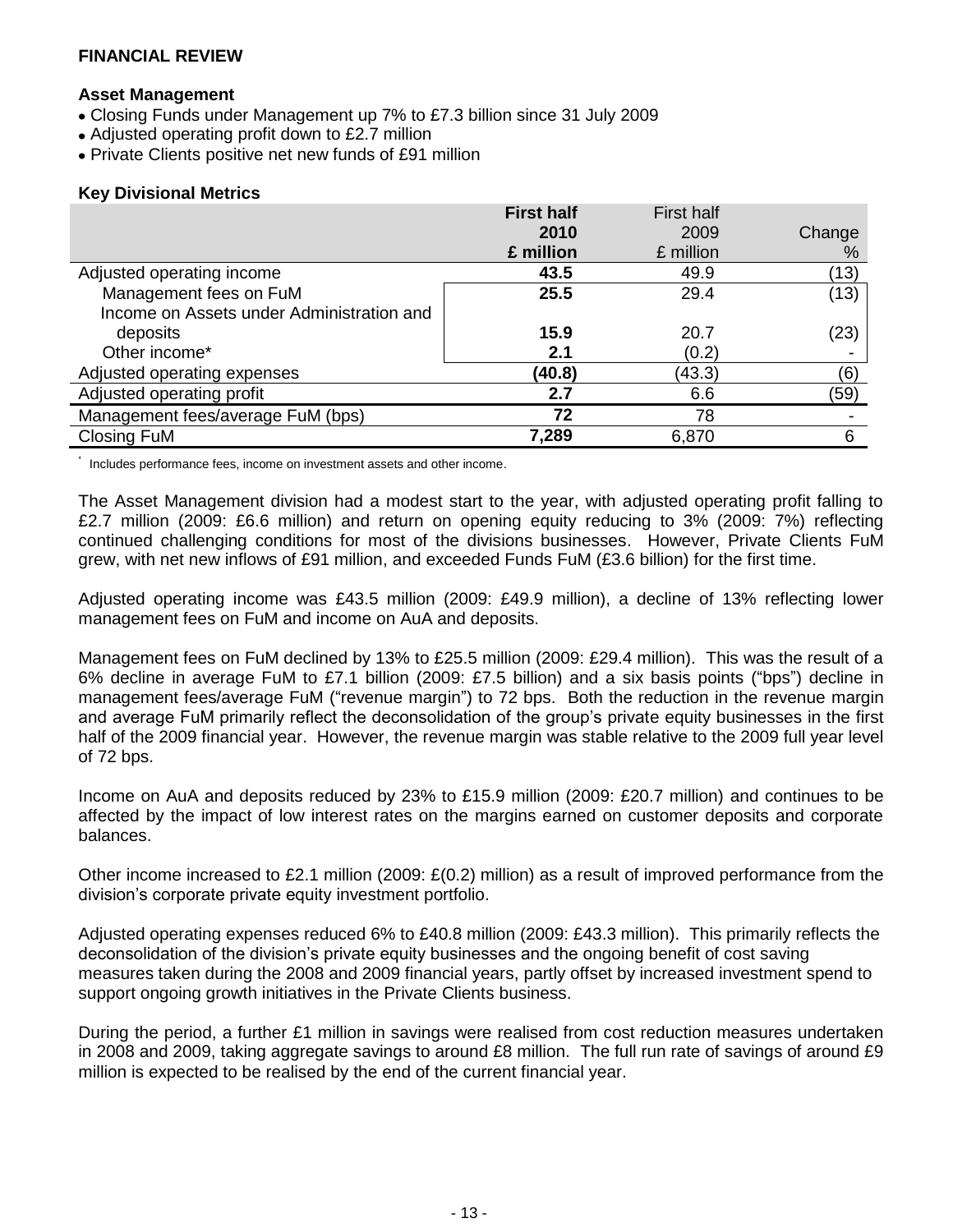### **Asset Management** continued

#### **Funds under Management**

|                                           | <b>Private</b> |              |           |
|-------------------------------------------|----------------|--------------|-----------|
|                                           | <b>Clients</b> | <b>Funds</b> | Total     |
|                                           | £ million      | £ million    | £ million |
| At 1 August 2009                          | 3,349          | 3,490        | 6,839     |
| New funds raised                          | 264            | 246          | 510       |
| Redemptions, realisations and withdrawals | (173)          | (347)        | (520)     |
| Net new funds                             | 91             | (101)        | (10)      |
| Market movement                           | 255            | 205          | 460       |
| At 31 January 2010                        | 3,695          | 3,594        | 7,289     |
| Change                                    | 10%            | 3%           | 7%        |

At 31 January 2010, FuM were £7.3 billion (31 July 2009: £6.8 billion), a 7% increase. There was a £460 million positive market movement with net new funds broadly neutral. In Private Clients, FuM increased 10% to £3.7 billion driven by a £255 million market movement (8% of opening FuM) and net new funds of £91 million (3% of opening FuM). Funds experienced net outflows of £101 million (3% of opening FuM) although this was more than offset by a £205 million positive market movement (6% of opening FuM) resulting in a 3% increase in FuM to £3.6 billion.

FuM has benefited from recent improvements in market conditions with overall positive market movements of 7% of opening FuM. This compares to an increase in the FTSE 100 of 13% over the same period. The difference in performance reflects the broad range of asset classes held across the division, where equities only represents 46%.

#### **Funds under Management by Asset Class**

|                       | 31 January | 31 July |
|-----------------------|------------|---------|
|                       | 2010       | 2009    |
| <b>Equities</b>       | 46%        | 42%     |
| Fixed income and cash | 26%        | 28%     |
| Property              | 13%        | 13%     |
| Hedge funds           | 7%         | 8%      |
| Structured funds      | 8%         | 9%      |

Private Clients investment performance has been positive in the period, though the majority of portfolios underperformed the respective APCIMS index. This reflected the relatively defensive position of the portfolios and resulting underweighting in UK equities and corporate bonds compared to the APCIMS indices. Performance in the Funds area was mixed, with difficult market conditions impacting negatively on property and structured funds, and solid performance in the majority of the multi-manager products.

#### **Asset Management Key Financial Ratios**

|                           | <b>First half</b> | First half |
|---------------------------|-------------------|------------|
|                           | 2010              | 2009       |
| Operating margin          | 6%                | 13%        |
| Expense/income ratio      | 94%               | 87%        |
| Compensation ratio        | 59%               | 58%        |
| Return on opening equity  | 3%                | 7%         |
| Net new funds/opening FuM | 0%                | 0%         |

Note: All KFRs exclude associate income, exceptional items, impairment losses on goodwill and amortisation of intangible fixed assets on acquisition.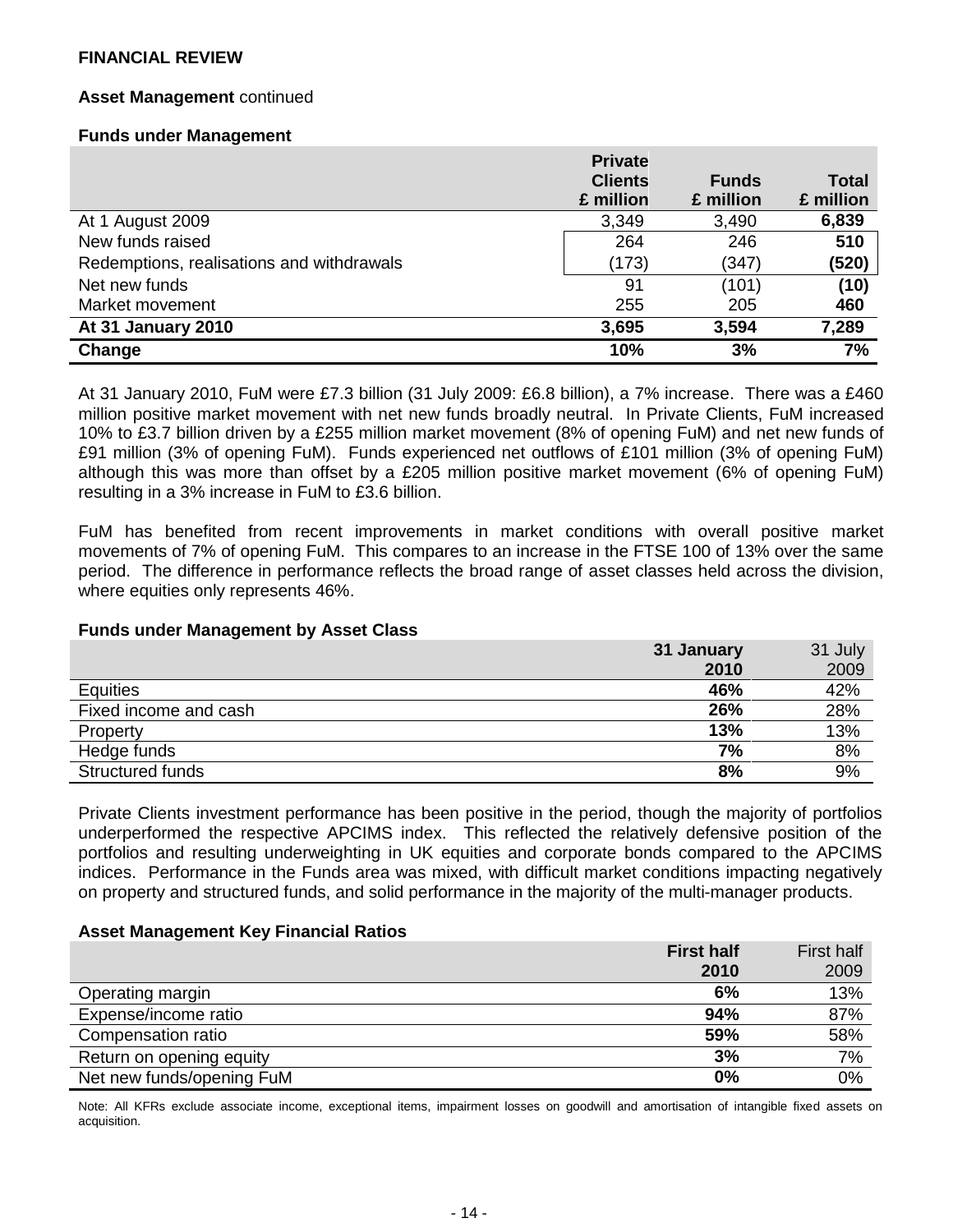### **Securities**

- Adjusted operating income up 11% to £89.6 million
- Winterflood average bargains per trading day up 20% to over 45,000
- Mako generated £3.4 million of associate income
- Close Brothers Seydler adjusted operating profit of £3.0 million

### **Key Divisional Metrics**

|                             | <b>First half</b> | <b>First half</b> |        |
|-----------------------------|-------------------|-------------------|--------|
|                             | 2010              | 2009              | Change |
|                             | £ million         | £ million         | %      |
| Adjusted operating income   | 89.6              | 80.8              |        |
| Adjusted operating expenses | (55.6)            | (47.6)            |        |
| Adjusted operating profit   | 34.0              | 33.2              |        |

The Securities division has had a good performance, benefiting from strong volumes at Winterflood. Adjusted operating income increased 11% to £89.6 million (2009: £80.8 million). This includes £3.4 million (2009: £12.7 million) of associate income from a 49.9% stake in Mako. Total adjusted operating profit for the division increased 2% to £34.0 million (2009: £33.2 million) as a stronger performance from Winterflood was partly offset by a lower contribution from Mako. As a result of overall good income growth and a higher profit contribution principally from Winterflood, return on opening equity increased significantly to 46% (2009: 30%) and the operating margin improved to 35% (2009: 30%).

### **Key Winterflood Metrics**

|                                  | <b>First half</b> | <b>First half</b> |        |
|----------------------------------|-------------------|-------------------|--------|
|                                  | 2010              | 2009              | Change |
|                                  | £ million         | £ million         | %      |
| Adjusted operating income        | 73.0              | 55.0              | 33     |
| Adjusted operating expenses      | (45.4)            | (36.3)            | 25     |
| Adjusted operating profit        | 27.6              | 18.7              | 48     |
| Number of bargains (million)     | 5.7               | 4.8               | 19     |
| Average bargains per trading day | 45,262            | 37,861            | 20     |
| Income per bargain               | £12.80            | £11.46            | 12     |

**Winterflood** adjusted operating income was £73.0 million (2009: £55.0 million), a 33% increase as a result of a significant increase in trading volumes, which were particularly strong in the first quarter, benefiting from the recovery in equity markets and strong retail investor demand. Overall, average bargains per trading day increased 20% year on year to 45,262 (2009: 37,861) remaining broadly in line with the second half of the 2009 financial year. The total number of bargains traded in the period was 5.7 million (2009: 4.8 million), up 19%, and income per bargain increased 12% to £12.80 (2009: £11.46).

Trading performance was consistent with a total of only two (2009: six) loss days out of a total 126 (2009: 127) trading days.

As a result of a strong trading performance and higher volumes, adjusted operating expenses increased 25% to £45.4 million (2009: £36.3 million) reflecting higher variable costs.

Adjusted operating profit increased 48% to £27.6 million (2009: £18.7 million).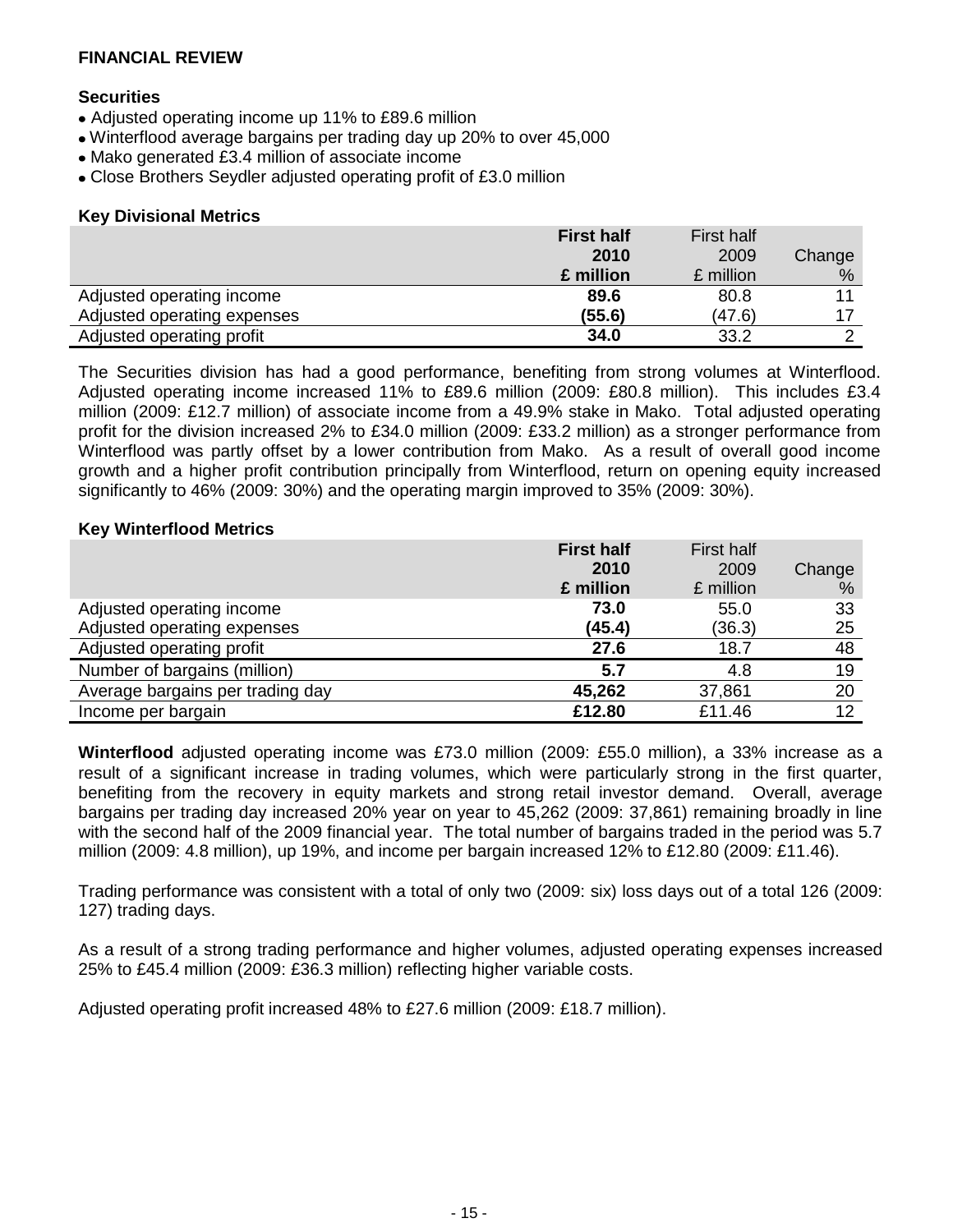#### **Securities** continued

#### **Key Close Brothers Seydler Metrics**

|                             | <b>First half</b> | <b>First half</b> |        |
|-----------------------------|-------------------|-------------------|--------|
|                             | 2010              | 2009              | Change |
|                             | £ million         | £ million         | %      |
| Adjusted operating income   | 13.2              | 13.1              |        |
| Adjusted operating expenses | (10.2)            | (11.3)            | (10)   |
| Adjusted operating profit   | 3.0               | 1.8               | 67     |

**Close Brothers Seydler** ("CBS") had a resilient performance with adjusted operating profit for the first half of £3.0 million (2009: £1.8 million). Adjusted operating income at CBS was steady at £13.2 million (2009: £13.1 million). Adjusted operating expenses were £10.2 million (2009: £11.3 million) reflecting cost control.

CBS has maintained a strong market position with 2,281 specialist floor mandates (31 July 2009: 2,158) and 164 (31 July 2009: 168) designated sponsoring mandates.

#### **Key Mako Metrics**

|                                  | <b>First half</b><br>2010<br>£ million | First half<br>2009<br>£ million | Change<br>% |
|----------------------------------|----------------------------------------|---------------------------------|-------------|
| Adjusted operating profit        | 4.9                                    | 17.4                            | (72)        |
| Tax on adjusted operating profit | (1.5)                                  | (4.7)                           | (68)        |
| Profit after tax                 | 3.4                                    | 12.7                            | (73)        |

The 49.9% investment in **Mako** generated £3.4 million (2009: £12.7 million) of after tax associate income. This reflects low volatility in the period with no significant market events. The prior year benefited from particularly high volumes and volatility driven by interest rate movements. Mako's investment management business has continued to perform well and FuM of Pelagus Capital, its fixed income relative-value fund, increased 133% to \$601 million (31 July 2009: \$258 million).

#### **Securities Key Financial Ratios**

|                          | <b>First half</b> | <b>First half</b> |
|--------------------------|-------------------|-------------------|
|                          | 2010              | 2009              |
| Operating margin         | 35%               | 30%               |
| Expense/income ratio     | 65%               | 70%               |
| Compensation ratio       | 46%               | 44%               |
| Return on opening equity | 46%               | 30%               |

Note: All KFRs exclude associate income, exceptional items, impairment losses on goodwill and amortisation of intangible fixed assets on acquisition.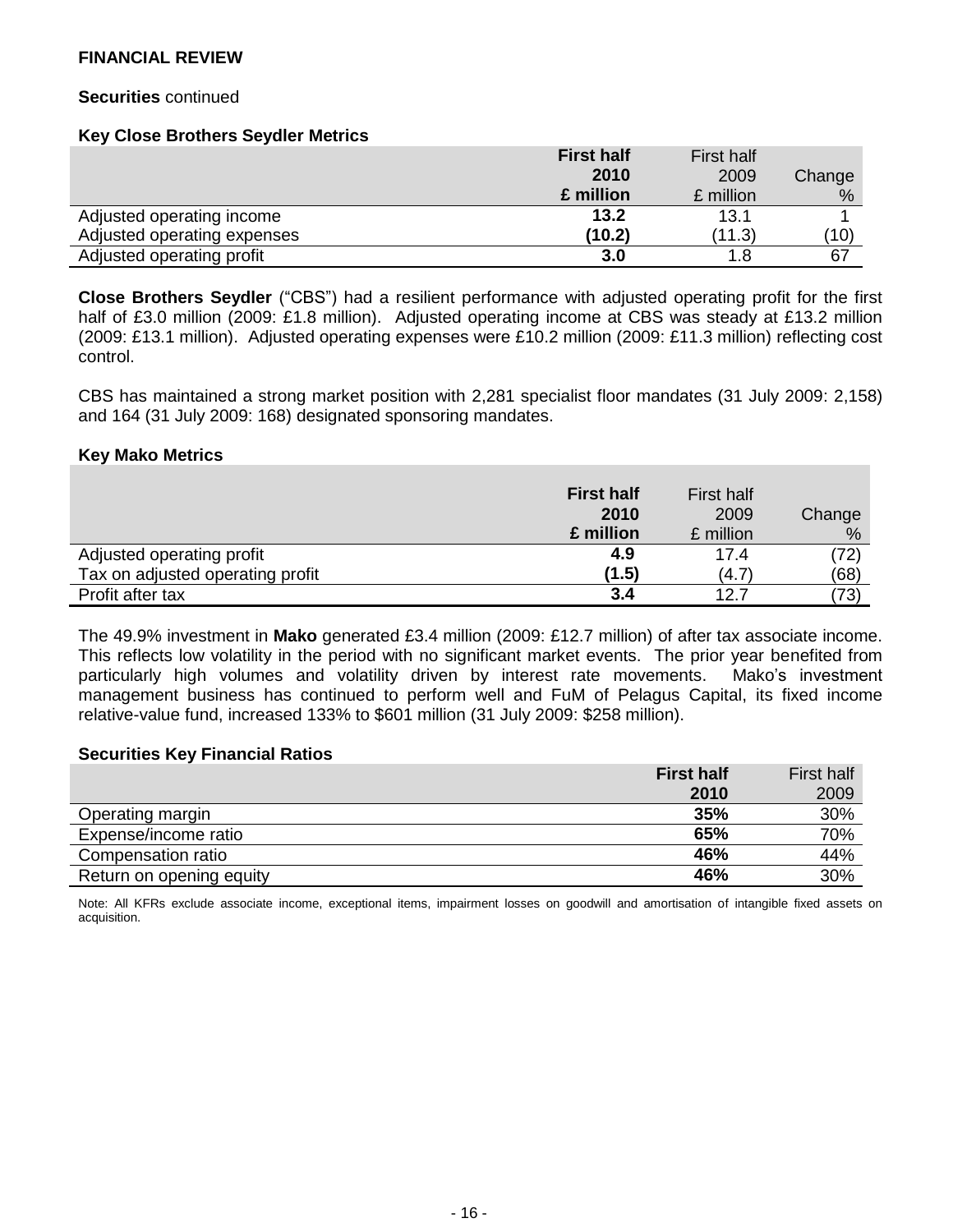### **PRINCIPAL RISKS AND UNCERTAINTIES**

The group's approach to risk management is outlined on page 32 of the Annual Report 2009. A comprehensive review of the principal risks and uncertainties facing the group, and the group's approach to managing these risks and uncertainties are outlined on pages 22 to 24 of the Annual Report 2009.

A summary of the key risks and uncertainties which could impact the group for the remainder of the current financial year are outlined in the table below. The risks facing the group are largely unchanged from those set out in the Annual Report 2009. These risks should not be regarded as a comprehensive list of all the risks and uncertainties the group may potentially face which could adversely impact its performance.

| Risk/uncertainty         | <b>Description</b>                                                                                                                                                                                                                                                                                                                                                           |
|--------------------------|------------------------------------------------------------------------------------------------------------------------------------------------------------------------------------------------------------------------------------------------------------------------------------------------------------------------------------------------------------------------------|
| Reputation               | The loss of confidence in the group by its customers caused by single or<br>multiple events.                                                                                                                                                                                                                                                                                 |
| Economic conditions      | The impact of poor economic conditions on the group's customers and<br>$\bullet$<br>markets.<br>Lower asset values caused by reductions in the present value of future<br>cash flows.                                                                                                                                                                                        |
| Credit/counterparty risk | The failure of one or more financial institutions to which the group has<br>$\bullet$<br>made loans and advances or from whom the group has purchased debt<br>securities.<br>Increased experience of default in one or more of the bank's credit<br>٠<br>portfolios and/or increased levels of loss given default giving rise to higher<br>than expected impairment charges. |
| Funding                  | The inability of the group to access sufficient sources of funding to support<br>٠<br>its client lending and to grow its business.                                                                                                                                                                                                                                           |
| Liquidity                | The inability to obtain sufficient cash resources to enable the group to<br>٠<br>meet its liabilities as they fall due.                                                                                                                                                                                                                                                      |
| Regulation               | Changes in the regulatory, legislative and/or taxation environment which<br>٠<br>could have a material impact on the group's performance, particularly in<br>the light of enhanced scrutiny of financial institutions following the banking<br>crisis of 2008.                                                                                                               |
| Operational              | The loss or other material impact arising from failed internal processes,<br>٠<br>people, systems or from external events.                                                                                                                                                                                                                                                   |
| Market                   | Losses arising from price movements in equities, fixed income and foreign<br>٠<br>exchange rates, or from changes to interest rates.                                                                                                                                                                                                                                         |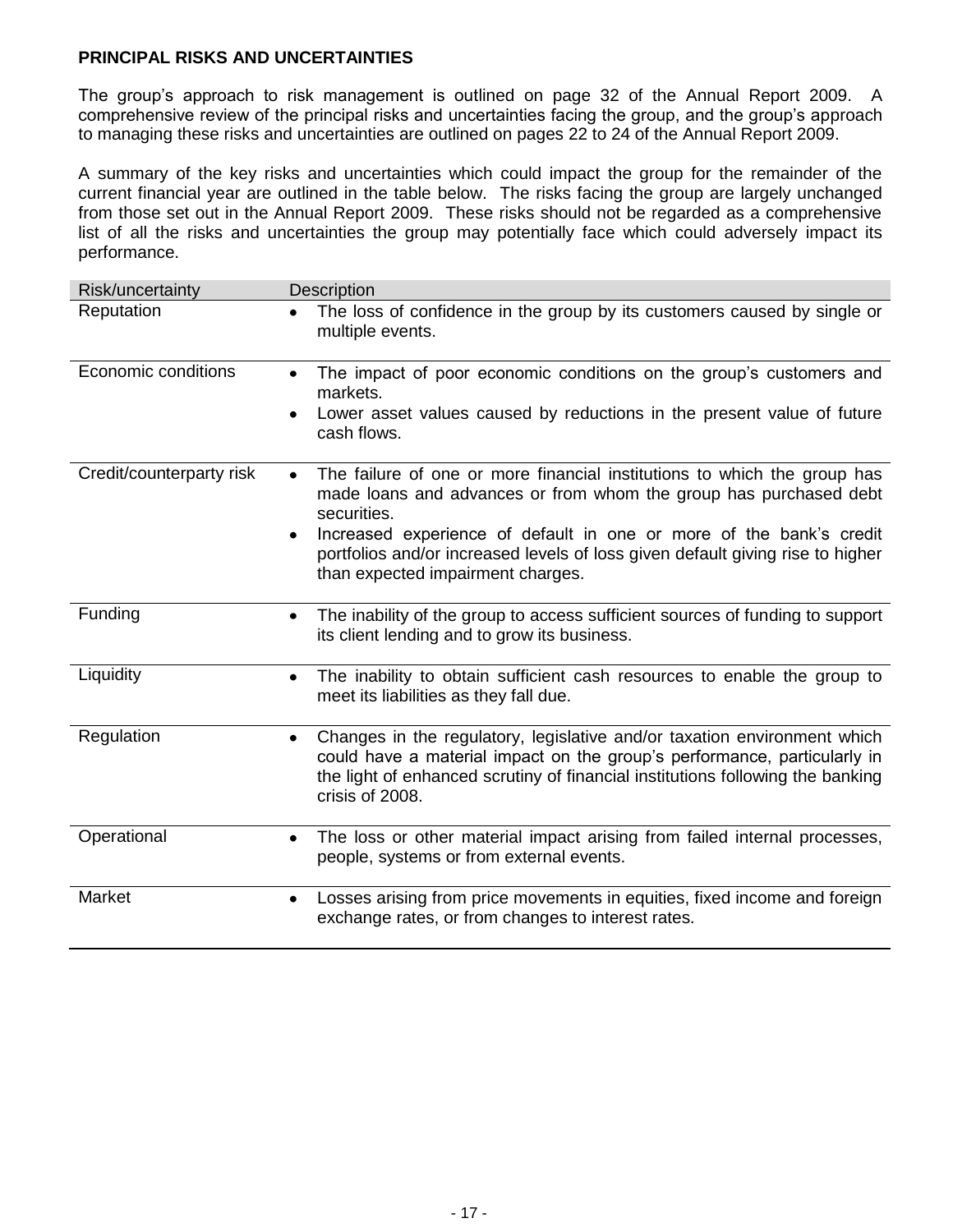### **DIRECTORS' RESPONSIBILITY STATEMENT**

We confirm that to the best of our knowledge:

- the condensed set of consolidated financial statements has been prepared in accordance with International Accounting Standard 34 "Interim Financial Reporting";
- the Interim Report 2010 includes a fair review of the information required by Disclosure and  $\bullet$ Transparency Rule 4.2.7R (indication of important events during the first six months and description of principal risks and uncertainties for the remaining six months of the year); and
- the Interim Report 2010 includes a fair review of the information required by Disclosure and Transparency Rule 4.2.8R (disclosure of related parties' transactions and changes therein).

By order of the board

P.S.S. Macpherson **P.S.S. Macpherson** Chairman Chairman Chief Executive

16 March 2010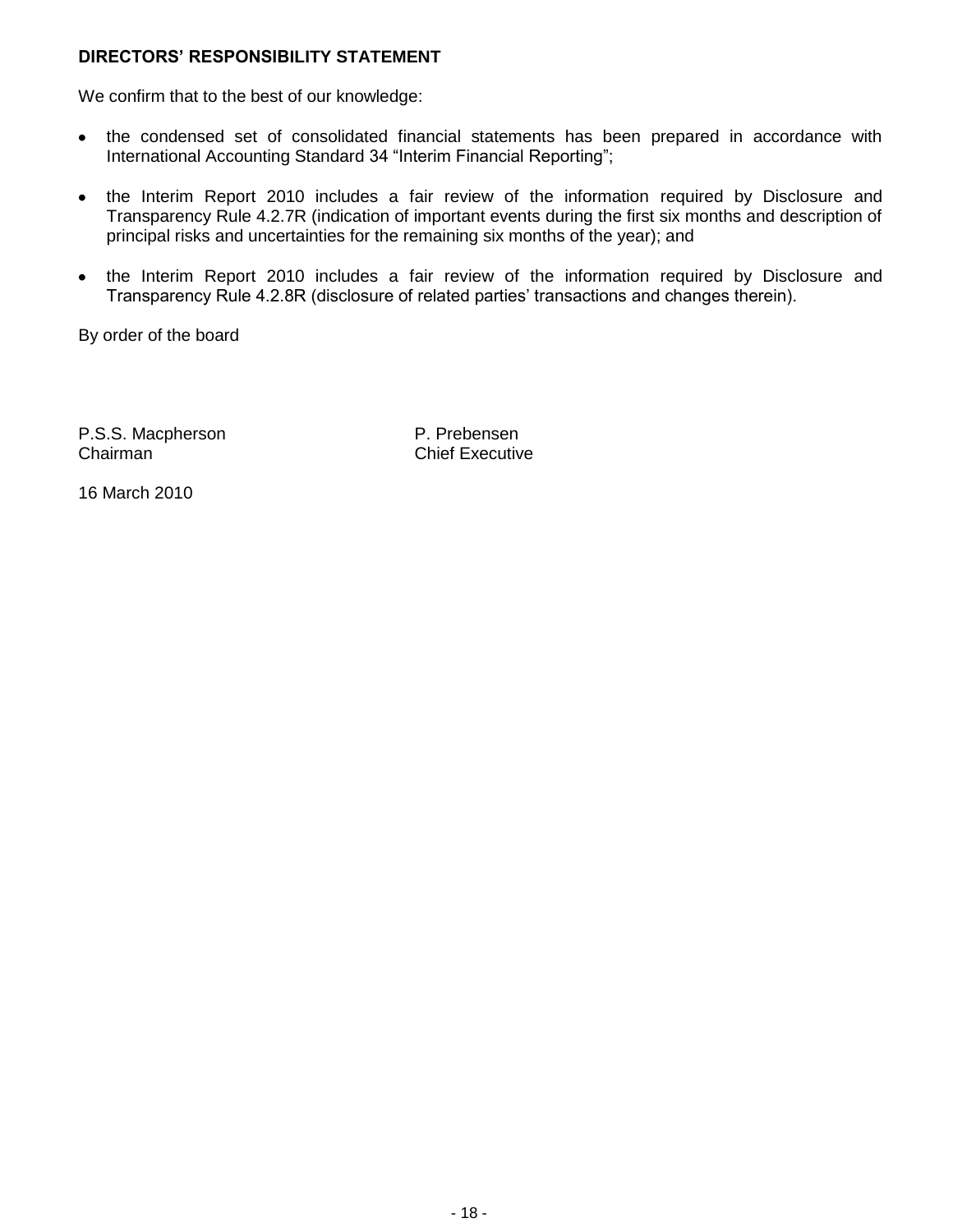#### **INDEPENDENT REVIEW REPORT Independent Review Report to Close Brothers Group plc**

We have been engaged by the company to review the condensed set of consolidated financial statements in the Interim Report 2010 for the six months ended 31 January 2010 which comprises the Consolidated Income Statement, the Consolidated Statement of Recognised Income and Expense, the Consolidated Balance Sheet, the Consolidated Statement of Changes in Equity, the Consolidated Cash Flow Statement and related notes 1 to 18. We have read the other information contained in the Interim Report 2010 and considered whether it contains any apparent misstatements or material inconsistencies with the information in the condensed set of financial statements.

This report is made solely to the company in accordance with International Standard on Review Engagements (UK and Ireland) 2410 "Review of Interim Financial Information Performed by the Independent Auditor of the Entity" issued by the Auditing Practices Board. Our work has been undertaken so that we might state to the company those matters we are required to state to them in an independent review report and for no other purpose. To the fullest extent permitted by law, we do not accept or assume responsibility to anyone other than the company, for our review work, for this report, or for the conclusions we have formed.

### **Directors' responsibilities**

The Interim Report 2010 is the responsibility of, and has been approved by, the directors. The directors are responsible for preparing the Interim Report 2010 in accordance with the Disclosure and Transparency Rules of the United Kingdom's Financial Services Authority.

As disclosed in note 1, the annual financial statements of the group are prepared in accordance with International Financial Reporting Standards as adopted by the European Union. The condensed set of financial statements included in this Interim Report 2010 has been prepared in accordance with International Accounting Standard 34, "Interim Financial Reporting", as adopted by the European Union.

### **Our responsibility**

Our responsibility is to express to the company a conclusion on the condensed set of financial statements in the Interim Report 2010 based on our review.

### **Scope of review**

We conducted our review in accordance with International Standard on Review Engagements (UK and Ireland) 2410 "Review of Interim Financial Information Performed by the Independent Auditor of the Entity" issued by the Auditing Practices Board for use in the United Kingdom. A review of interim financial information consists of making inquiries, primarily of persons responsible for financial and accounting matters, and applying analytical and other review procedures. A review is substantially less in scope than an audit conducted in accordance with International Standards on Auditing (UK and Ireland) and consequently does not enable us to obtain assurance that we would become aware of all significant matters that might be identified in an audit. Accordingly, we do not express an audit opinion.

### **Conclusion**

Based on our review, nothing has come to our attention that causes us to believe that the condensed set of consolidated financial statements in the Interim Report 2010 for the six months ended 31 January 2010 is not prepared, in all material respects, in accordance with International Accounting Standard 34 as adopted by the European Union and the Disclosure and Transparency Rules of the United Kingdom's Financial Services Authority.

**Deloitte LLP** Chartered Accountants and Statutory Auditors London, UK 16 March 2010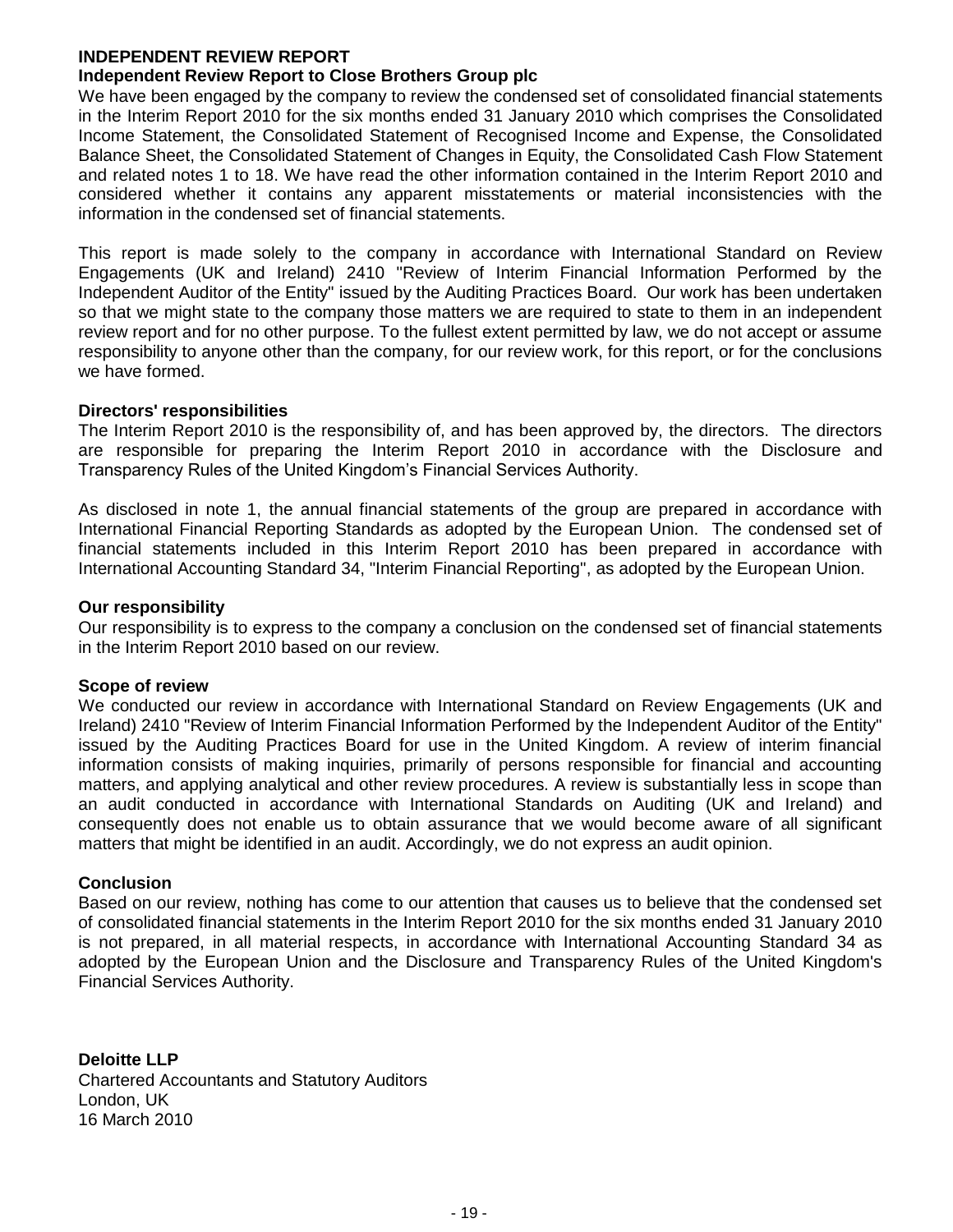# **CONSOLIDATED INCOME STATEMENT**

for the six months ended 31 January 2010

|                                                                        | Six months ended |           | Year ended |
|------------------------------------------------------------------------|------------------|-----------|------------|
|                                                                        | 31 January       |           | 31 July    |
|                                                                        | 2010             | 2009*     | 2009       |
|                                                                        | <b>Unaudited</b> | Unaudited | Audited    |
| <b>Note</b>                                                            | £ million        | £ million | £ million  |
| <b>Continuing operations</b>                                           |                  |           |            |
| Interest income                                                        | 154.1            | 192.4     | 352.8      |
| Interest expense                                                       | (58.0)           | (101.5)   | (171.0)    |
|                                                                        |                  |           |            |
| Net interest income                                                    | 96.1             | 90.9      | 181.8      |
| Fee and commission income                                              | 84.7             | 85.6      | 171.4      |
| Fee and commission expense                                             | (11.5)           | (10.5)    | (19.7)     |
| Gains less losses arising from dealing in securities                   | 80.4             | 62.5      | 140.2      |
| Share of profit of associates                                          | 3.4              | 12.7      | 16.1       |
| Other income                                                           | 8.7              | 7.9       | 12.3       |
| Non-interest income                                                    | 165.7            | 158.2     | 320.3      |
|                                                                        |                  |           |            |
| Operating income                                                       | 261.8            | 249.1     | 502.1      |
| Administrative expenses                                                | 168.7            | 164.9     | 334.5      |
| Impairment losses on loans and advances<br>8                           | 30.6             | 23.4      | 59.9       |
| Impairment losses on goodwill                                          |                  | 19.0      | 19.0       |
| Amortisation of intangible fixed assets on acquisition                 | 0.2              | 0.3       | 0.4        |
| Total operating expenses before exceptional items, goodwill            |                  |           |            |
| impairment and amortisation of intangible fixed assets on acquisition  | 199.3            | 184.2     | 388.4      |
|                                                                        |                  | 4.1       |            |
| <b>Exceptional items</b><br>4                                          |                  |           | 6.0        |
| Impairment losses on goodwill                                          |                  | 19.0      | 19.0       |
| Amortisation of intangible fixed assets on acquisition                 | 0.2              | 0.3       | 0.4        |
| Total operating expenses                                               | 199.5            | 207.6     | 413.8      |
| Operating profit before exceptional items, goodwill impairment         |                  |           |            |
| and amortisation of intangible fixed assets on acquisition and tax     | 62.5             | 64.9      | 113.7      |
| <b>Exceptional items</b><br>4                                          |                  | (4.1)     | (6.0)      |
| Impairment losses on goodwill                                          |                  | (19.0)    | (19.0)     |
| Amortisation of intangible fixed assets on acquisition                 | (0.2)            | (0.3)     | (0.4)      |
| <b>Operating profit before tax</b>                                     | 62.3             | 41.5      | 88.3       |
|                                                                        |                  |           |            |
| 5<br>Tax                                                               | 16.0             | 14.1      | 26.1       |
| Profit after tax from continuing operations                            | 46.3             | 27.4      | 62.2       |
| Profit/(loss) for the period from discontinued operations              |                  | (2.4)     | 10.4       |
| Profit attributable to minority interests from continuing operations   | 0.2              | 0.1       | 0.3        |
| Profit attributable to minority interests from discontinued operations |                  | 0.2       | 0.6        |
| Profit attributable to the shareholders of the company                 | 46.1             | 24.7      | 71.7       |
| From continuing operations                                             |                  |           |            |
| <b>Basic earnings per share</b><br>6                                   | 32.2p            | 19.2p     | 43.6p      |
| 6<br>Diluted earnings per share                                        | 31.7p            | 19.0p     | 43.2p      |
|                                                                        |                  |           |            |
| From continuing and discontinued operations                            |                  |           |            |
| <b>Basic earnings per share</b><br>6                                   | 32.2p            | 17.4p     | 50.5p      |
| Diluted earnings per share<br>6                                        | 31.7p            | 17.2p     | 50.0p      |
| $\overline{7}$<br>Ordinary dividend per share                          | 13.5p            | 13.5p     | 39.0p      |

\*Re-presented (see note 2).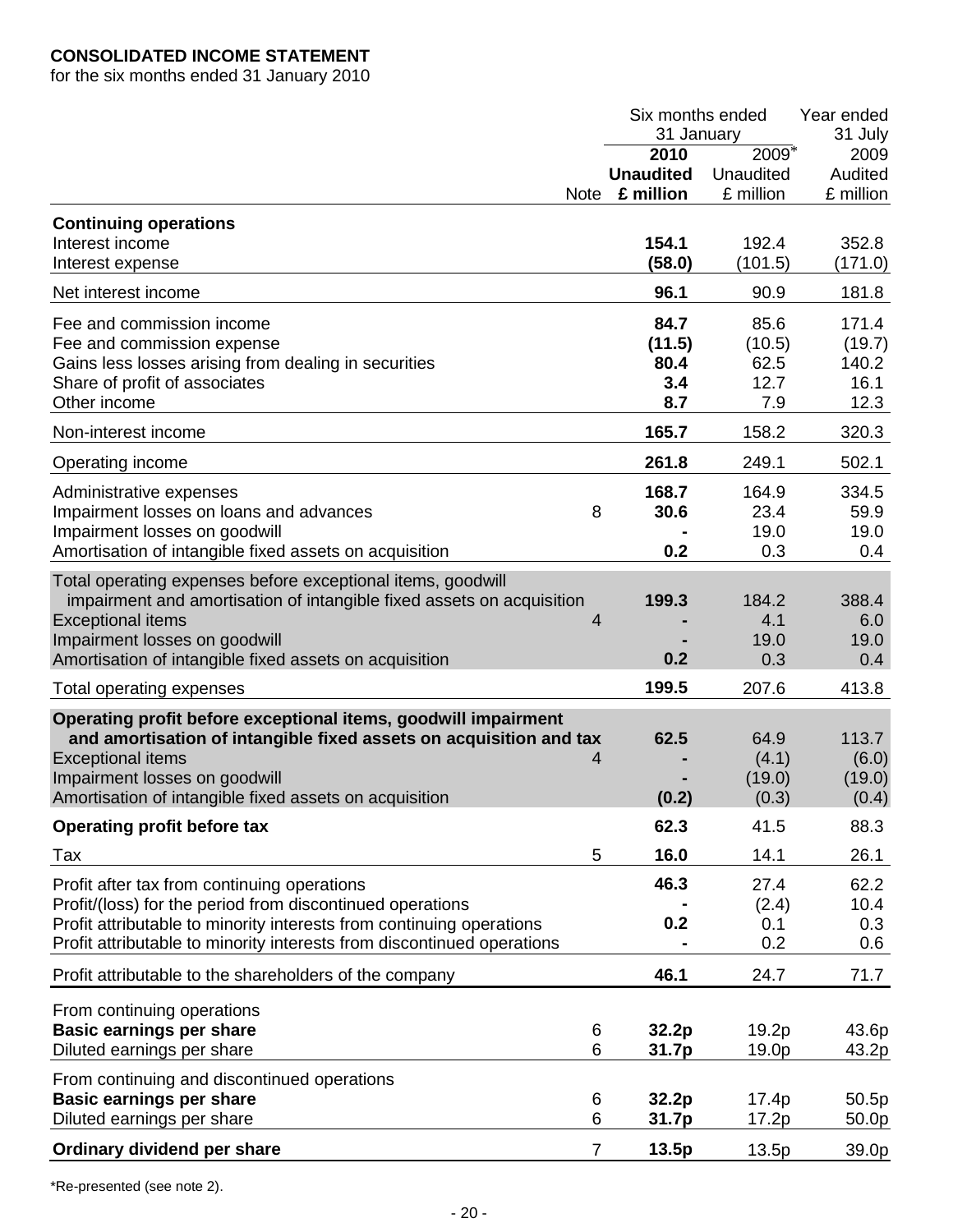# **CONSOLIDATED STATEMENT OF RECOGNISED INCOME AND EXPENSE**

for the six months ended 31 January 2010

|                                                                           | Six months ended |           | Year ended       |
|---------------------------------------------------------------------------|------------------|-----------|------------------|
|                                                                           | 31 January       |           | 31 July          |
|                                                                           | 2010             | 2009      | 2009             |
|                                                                           | <b>Unaudited</b> | Unaudited | Audited          |
|                                                                           | £ million        | £ million | £ million        |
| Profit after tax                                                          | 46.3             | 25.0      | 72.6             |
| Currency translation gains                                                | 3.6              | 37.6      | 18.8             |
| Gains/(losses) on cash flow hedges                                        | 4.6              | (10.5)    | (11.1)           |
| Other losses                                                              |                  | (1.6)     | (2.8)            |
| Gains/(losses) on financial instruments classified as available for sale: |                  |           |                  |
| Gilts and government guaranteed debt                                      | 0.1              |           | 0.6 <sub>1</sub> |
| Floating rate notes                                                       | 17.9             | (30.1)    | (15.2)           |
| Equity shares                                                             | (0.7)            | (6.6)     | (8.8)            |
|                                                                           | 25.5             | (11.2)    | (18.5)           |
|                                                                           | 71.8             | 13.8      | 54.1             |
| Of which, attributable to:                                                |                  |           |                  |
| Minority interests                                                        | 0.2              | 0.3       | 0.9              |
| <b>Shareholders</b>                                                       | 71.6             | 13.5      | 53.2             |
|                                                                           | 71.8             | 13.8      | 54.1             |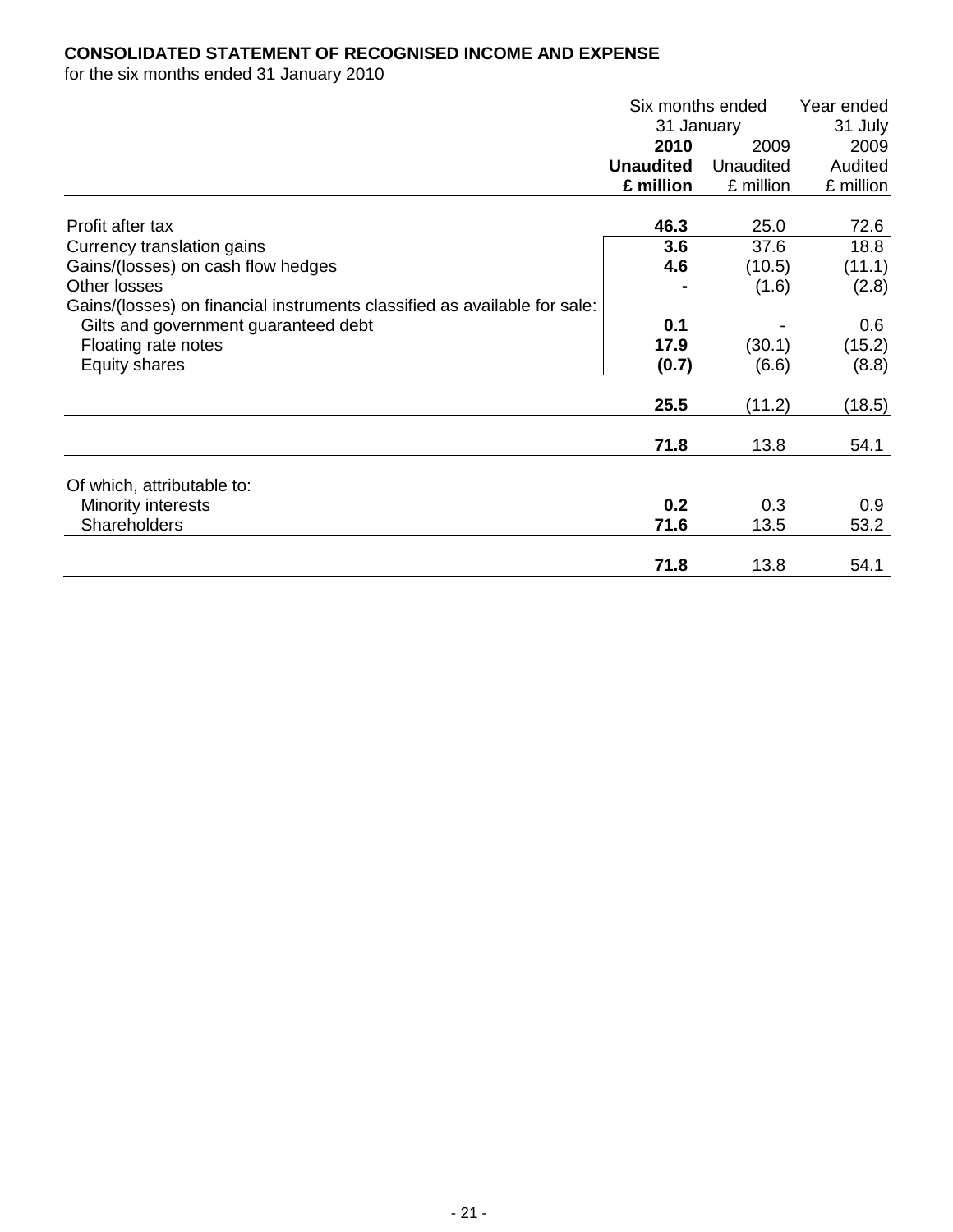# **CONSOLIDATED BALANCE SHEET**

at 31 January 2010

|                                                  |             | 31 January       |           | 31 July       |
|--------------------------------------------------|-------------|------------------|-----------|---------------|
|                                                  |             | 2010             | $2009*$   | 2009          |
|                                                  |             | <b>Unaudited</b> | Unaudited | Audited       |
|                                                  | <b>Note</b> | £ million        | £ million | £ million     |
| <b>Assets</b>                                    |             |                  |           |               |
| Cash and balances at central banks               |             | 198.6            | 1.7       | 1.7           |
| Settlement balances                              |             | 596.2            | 524.1     | 508.7         |
| Loans and advances to banks                      |             | 247.2            | 344.7     | 196.5         |
| Loans and advances to customers                  | 8           | 2,577.7          | 2,307.8   | 2,364.9       |
| Debt securities                                  | 9           | 1,722.2          | 2,171.5   | 2,299.2       |
| <b>Equity shares</b>                             | 10          | 72.2             | 67.8      | 62.0          |
| Loans to money brokers against stock advanced    |             | 84.5             | 72.0      | 158.3         |
| Derivative financial instruments                 |             | 24.7             | 50.2      | 32.5          |
| Interests in associates                          |             | 77.8             | 101.9     | 71.9          |
| Intangible assets                                |             | 112.2            | 146.2     | 107.6         |
| Property, plant and equipment                    |             | 42.4             | 39.6      | 41.6          |
| Deferred tax assets                              |             | 25.8             | 34.7      | 32.6          |
| Prepayments, accrued income and other assets     |             | 126.6            | 141.1     | 141.8         |
| <b>Total assets</b>                              |             | 5,908.1          | 6,003.3   | 6,019.3       |
| <b>Liabilities</b>                               |             |                  |           |               |
| Settlement balances and short positions          | 11          | 584.6            | 509.8     | 590.7         |
| Deposits by banks                                | 12          | 39.7             | 34.4      | 48.0          |
| Deposits by customers                            | 12          | 2,892.4          | 2,542.7   | 2,919.6       |
| Loans and overdrafts from banks                  | 12          | 1,193.5          | 1,652.6   | 1,340.5       |
| Debt securities in issue                         | 12          | 21.7             | 24.0      | 21.4          |
| Loans from money brokers against stock advanced  |             | 87.0             | 58.9      |               |
| Derivative financial instruments                 |             | 13.5             | 21.3      | 21.9          |
| Accruals, deferred income and other liabilities  |             | 265.3            | 280.6     | 304.5         |
| Non-recourse borrowings                          |             |                  | 126.0     |               |
| Subordinated loan capital                        |             | 75.0             | 75.0      | 75.0          |
| <b>Total liabilities</b>                         |             | 5,172.7          | 5,325.3   | 5,321.6       |
|                                                  |             |                  |           |               |
| <b>Equity</b>                                    |             | 37.4             | 37.4      | 37.4          |
| Called up share capital<br>Share premium account |             | 275.7            | 274.5     | 274.5         |
| Profit and loss account                          |             | 457.5            | 418.9     | 445.7         |
| Other reserves                                   |             | (37.5)           | (57.5)    |               |
| Minority interests                               |             | 2.3              | 4.7       | (64.2)<br>4.3 |
|                                                  |             |                  |           |               |
| <b>Total equity</b>                              |             | 735.4            | 678.0     | 697.7         |
| <b>Total liabilities and equity</b>              |             | 5,908.1          | 6,003.3   | 6,019.3       |

\*Re-presented (see note 2).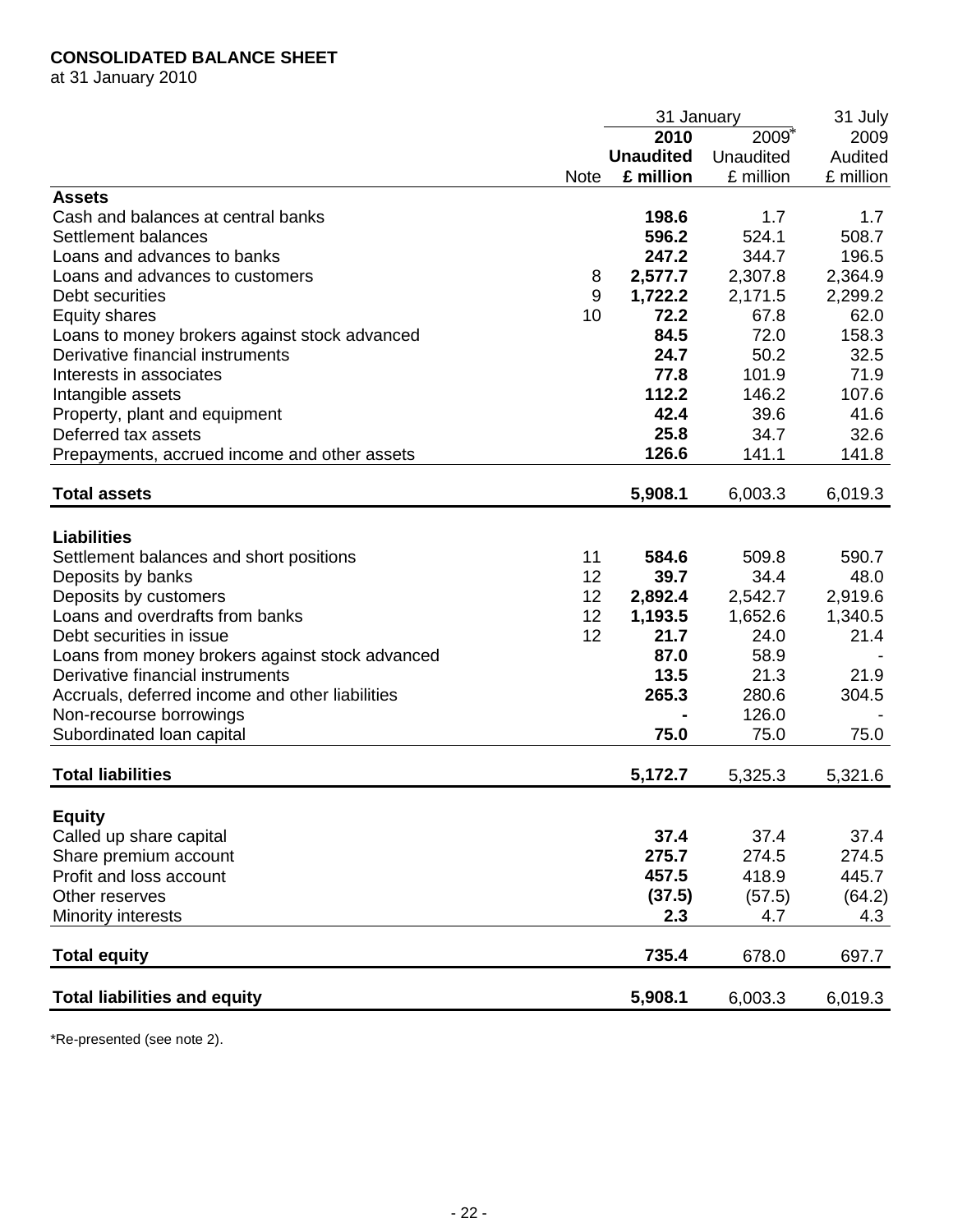# **CONSOLIDATED STATEMENT OF CHANGES IN EQUITY**

for the six months ended 31 January 2010

|                       |           |                          |           |                          | Other reserves           |           |                          |                   |                              |        |
|-----------------------|-----------|--------------------------|-----------|--------------------------|--------------------------|-----------|--------------------------|-------------------|------------------------------|--------|
|                       |           |                          |           | Available                |                          |           | Cash                     | Total             |                              |        |
|                       | Called up | Share                    | Profit    | for sale                 | Share-                   | Exchange  |                          | flow attributable |                              |        |
|                       |           | share premium            | and loss  | movements                | based                    | movements | hedging                  | to equity         | Minority                     | Total  |
|                       | capital   | account                  | account   | reserve                  | reserves                 | reserve   | reserve                  | holders           | interests                    | equity |
|                       | £ million | £ million                | £ million | £ million                | £ million                | £ million | £ million                | £ million         | £ million £ million          |        |
| At 1 August 2008      | 37.3      | 274.1                    | 432.0     | (12.3)                   | (19.4)                   | 2.3       | 1.4                      | 715.4             | 5.0                          | 720.4  |
| Profit for the period |           |                          | 24.7      |                          |                          |           |                          | 24.7              | 0.3                          | 25.0   |
| Other recognised      |           |                          |           |                          |                          |           |                          |                   |                              |        |
| income for the period |           |                          | (1.6)     | (36.7)                   |                          | 37.6      | (10.5)                   | (11.2)            |                              | (11.2) |
| Total recognised      |           |                          |           |                          |                          |           |                          |                   |                              |        |
| income for the period |           |                          | 23.1      | (36.7)                   |                          | 37.6      | (10.5)                   | 13.5              | 0.3                          | 13.8   |
| Exercise of options   | 0.1       | 0.4                      |           |                          |                          |           |                          | 0.5               | $\blacksquare$               | 0.5    |
| Dividends paid        |           |                          | (36.2)    |                          |                          |           |                          | (36.2)            | $\blacksquare$               | (36.2) |
| Shares purchased      |           |                          |           |                          | (22.2)                   |           |                          | (22.2)            | $\blacksquare$               | (22.2) |
| Shares released       |           |                          |           |                          | 1.2                      |           | $\overline{\phantom{a}}$ | 1.2               | $\overline{\phantom{a}}$     | 1.2    |
| Other movements       |           |                          |           |                          | 1.1                      |           |                          | 1.1               | (0.6)                        | 0.5    |
|                       |           |                          |           |                          |                          |           |                          |                   |                              |        |
| At 31 January 2009    |           |                          |           |                          |                          |           |                          |                   |                              |        |
| (unaudited)           | 37.4      | 274.5                    | 418.9     | (49.0)                   | (39.3)                   | 39.9      | (9.1)                    | 673.3             | 4.7                          | 678.0  |
|                       |           |                          |           |                          |                          |           |                          |                   |                              |        |
| Profit for the period |           |                          | 47.0      |                          |                          |           |                          | 47.0              | 0.6                          | 47.6   |
| Other recognised      |           |                          |           |                          |                          |           |                          |                   |                              |        |
| income for the period |           |                          | (1.2)     | 13.3                     |                          | (18.8)    | (0.6)                    | (7.3)             |                              | (7.3)  |
| Total recognised      |           |                          |           |                          |                          |           |                          |                   |                              |        |
| income for the period |           |                          | 45.8      | 13.3                     |                          | (18.8)    | (0.6)                    | 39.7              | 0.6                          | 40.3   |
| Exercise of options   |           |                          |           |                          |                          |           |                          |                   |                              |        |
| Dividends paid        |           |                          | (19.0)    |                          |                          |           |                          | (19.0)            | $\overline{\phantom{a}}$     | (19.0) |
| Shares purchased      |           |                          |           |                          | 0.1                      |           |                          | 0.1               | $\overline{a}$               | 0.1    |
| Shares released       |           |                          |           |                          | 3.1                      |           |                          | 3.1               | ÷,                           | 3.1    |
| Other movements       |           |                          |           | $\overline{\phantom{a}}$ | (1.3)                    | (2.5)     |                          | (3.8)             | (1.0)                        | (4.8)  |
|                       |           |                          |           |                          |                          |           |                          |                   |                              |        |
| At 31 July 2009       |           |                          |           |                          |                          |           |                          |                   |                              |        |
| (audited)             | 37.4      | 274.5                    | 445.7     | (35.7)                   | (37.4)                   | 18.6      | (9.7)                    | 693.4             | 4.3                          | 697.7  |
|                       |           |                          |           |                          |                          |           |                          |                   |                              |        |
| Profit for the period |           |                          | 46.1      |                          |                          |           |                          | 46.1              | 0.2                          | 46.3   |
| Other recognised      |           |                          |           |                          |                          |           |                          |                   |                              |        |
| income for the period |           | $\overline{\phantom{a}}$ |           | 17.3                     | $\overline{\phantom{m}}$ | 3.6       | 4.6                      | 25.5              | $\qquad \qquad \blacksquare$ | 25.5   |
| Total recognised      |           |                          |           |                          |                          |           |                          |                   |                              |        |
| income for the period |           |                          | 46.1      | 17.3                     |                          | 3.6       | 4.6                      | 71.6              | 0.2                          | 71.8   |
| Exercise of options   |           | 1.2                      |           |                          |                          |           |                          | 1.2               | $\blacksquare$               | 1.2    |
| Dividends paid        |           | ÷,                       | (36.3)    |                          |                          |           |                          | (36.3)            |                              | (36.3) |
| Shares purchased      |           |                          |           |                          |                          |           |                          |                   |                              |        |
| Shares released       |           |                          |           |                          | 6.8                      |           |                          | 6.8               | $\overline{\phantom{a}}$     | 6.8    |
| Other movements       |           |                          | 2.0       |                          | (5.6)                    |           |                          | (3.6)             | (2.2)                        | (5.8)  |
|                       |           |                          |           |                          |                          |           |                          |                   |                              |        |
| At 31 January 2010    |           |                          |           |                          |                          |           |                          |                   |                              |        |
| (unaudited)           | 37.4      | 275.7                    | 457.5     | (18.4)                   | (36.2)                   | 22.2      | (5.1)                    | 733.1             | 2.3                          | 735.4  |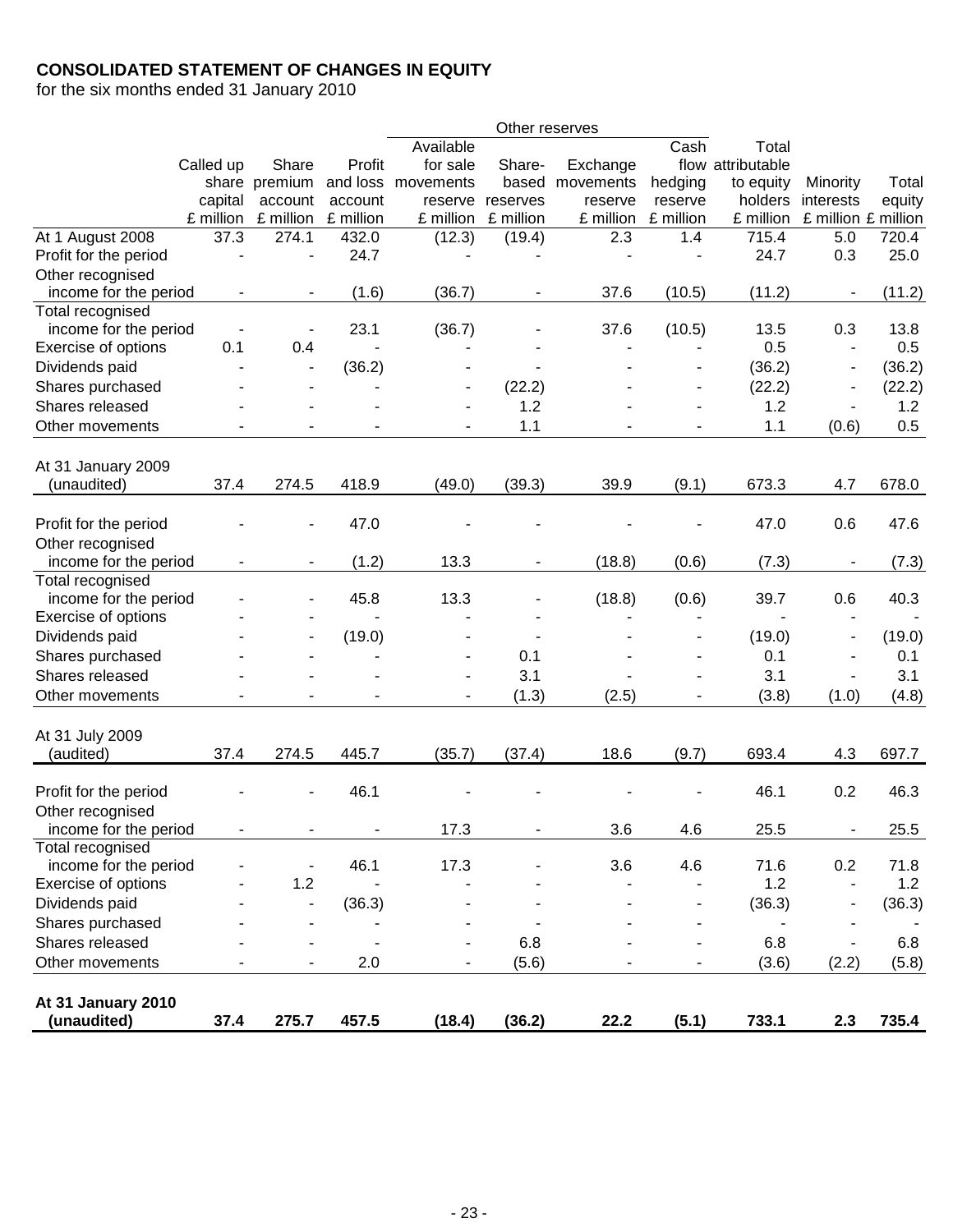# **CONSOLIDATED CASH FLOW STATEMENT**

for the six months ended 31 January 2010

|                                                                          |             |                  | Six months ended |           |  |
|--------------------------------------------------------------------------|-------------|------------------|------------------|-----------|--|
|                                                                          |             | 31 January       |                  | 31 July   |  |
|                                                                          |             | 2010             | 2009             | 2009      |  |
|                                                                          |             | <b>Unaudited</b> | Unaudited        | Audited   |  |
|                                                                          | <b>Note</b> | £ million        | £ million        | £ million |  |
|                                                                          |             |                  |                  |           |  |
| Net cash (outflow)/inflow from operating activities                      | 18(a)       | (222.1)          | 164.8            | (168.8)   |  |
| Net cash outflow from investing activities:                              |             |                  |                  |           |  |
| Dividends received from associates                                       |             |                  | 0.9              | 19.6      |  |
| Purchase of:                                                             |             |                  |                  |           |  |
| Assets let under operating leases                                        |             | (4.5)            | (3.5)            | (12.4)    |  |
| Property, plant and equipment                                            |             | (3.1)            | (3.7)            | (8.8)     |  |
| Intangible assets                                                        |             | (1.0)            | (0.9)            | (1.8)     |  |
| Equity shares held for investment                                        |             | (0.2)            | (1.6)            | (3.4)     |  |
| Own shares for employee share award schemes                              |             |                  | (22.2)           | (22.1)    |  |
| Minority interests                                                       |             | (2.0)            | (0.5)            | (0.6)     |  |
| Purchase of loan book                                                    | 16          | (97.8)           |                  | (9.1)     |  |
| Subsidiaries and associates                                              | 18(b)       | (0.5)            | (18.5)           | (19.7)    |  |
| Sale of:                                                                 |             |                  |                  |           |  |
| Property, plant and equipment                                            |             |                  | 1.3              | 1.9       |  |
| Equity shares held for investment                                        |             | 0.2              | 0.1              | 1.0       |  |
| Subsidiaries                                                             | 18(c)       |                  |                  | 51.1      |  |
|                                                                          |             | (108.9)          | (48.6)           | (4.3)     |  |
|                                                                          |             |                  |                  |           |  |
| Net cash (outflow)/inflow before financing                               |             | (331.0)          | 116.2            | (173.1)   |  |
| Financing activities:                                                    |             |                  |                  |           |  |
| Issue of ordinary share capital                                          | 18(d)       | 1.2              | 0.5              | 0.5       |  |
| Equity dividends paid                                                    |             | (36.3)           | (36.2)           | (55.2)    |  |
| Dividends paid to minority interests                                     |             | (0.3)            | (1.1)            | (1.6)     |  |
| Interest paid on subordinated loan capital                               |             | (2.8)            | (3.0)            | (5.6)     |  |
| Reclassification of floating rate notes classified as available for sale |             |                  | (773.2)          | (751.3)   |  |
| Net decrease in cash                                                     |             |                  |                  |           |  |
|                                                                          |             | (369.2)          | (696.8)          | (986.3)   |  |
| Cash and cash equivalents at beginning of period                         |             | 1,398.3          | 2,384.6          | 2,384.6   |  |
| Cash and cash equivalents at end of period                               | 18(e)       | 1,029.1          | 1,687.8          | 1,398.3   |  |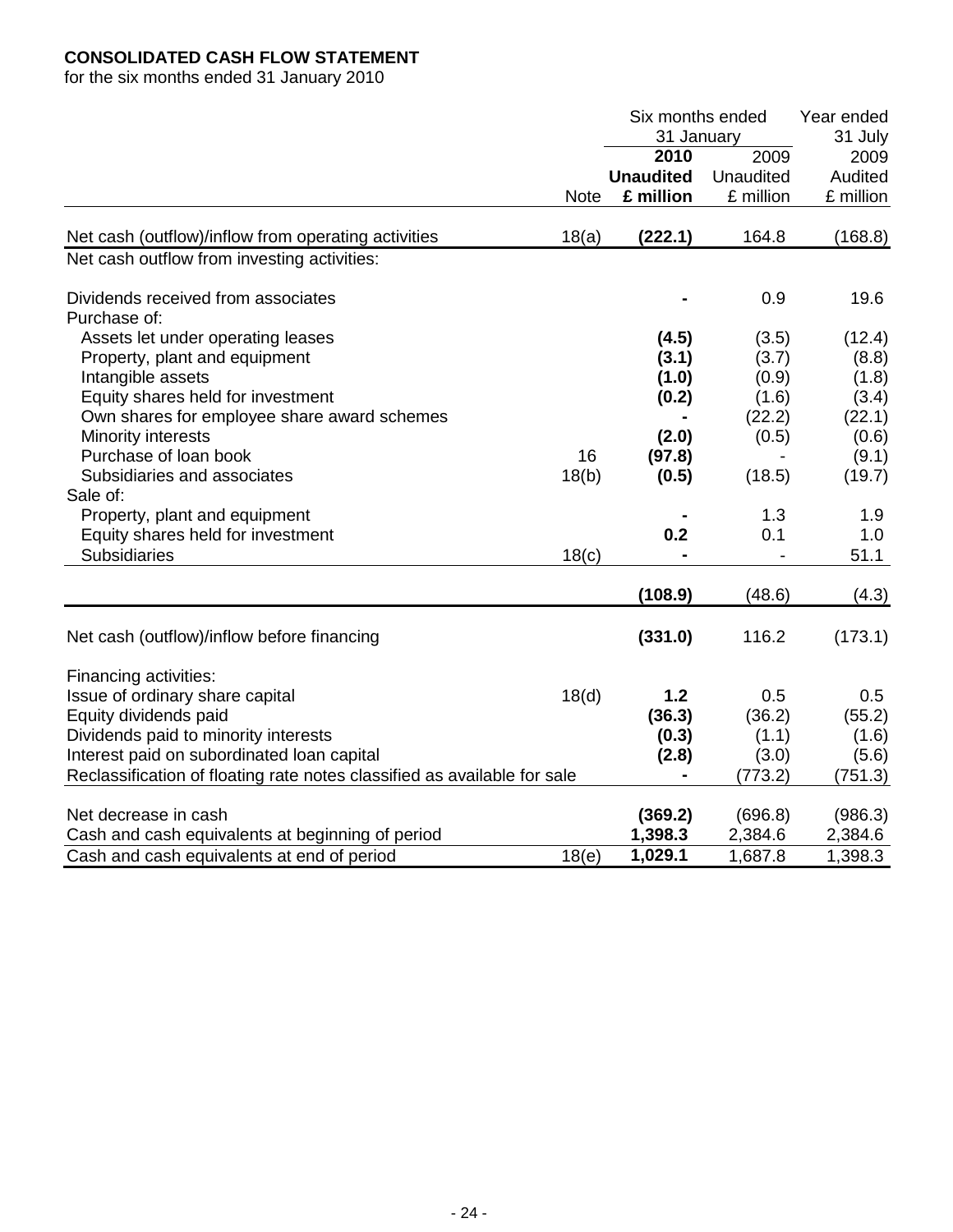### **1. Basis of preparation and accounting policies**

The interim financial information has been prepared in accordance with the Disclosure and Transparency Rules of the Financial Services Authority and in accordance with International Accounting Standard ("IAS") 34 – "Interim Financial Reporting". The consolidated financial statements incorporate the individual financial statements of Close Brothers Group plc and the entities it controls, using the acquisition method of accounting. They represent condensed financial statements in accordance with IAS 34.

After making enquiries, the directors have a reasonable expectation that the company and the group have adequate resources to continue in operational existence for the foreseeable future, a period of not less than twelve months from the date of this report. Accordingly, they continue to adopt the going concern basis in preparing the half yearly condensed financial statements.

The annual financial statements of the group are prepared in accordance with International Financial Reporting Standards as adopted by the European Union. The accounting policies, presentation and methods of computation used for this Interim Report are consistent with those set out in the group's latest annual audited financial statements, with the following exceptions:

IFRS 8 "Operating segments" has been adopted. This standard replaces IAS 14 "Segment reporting" and requires segmental information reported to be based on that which the group's Executive Committee, which is considered the group's chief operating decision maker, uses internally for the purposes of evaluating the performance of the group's operating segments. Note 3 of these condensed consolidated interim financial statements sets out the group's reportable segments and reconciliations between these and the results reported in the consolidated income statement and consolidated balance sheet. Adoption of this standard has not had a material impact.

Amendments to IFRS 3 "Business combinations" and IAS 27 "Consolidated and separate financial statements" have been adopted. The main changes to existing practice affect acquisitions achieved in stages and those where less than 100% of equity is acquired. In addition, acquisition related costs must be accounted for as expenses unless directly connected with the issue of debt or equity securities. The revised IFRS 3 applies prospectively to business combinations undertaken by the group on or after 1 August 2009.

Amendment to IAS 1 "Presentation of financial statements" has been adopted. The revised standard prohibits the presentation of items of income and expense in the statement of changes in equity, requiring non-shareholder changes in equity to be presented separately from shareholder changes in equity. All nonshareholder changes in equity are required to be presented in a performance statement. IAS 1 (Revised) permits a choice between presenting a single performance statement (being a Statement of Comprehensive Income) or two statements (being an Income Statement and a Statement of Recognised Income and Expense). The group has elected to present two statements. In addition, to comply with the revised standard, the group now presents a Consolidated Statement of Changes in Equity as a primary statement.

The following standards, amendments and IFRIC interpretations were also effective for the current period, but the adoption of these did not have a material impact on these condensed consolidated interim financial statements:

- Amendment to IFRS 2 "Share-based payment" relating to vesting conditions and cancellations;
- Amendment to IAS 23 "Borrowing costs". The standard has been revised to require capitalisation of borrowing costs on qualifying assets;
- Amendment to IFRS 7 "Financial instruments: disclosures" which requires enhanced disclosures of fair value and liquidity risk. There will be additional disclosures in the Annual Report 2010 as a result of adoption of this amendment;
- Amendment to IAS 32 "Financial instruments: presentation" and IAS 1 "Presentation of financial statements" in relation to puttable financial instruments arising on liquidation;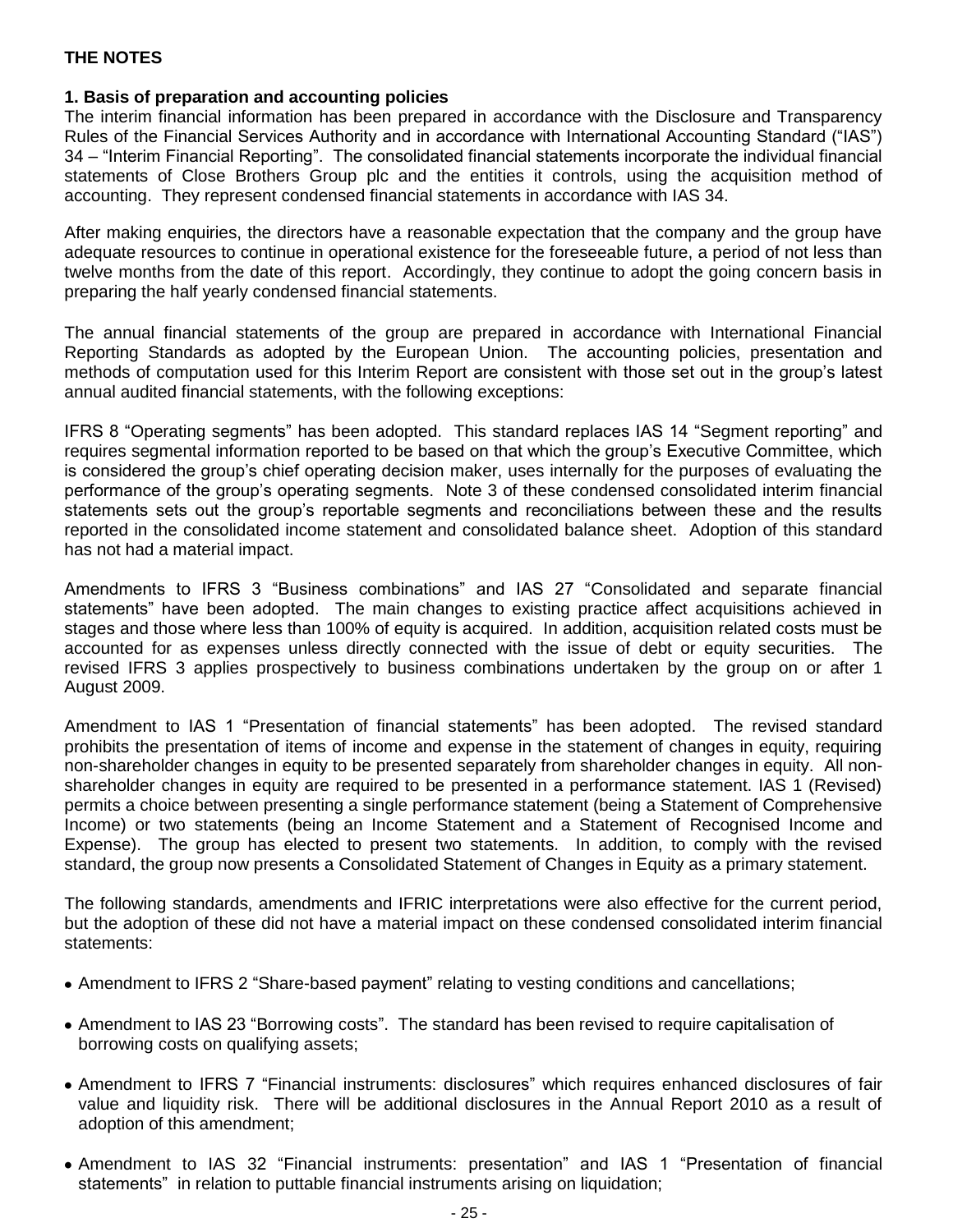- **1. Basis of preparation and accounting policies** continued
- Amendment to IAS 39 "Financial instruments: recognition and measurement" in relation to eligible hedged items and reassessment of embedded derivatives;
- IFRIC 15 "Agreements for the construction of real estate";
- IFRIC 16 "Hedges of a net investment in a foreign operation";
- IFRIC 17 "Distributions of non-cash assets to owners"; and
- IFRIC 18 "Transfers of assets from customers".

The preparation of the Interim Report requires management to make estimates and assumptions that affect the reported income and expense, assets and liabilities and disclosure of contingencies at the date of the Interim Report. Although these estimates and assumptions are based on management's best judgement at that date, actual results may differ from these estimates.

The Interim Report is unaudited and does not constitute statutory accounts within the meaning of Section 434 of the Companies Act 2006. However, the information has been reviewed by the company's auditors, Deloitte LLP, and their report appears on page 19.

The financial information for the year ended 31 July 2009 contained within this Interim Report does not constitute statutory accounts as defined in Section 434 of the Companies Act 2006. A copy of those statutory accounts has been reported on by Deloitte LLP and delivered to the Registrar of Companies. The report of the auditors on those statutory accounts was unqualified, did not contain an emphasis of matter paragraph and did not contain a statement under Section 498(2) or (3) of the Companies Act 2006.

### **2. Re-presentation of comparative interim income statement and balance sheet**

The consolidated income statement for the six months ended 31 January 2009 and the consolidated balance sheet as at 31 January 2009 have been re-presented as set out in note 1(b) of the Annual Report 2009. The re-presentation of these statements in the Annual Report 2009 was designed to ease comprehension for users of the accounts, to better align disclosed statutory information both with the way management information is presented internally and with externally disclosed KFRs, and to respond to evolving market practice. The revised presentation of the consolidated income statement and balance sheet provides a clearer base from which to analyse the results and position of the group and is more closely aligned to market practice and the way the group is managed. The consolidated balance sheet as at 31 July 2008 is disclosed on page 53 of the Annual Report 2009.

The impact on the consolidated income statement for the six months ended 31 January 2009 has been to increase interest income and expense by £8.5 million and £1.2 million respectively and to decrease fee and commission income and expense by £14.3 million and £7.0 million respectively. There has been no impact on operating income or profit attributable to the shareholders of the company or the KFRs disclosed in the Business Review section of this Interim Report.

### **3. Segmental analysis**

The directors manage the group primarily by class of business and present the segmental analysis on that basis. The group's activities are organised in three primary divisions namely Banking, Asset Management and Securities. The group previously had another primary division, Corporate Finance. This division was disposed of in July 2009 and has been classified as a discontinued operation in this announcement.

Divisions charge market prices for services rendered to other parts of the group. Funding charges between segments are determined by the Banking division's treasury operation having regard to commercial demands. Substantially all of the group's activities and revenue are located within the British Isles.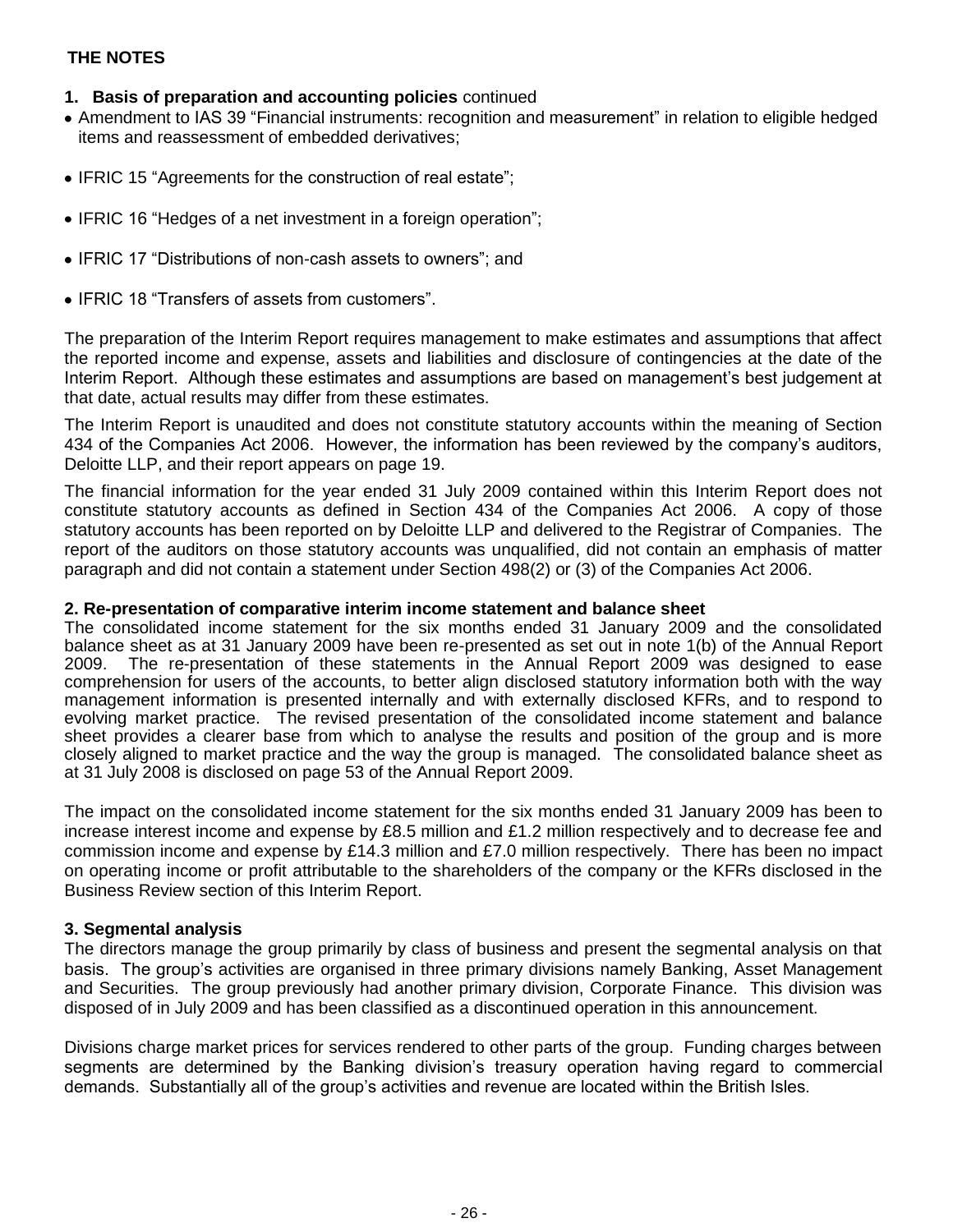### **3. Segmental analysis** continued

### **Summary Income Statement for the six months ended 31 January 2010**

|                                                                                                                                                                                                                                   |           | Asset      |                   |           | Continuing | Discontinued |              |
|-----------------------------------------------------------------------------------------------------------------------------------------------------------------------------------------------------------------------------------|-----------|------------|-------------------|-----------|------------|--------------|--------------|
|                                                                                                                                                                                                                                   | Banking   | Management | <b>Securities</b> | Group     | operations | operations   | <b>Total</b> |
|                                                                                                                                                                                                                                   | £ million | £ million  | £ million         | £ million | £ million  | £ million    | £ million    |
| Operating income before                                                                                                                                                                                                           |           |            |                   |           |            |              |              |
| exceptional items                                                                                                                                                                                                                 | 128.3     | 43.5       | 89.6              | 0.4       | 261.8      |              | 261.8        |
| Administrative expenses                                                                                                                                                                                                           | (61.2)    | (40.8)     | (55.6)            | (11.1)    | (168.7)    |              | (168.7)      |
| Impairment losses on                                                                                                                                                                                                              |           |            |                   |           |            |              |              |
| loans and advances                                                                                                                                                                                                                | (30.6)    |            |                   |           | (30.6)     |              | (30.6)       |
| Total operating expenses                                                                                                                                                                                                          |           |            |                   |           |            |              |              |
| before exceptionals                                                                                                                                                                                                               | (91.8)    | (40.8)     | (55.6)            | (11.1)    | (199.3)    |              | (199.3)      |
| Adjusted operating profit*                                                                                                                                                                                                        | 36.5      | 2.7        | 34.0              | (10.7)    | 62.5       |              | 62.5         |
| Exceptional items:                                                                                                                                                                                                                |           |            |                   |           |            |              |              |
| Restructuring costs                                                                                                                                                                                                               |           |            |                   |           |            |              |              |
| Impairment losses on goodwill                                                                                                                                                                                                     |           |            |                   |           |            |              |              |
| Amortisation of intangible                                                                                                                                                                                                        |           |            |                   |           |            |              |              |
| fixed assets on acquisition                                                                                                                                                                                                       | (0.2)     |            |                   |           | (0.2)      |              | (0.2)        |
| Gain on disposal of                                                                                                                                                                                                               |           |            |                   |           |            |              |              |
| discontinued operations                                                                                                                                                                                                           |           |            |                   |           |            |              |              |
|                                                                                                                                                                                                                                   |           |            |                   |           |            |              |              |
| <b>Operating profit before tax</b>                                                                                                                                                                                                | 36.3      | 2.7        | 34.0              | (10.7)    | 62.3       |              | 62.3         |
| Tax                                                                                                                                                                                                                               | (10.2)    | (0.5)      | (8.2)             | 2.9       | (16.0)     |              | (16.0)       |
| Minority interests                                                                                                                                                                                                                |           | (0.2)      |                   |           | (0.2)      |              | (0.2)        |
| Profit after tax and                                                                                                                                                                                                              |           |            |                   |           |            |              |              |
| minority interests                                                                                                                                                                                                                | 26.1      | 2.0        | 25.8              | (7.8)     | 46.1       |              | 46.1         |
| $\bullet$ and the contract of the contract of the contract of the contract of the contract of the contract of the contract of the contract of the contract of the contract of the contract of the contract of the contract of the |           |            |                   |           |            |              |              |

\*Adjusted operating profit is stated before exceptional items, goodwill impairment, amortisation of intangible fixed assets on acquisition, gain on disposal of discontinued operations and tax.

For the six months ended 31 January 2010, the operating income before exceptional items and the operating profit before tax of the Securities division included £3.4 million relating to its share of profit of associates.

### **Summary Balance Sheet at 31 January 2010**

|                                              |           | Asset      |                   |           |           |
|----------------------------------------------|-----------|------------|-------------------|-----------|-----------|
|                                              | Banking   | Management | <b>Securities</b> | Group     | Total     |
|                                              | £ million | £ million  | £ million         | £ million | £ million |
| <b>Assets</b>                                |           |            |                   |           |           |
| Cash and loans and advances to banks         | 230.0     | 197.5      | 17.6              | 0.7       | 445.8     |
| Settlement balances, long trading positions  |           |            |                   |           |           |
| and loans to money brokers*                  |           |            | 782.0             |           | 782.0     |
| Loans and advances to customers              | 2,562.9   | 14.8       |                   |           | 2,577.7   |
| Non trading debt securities                  | 1,507.6   | 143.3      | 4.4               |           | 1,655.3   |
| Intangible assets                            | 28.3      | 54.7       | 29.1              | 0.1       | 112.2     |
| Other assets                                 | 151.0     | 56.7       | 17.8              | 109.6     | 335.1     |
| Intercompany balances                        | (395.8)   | 424.3      | (27.7)            | (0.8)     |           |
| <b>Total assets</b>                          | 4,084.0   | 891.3      | 823.2             | 109.6     | 5,908.1   |
| <b>Liabilities</b>                           |           |            |                   |           |           |
| Settlement balances, short trading positions |           |            |                   |           |           |
| and loans from money brokers                 |           |            | 671.6             |           | 671.6     |
| Deposits by banks                            | 25.5      | 14.2       |                   |           | 39.7      |
| Deposits by customers                        | 2,221.5   | 669.9      | 1.0               |           | 2,892.4   |
| <b>Borrowings</b>                            | 1,279.9   | 5.9        | 4.4               |           | 1,290.2   |
| <b>Other liabilities</b>                     | 169.8     | 44.3       | 50.2              | 14.5      | 278.8     |
| Intercompany balances                        | 59.1      | 18.2       | 0.3               | (77.6)    |           |
| <b>Total liabilities</b>                     | 3,755.8   | 752.5      | 727.5             | (63.1)    | 5,172.7   |
| <b>Equity</b>                                | 328.2     | 138.8      | 95.7              | 172.7     | 735.4     |
| <b>Total liabilities and equity</b>          | 4,084.0   | 891.3      | 823.2             | 109.6     | 5,908.1   |

\*£66.9 million of long trading positions in debt securities have been included with other trading balances in "Settlement balances, long trading positions and loans to money brokers" for the purpose of this summary balance sheet. These balances are included within "Debt securities" on the consolidated balance sheet.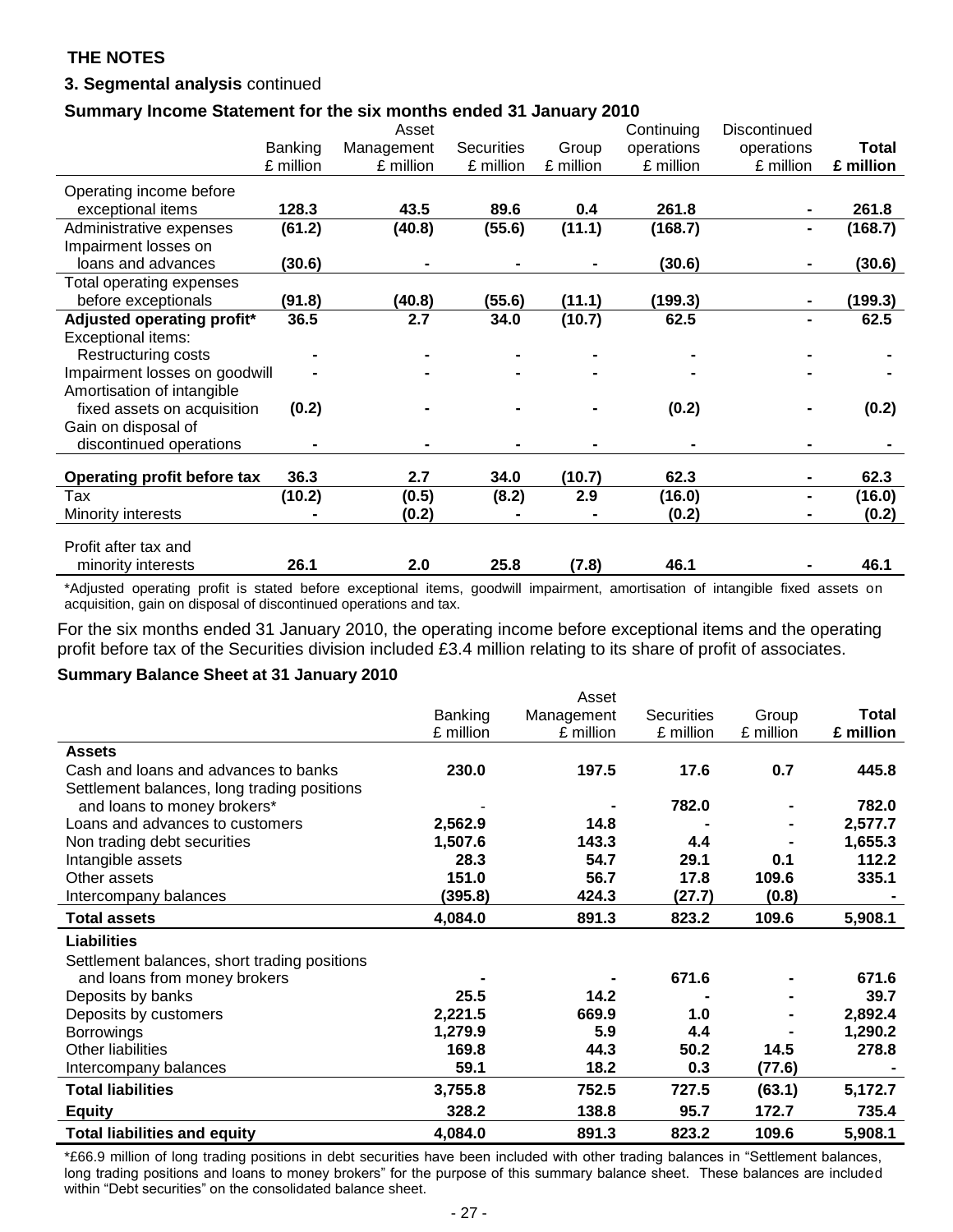### **3. Segmental analysis** continued

Summary Income Statement for the six months ended 31 January 2009

|                               |           | Asset      |                   |           | Continuing | Discontinued |           |
|-------------------------------|-----------|------------|-------------------|-----------|------------|--------------|-----------|
|                               | Banking   | Management | <b>Securities</b> | Group     | operations | operations   | Total     |
|                               | £ million | £ million  | £ million         | £ million | £ million  | £ million    | £ million |
| Operating income before       |           |            |                   |           |            |              |           |
| exceptional items             | 115.4     | 49.9       | 80.8              | 3.0       | 249.1      | 17.3         | 266.4     |
| Administrative expenses       | (60.0)    | (43.3)     | (47.6)            | (9.9)     | (160.8)    | (20.2)       | (181.0)   |
| Impairment losses on          |           |            |                   |           |            |              |           |
| loans and advances            | (23.4)    |            |                   |           | (23.4)     |              | (23.4)    |
| Total operating expenses      |           |            |                   |           |            |              |           |
| before exceptionals           | (83.4)    | (43.3)     | (47.6)            | (9.9)     | (184.2)    | (20.2)       | (204.4)   |
| Adjusted operating profit*    | 32.0      | 6.6        | 33.2              | (6.9)     | 64.9       | (2.9)        | 62.0      |
| <b>Exceptional items:</b>     |           |            |                   |           |            |              |           |
| Restructuring costs           |           | (3.4)      |                   | (0.7)     | (4.1)      | (0.1)        | (4.2)     |
| Impairment losses on goodwill |           | (19.0)     |                   |           | (19.0)     |              | (19.0)    |
| Amortisation of intangible    |           |            |                   |           |            |              |           |
| fixed assets on acquisition   | (0.3)     |            |                   |           | (0.3)      |              | (0.3)     |
| Gain on disposal of           |           |            |                   |           |            |              |           |
| discontinued operations       |           |            |                   |           |            |              |           |
| Operating profit before tax   | 31.7      | (15.8)     | 33.2              | (7.6)     | 41.5       | (3.0)        | 38.5      |
| Tax                           | (9.6)     | (0.4)      | (5.9)             | 1.8       | (14.1)     | 0.6          | (13.5)    |
| Minority interests            |           | (0.1)      |                   |           | (0.1)      | (0.2)        | (0.3)     |
| Profit after tax and          |           |            |                   |           |            |              |           |
| minority interests            | 22.1      | (16.3)     | 27.3              | (5.8)     | 27.3       | (2.6)        | 24.7      |
|                               |           |            |                   |           |            |              |           |

\*Adjusted operating profit is stated before exceptional items, goodwill impairment, amortisation of intangible fixed assets on acquisition, gain on disposal of discontinued operations and tax.

For the six months ended 31 January 2009, the operating income before exceptional items and the operating profit before tax of the Securities division included £12.7 million relating to its share of profit of associates.

Summary Balance Sheet at 31 January 2009

|                                             |                | Asset      | Corporate |                   |                |           |
|---------------------------------------------|----------------|------------|-----------|-------------------|----------------|-----------|
|                                             | <b>Banking</b> | Management | Finance   | <b>Securities</b> | Group          | Total     |
|                                             | £ million      | £ million  | £ million | £ million         | £ million      | £ million |
| <b>Assets</b>                               |                |            |           |                   |                |           |
| Cash and loans and advances to banks        | 98.4           | 195.4      | 21.2      | 30.7              | 0.7            | 346.4     |
| Settlement balances, long trading positions |                |            |           |                   |                |           |
| and loans to money brokers*                 |                |            |           | 661.0             |                | 661.0     |
| Loans and advances to customers             | 2,291.2        | 16.6       |           |                   |                | 2,307.8   |
| Non trading debt securities                 | 1,860.7        | 268.9      |           | 7.5               |                | 2,137.1   |
| Intangible assets                           | 27.2           | 56.5       | 32.8      | 29.7              |                | 146.2     |
| Other assets                                | 178.7          | 66.5       | 16.3      | 14.2              | 129.1          | 404.8     |
| Intercompany balances                       | (294.9)        | 334.0      | 2.8       | (27.4)            | (14.5)         |           |
| <b>Total assets</b>                         | 4,161.3        | 937.9      | 73.1      | 715.7             | 115.3          | 6,003.3   |
| <b>Liabilities</b>                          |                |            |           |                   |                |           |
| Settlement balances, short trading          |                |            |           |                   |                |           |
| positions and loans from money brokers      |                |            | ۰         | 568.7             |                | 568.7     |
| Deposits by banks                           | 21.0           | 13.4       |           |                   |                | 34.4      |
| Deposits by customers                       | 1,830.2        | 710.7      |           | 1.8               | $\overline{a}$ | 2,542.7   |
| <b>Borrowings</b>                           | 1,788.1        | 0.6        |           | 3.9               | 85.0           | 1,877.6   |
| <b>Other liabilities</b>                    | 171.9          | 53.6       | 19.3      | 37.6              | 19.5           | 301.9     |
| Intercompany balances                       | 88.8           | 15.4       | 42.3      | 0.2               | (146.7)        |           |
| <b>Total liabilities</b>                    | 3,900.0        | 793.7      | 61.6      | 612.2             | (42.2)         | 5,325.3   |
| <b>Equity</b>                               | 261.3          | 144.2      | 11.5      | 103.5             | 157.5          | 678.0     |
| <b>Total liabilities and equity</b>         | 4,161.3        | 937.9      | 73.1      | 715.7             | 115.3          | 6,003.3   |

\*£34.4 million of long trading positions in debt securities have been included with other trading balances in "Settlement balances, long trading positions and loans to money brokers" for the purpose of this summary balance sheet. These balances are included within "Debt securities" on the consolidated balance sheet.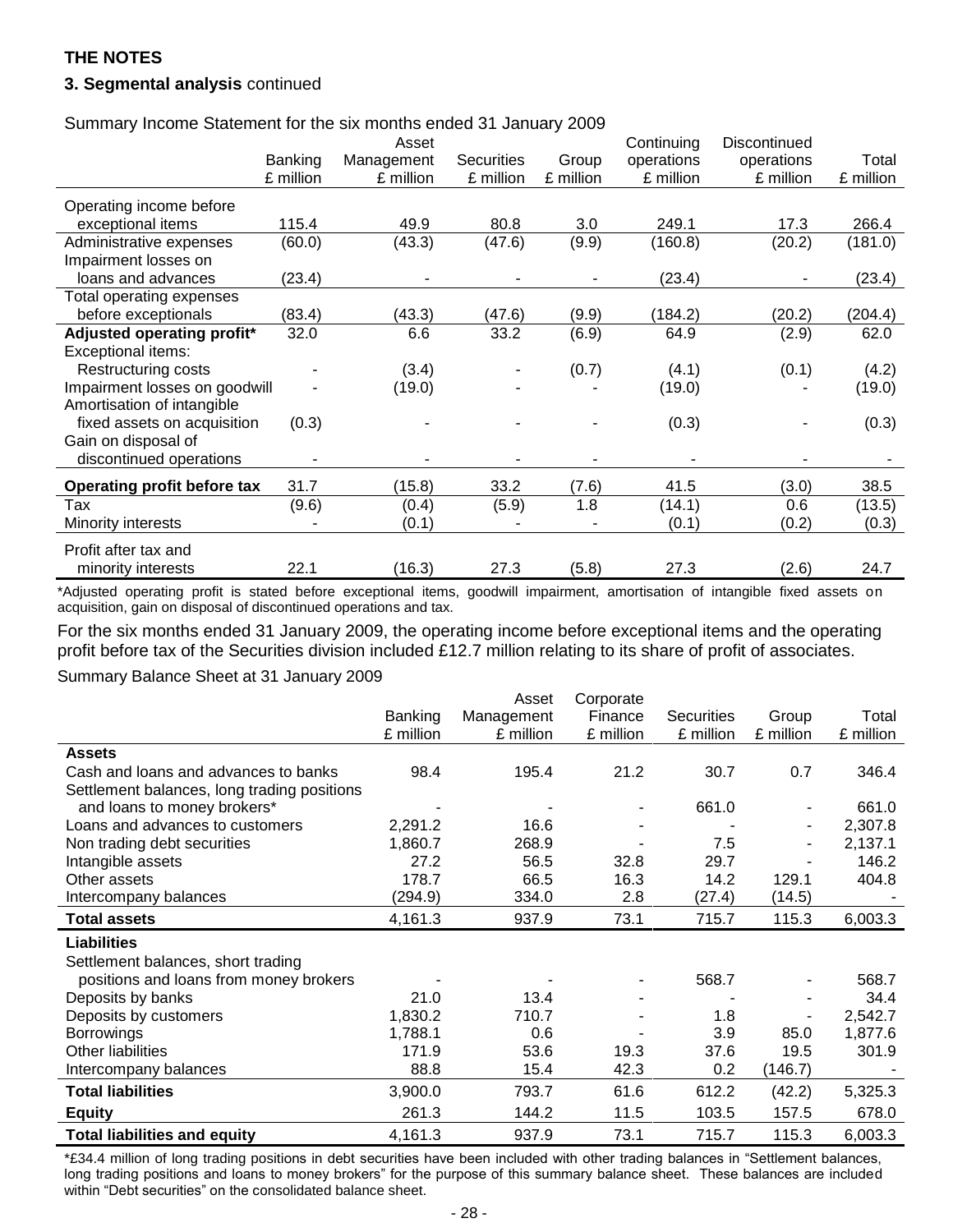### **3. Segmental analysis** continued

Summary Income Statement for the year ended 31 July 2009

|                               |                | Asset      |                   |           | Continuing | Discontinued |           |
|-------------------------------|----------------|------------|-------------------|-----------|------------|--------------|-----------|
|                               | <b>Banking</b> | Management | <b>Securities</b> | Group     | operations | operations   | Total     |
|                               | £ million      | £ million  | £ million         | £ million | £ million  | £ million    | £ million |
| Operating income before       |                |            |                   |           |            |              |           |
| exceptional items             | 235.5          | 95.0       | 167.8             | 3.8       | 502.1      | 36.3         | 538.4     |
| Administrative expenses       | (121.6)        | (83.0)     | (102.9)           | (21.0)    | (328.5)    | (38.7)       | (367.2)   |
| Impairment losses on          |                |            |                   |           |            |              |           |
| loans and advances            | (59.9)         |            |                   |           | (59.9)     |              | (59.9)    |
| Total operating expenses      |                |            |                   |           |            |              |           |
| before exceptionals           | (181.5)        | (83.0)     | (102.9)           | (21.0)    | (388.4)    | (38.7)       | (427.1)   |
| Adjusted operating profit*    | 54.0           | 12.0       | 64.9              | (17.2)    | 113.7      | (2.4)        | 111.3     |
| <b>Exceptional items:</b>     |                |            |                   |           |            |              |           |
| Restructuring costs           |                | (4.4)      | (0.9)             | (0.7)     | (6.0)      |              | (6.0)     |
| Impairment losses on goodwill |                | (19.0)     |                   |           | (19.0)     |              | (19.0)    |
| Amortisation of intangible    |                |            |                   |           |            |              |           |
| fixed assets on acquisition   | (0.4)          |            |                   |           | (0.4)      |              | (0.4)     |
| Gain on disposal of           |                |            |                   |           |            |              |           |
| discontinued operations       |                |            |                   |           |            | 12.4         | 12.4      |
| Operating profit before tax   | 53.6           | (11.4)     | 64.0              | (17.9)    | 88.3       | 10.0         | 98.3      |
| Tax                           | (16.3)         | (1.4)      | (13.8)            | 5.4       | (26.1)     | 0.4          | (25.7)    |
| Minority interests            | (0.2)          | (0.1)      |                   |           | (0.3)      | (0.6)        | (0.9)     |
| Profit after tax and          |                |            |                   |           |            |              |           |
| minority interests            | 37.1           | (12.9)     | 50.2              | (12.5)    | 61.9       | 9.8          | 71.7      |

\*Adjusted operating profit is stated before exceptional items, goodwill impairment, amortisation of intangible fixed assets on acquisition, gain on disposal of discontinued operations and tax.

For the year ended 31 July 2009, the operating income before exceptional items and the operating profit before tax of the Securities division included £16.1 million relating to its share of profit of associates.

Summary Balance Sheet at 31 July 2009

|                                              |           | Asset      |                   |           |           |
|----------------------------------------------|-----------|------------|-------------------|-----------|-----------|
|                                              | Banking   | Management | <b>Securities</b> | Group     | Total     |
|                                              | £ million | £ million  | £ million         | £ million | £ million |
| <b>Assets</b>                                |           |            |                   |           |           |
| Cash and loans and advances to banks         | 27.9      | 145.3      | 24.3              | 0.7       | 198.2     |
| Settlement balances, long trading positions  |           |            |                   |           |           |
| and loans to money brokers*                  |           |            | 728.9             |           | 728.9     |
| Loans and advances to customers              | 2,352.6   | 12.3       |                   |           | 2,364.9   |
| Non trading debt securities                  | 1,999.5   | 257.4      | 4.4               |           | 2,261.3   |
| Intangible assets                            | 24.4      | 53.9       | 29.3              |           | 107.6     |
| Other assets                                 | 189.1     | 56.5       | 17.2              | 95.6      | 358.4     |
| Intercompany balances                        | (332.6)   | 379.7      | (27.6)            | (19.5)    |           |
| <b>Total assets</b>                          | 4,260.9   | 905.1      | 776.5             | 76.8      | 6,019.3   |
| <b>Liabilities</b>                           |           |            |                   |           |           |
| Settlement balances, short trading positions |           |            |                   |           |           |
| and loans from money brokers                 |           |            | 590.7             |           | 590.7     |
| Deposits by banks                            | 33.0      | 15.0       |                   |           | 48.0      |
| Deposits by customers                        | 2,241.9   | 676.6      | 1.1               |           | 2,919.6   |
| <b>Borrowings</b>                            | 1,417.6   | 1.1        | 18.2              |           | 1,436.9   |
| Other liabilities                            | 186.1     | 50.0       | 69.7              | 20.6      | 326.4     |
| Intercompany balances                        | 91.6      | 21.5       | 0.3               | (113.4)   |           |
| <b>Total liabilities</b>                     | 3,970.2   | 764.2      | 680.0             | (92.8)    | 5,321.6   |
| <b>Equity</b>                                | 290.7     | 140.9      | 96.5              | 169.6     | 697.7     |
| <b>Total liabilities and equity</b>          | 4,260.9   | 905.1      | 776.5             | 76.8      | 6,019.3   |

\*£37.9 million of long trading positions in debt securities have been included with other trading balances in "Settlement balances, long trading positions and loans to money brokers" for the purpose of this summary balance sheet. These balances are included within "Debt securities" on the consolidated balance sheet.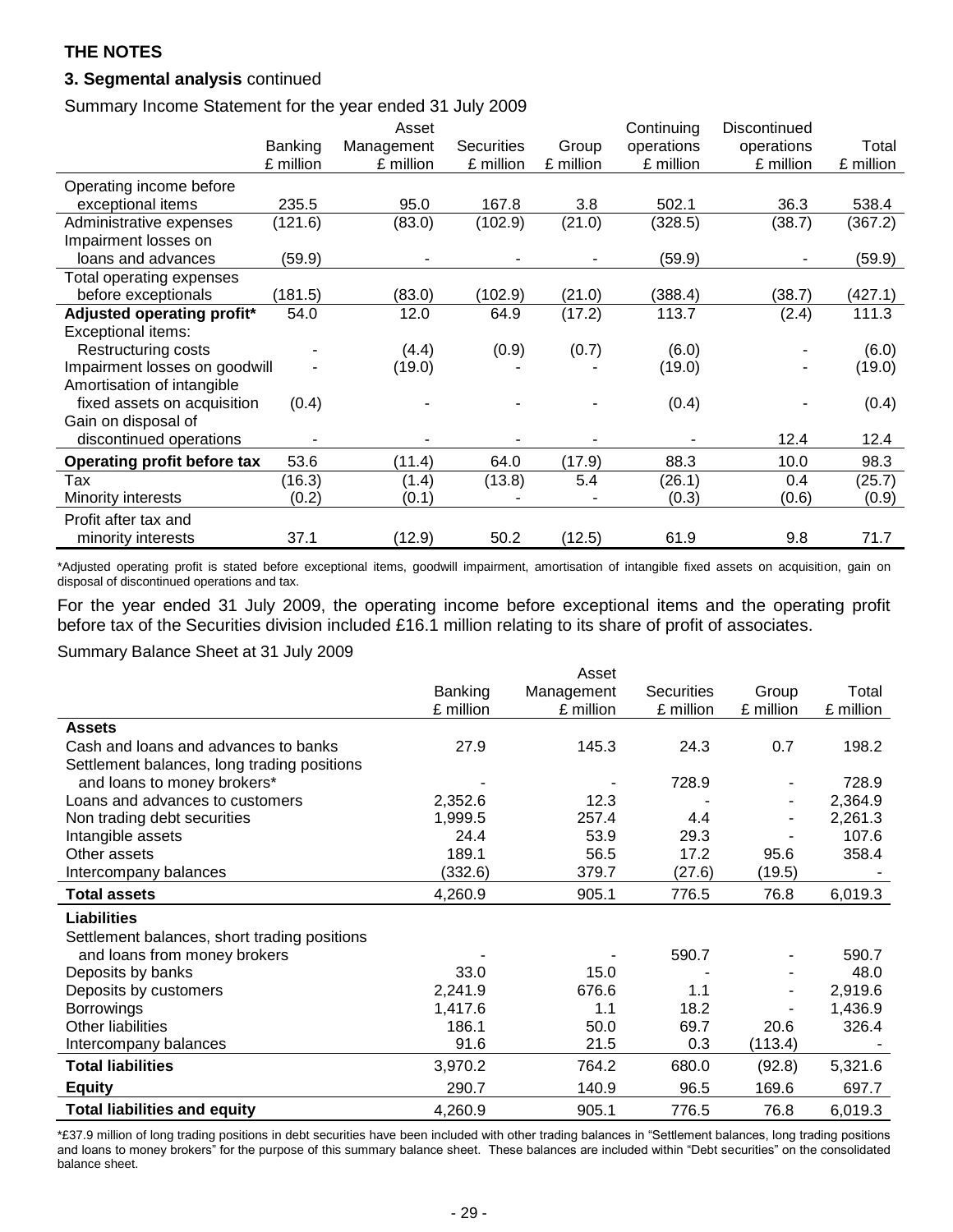### **4. Exceptional items**

|                             | Six months ended |            | Year ended |  |
|-----------------------------|------------------|------------|------------|--|
|                             |                  | 31 January |            |  |
|                             | 2010             | 2009       | 2009       |  |
|                             | £ million        | £ million  | £ million  |  |
|                             |                  |            |            |  |
| <b>Exceptional expenses</b> |                  |            |            |  |
| Restructuring costs         |                  | (4.1)      | (6.0)      |  |
|                             |                  |            |            |  |
|                             |                  | (4.1)      | (6.0)      |  |

Exceptional items are items of income and expense that are material by size and/or nature and are nonrecurring. The separate reporting of exceptional items helps give an indication of the group's underlying performance.

### **5. Tax expense**

|                                                        | Six months ended | Year ended |           |
|--------------------------------------------------------|------------------|------------|-----------|
|                                                        | 31 January       |            | 31 July   |
|                                                        | 2010             | 2009       | 2009      |
|                                                        | £ million        | £ million  | £ million |
|                                                        |                  |            |           |
| Tax recognised in the income statement:                |                  |            |           |
| UK corporation tax                                     | 10.3             | 11.5       | 26.2      |
| Foreign tax                                            | 1.3              | 0.8        | 0.8       |
| Current year tax charge                                | 11.6             | 12.3       | 27.0      |
| Deferred tax expense/(credit)                          | 4.8              | 0.8        | (0.8)     |
| Prior year tax provision                               | (0.4)            | 1.0        | (0.1)     |
|                                                        |                  |            |           |
|                                                        | 16.0             | 14.1       | 26.1      |
|                                                        |                  |            |           |
| Tax recognised in equity:                              |                  |            |           |
| Current tax relating to:                               |                  |            |           |
| Financial instruments classified as available for sale | 7.1              | (11.7)     | (5.1)     |
| Deferred tax relating to:                              |                  |            |           |
| Cash flow hedging                                      | 1.7              | (4.1)      | (4.4)     |
| Financial instruments classified as available for sale |                  | (0.2)      | 0.6       |
| Share-based transactions                               |                  | 1.2        | 0.5       |
|                                                        |                  |            |           |
|                                                        | 8.8              | (14.8)     | (8.4)     |

The effective tax rate for the period is 25.7% (six months ended 31 January 2009: 34.0%; year ended 31 July 2009: 29.6%), representing the best estimate of the annual effective tax rate expected for the full year, applied to the operating profit before tax for the six month period.

The effective tax rate for the period is below the UK corporation tax rate of 28% due to the inclusion of the share of profit of associates in the consolidated income statement on an after tax basis in accordance with IAS 1 "Presentation of financial statements" and by the net lower tax rates applied to profits arising outside the UK. These effects are offset by standard disallowable expenses.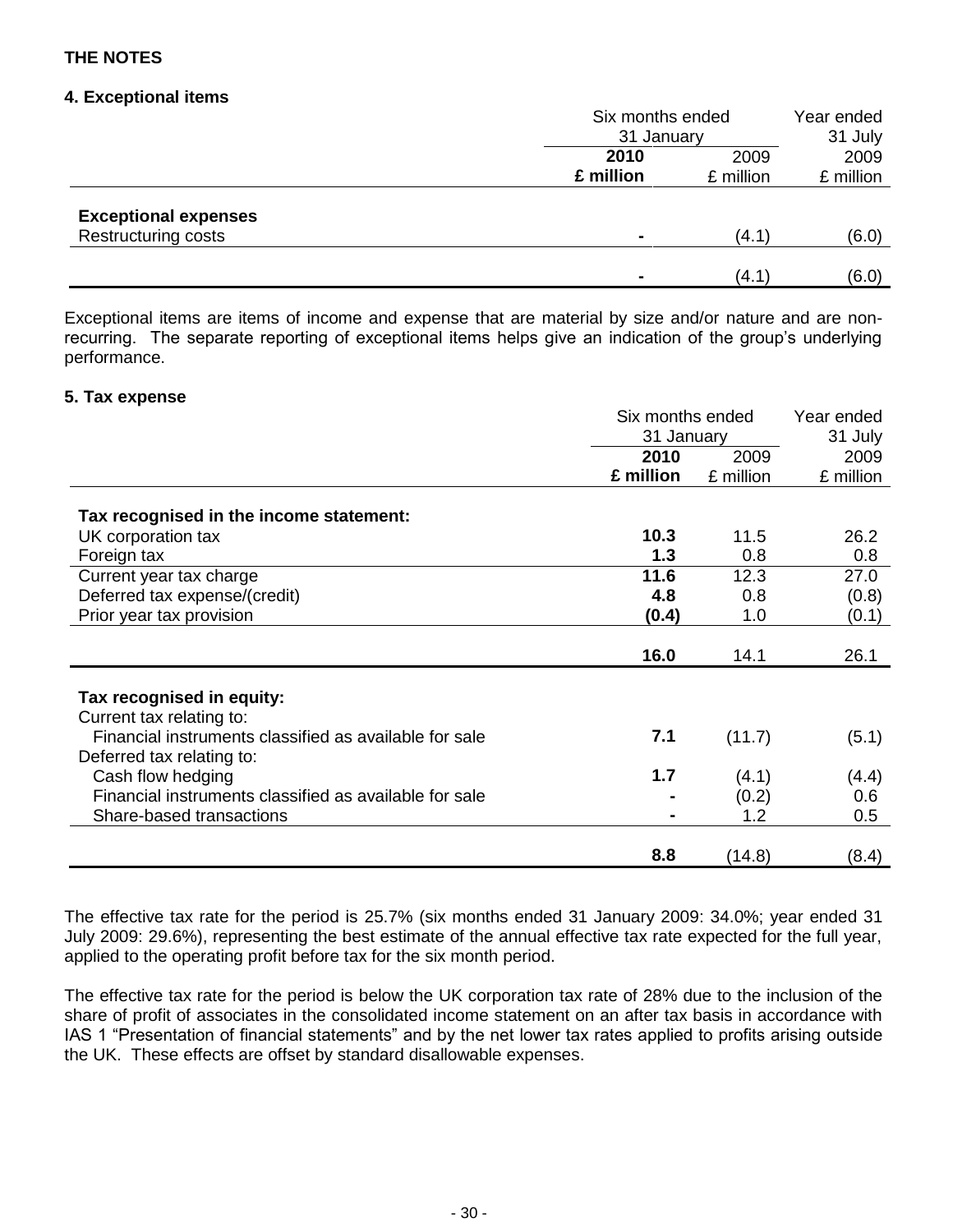### **6. Earnings per share**

Earnings per share is presented on six bases. On a continuing operations basis the following are presented: basic; diluted; adjusted basic; and adjusted diluted. These measures exclude the effect of the Corporate Finance division which was disposed of in July 2009 and has been classified as a discontinued operation. On a continuing and discontinued operations basis the following are presented: basic and diluted.

Basic earnings per share is in respect of all activities and diluted earnings per share takes into account the dilution effects which would arise on the conversion or vesting of share options and share awards in issue during the period.

On a continuing operations basis, adjusted basic earnings per share excludes discontinued activities, exceptional items, impairment losses on goodwill and amortisation of intangible fixed assets on acquisition to enable comparison of the underlying earnings of the business with prior periods and adjusted diluted earnings per share takes into account the same dilution effects as for diluted earnings per share described above.

|                                                              | Six months ended<br>31 January |           | Year ended<br>31 July |  |
|--------------------------------------------------------------|--------------------------------|-----------|-----------------------|--|
|                                                              | 2010                           | 2009      | 2009                  |  |
| <b>Earnings per share</b>                                    |                                |           |                       |  |
| <b>Continuing operations</b>                                 |                                |           |                       |  |
| <b>Basic</b>                                                 | 32.2p                          | 19.2p     | 43.6p                 |  |
| <b>Diluted</b>                                               | 31.7p                          | 19.0p     | 43.2p                 |  |
| Adjusted basic                                               | 32.4p                          | 34.9p     | 60.5p                 |  |
| Adjusted diluted                                             | 31.9p                          | 34.5p     | 59.9p                 |  |
| <b>Continuing and discontinued operations</b>                |                                |           |                       |  |
| <b>Basic</b>                                                 | 32.2p                          | 17.4p     | 50.5p                 |  |
| <b>Diluted</b>                                               | 31.7p                          | 17.2p     | 50.0p                 |  |
|                                                              | £ million                      |           |                       |  |
|                                                              |                                | £ million | £ million             |  |
| <b>Profit attributable to shareholders</b>                   | 46.1                           | 24.7      | 71.7                  |  |
| Loss/(gain) for the period from discontinued operations      |                                | 2.4       | (10.4)                |  |
| Element attributable to minority interests                   |                                | 0.2       | 0.6                   |  |
| Profit attributable to shareholders on continuing operations | 46.1                           | 27.3      | 61.9                  |  |
| Adjustments:                                                 |                                |           |                       |  |
| <b>Exceptional expenses</b>                                  |                                | 4.1       | 6.0                   |  |
| Tax effect of exceptional expenses                           |                                | (1.1)     | (1.5)                 |  |
| Impairment losses on goodwill                                |                                | 19.0      | 19.0                  |  |
| Amortisation of intangible fixed assets on acquisition       | 0.2                            | 0.3       | 0.4                   |  |
| Adjusted profit attributable to shareholders on continuing   |                                |           |                       |  |
| operations                                                   | 46.3                           | 49.6      | 85.8                  |  |
|                                                              | million                        | million   | million               |  |
| Average number of shares                                     |                                |           |                       |  |
| <b>Basic weighted</b>                                        | 143.1                          | 142.3     | 141.9                 |  |
| Effect of dilutive share options and awards                  | 2.2                            | 1.4       | 1.4                   |  |
| <b>Diluted weighted</b>                                      | 145.3                          | 143.7     | 143.3                 |  |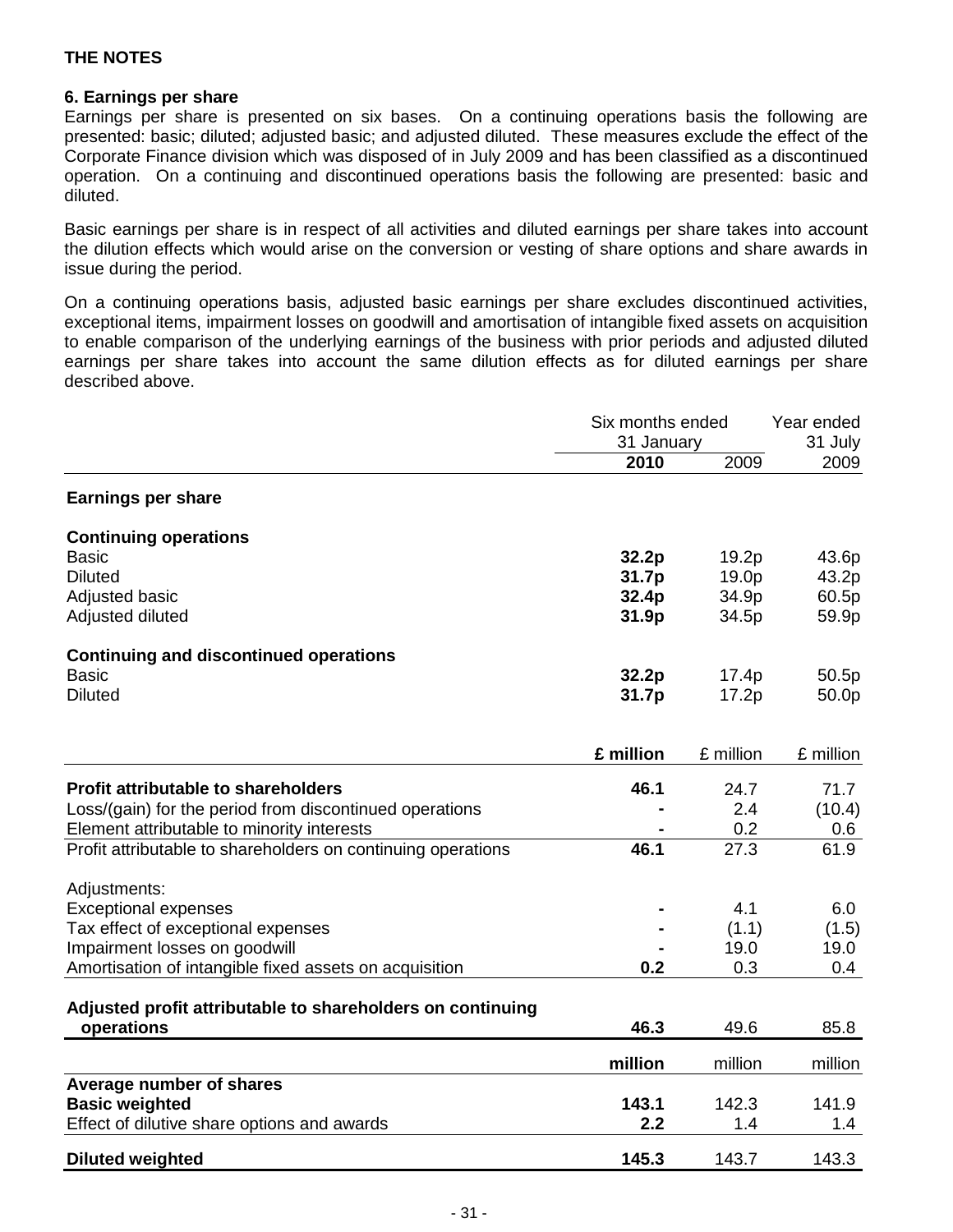### **6. Earnings per share** continued

The gain for the period from discontinued operations, net of any minority interest effect, is £nil (six months ended 31 January 2009: loss of £2.6 million; year ended 31 July 2009: gain of £9.8 million). The basic earnings per share from discontinued operations is nil (six months ended 31 January 2009: loss of 1.8p; year ended 31 July 2009: gain of 6.9p) and the diluted earnings per share from discontinued operations is nil (six months ended 31 January 2009: loss of 1.8p; year ended 31 July 2009: gain of 6.8p).

Adjusted basic earnings per share on a continuing and discontinued basis was 32.4p (six months ended 31 January 2009: 33.0p; year ended 31 July 2009: 67.4p), based on adjusted profit attributable to shareholders on continuing and discontinued operations of £46.3 million (six months ended 31 January 2009: £47.0 million; year ended 31 July 2009: £95.7 million).

### **7. Dividends**

|                                                                                                                                                                               | Six months ended<br>31 January<br>2009<br>2010 |           | Year ended<br>31 July<br>2009 |
|-------------------------------------------------------------------------------------------------------------------------------------------------------------------------------|------------------------------------------------|-----------|-------------------------------|
|                                                                                                                                                                               |                                                |           |                               |
|                                                                                                                                                                               | £ million                                      | £ million | £ million                     |
| For each ordinary share:<br>Interim dividend for previous financial year paid in April 2009: 13.5p<br>Final dividend for previous financial year paid in November 2009: 25.5p |                                                |           | 19.0                          |
| (2008:25.5p)                                                                                                                                                                  | 36.3                                           | 36.2      | 36.2                          |
|                                                                                                                                                                               | 36.3                                           | 36.2      | 55.2                          |

An interim dividend relating to the six months ended 31 January 2010 of 13.5p, amounting to an estimated £19.2 million, is proposed. This interim dividend, which is due to be paid on 22 April 2010, is not reflected in these financial statements.

### **8. Loans and advances to customers**

|                                              | 31 January<br>2010 | 31 January<br>2009 | 31 July<br>2009 |
|----------------------------------------------|--------------------|--------------------|-----------------|
|                                              | £ million          | £ million          | £ million       |
|                                              |                    |                    |                 |
| Loans and advances are repayable:            |                    |                    |                 |
| On demand or at short notice                 | 140.0              | 92.4               | 93.4            |
| Within three months                          | 762.2              | 699.3              | 652.2           |
| Between three months and one year            | 887.9              | 816.7              | 827.6           |
| Between one and two years                    | 425.8              | 363.8              | 425.1           |
| Between two and five years                   | 431.6              | 383.4              | 426.3           |
| After more than five years                   | 13.5               | 10.7               | 11.5            |
| Impairment provisions                        | (83.3)             | (58.5)             | (71.2)          |
|                                              |                    |                    |                 |
|                                              | 2,577.7            | 2,307.8            | 2,364.9         |
|                                              |                    |                    |                 |
| Impairment provisions on loans and advances: |                    |                    |                 |
| Opening balance                              | 71.2               | 50.3               | 50.3            |
| Charge for the period                        | 30.6               | 23.4               | 59.9            |
| Amounts written off net of recoveries        | (18.5)             | (15.2)             | (39.0)          |
|                                              |                    |                    |                 |
|                                              | 83.3               | 58.5               | 71.2            |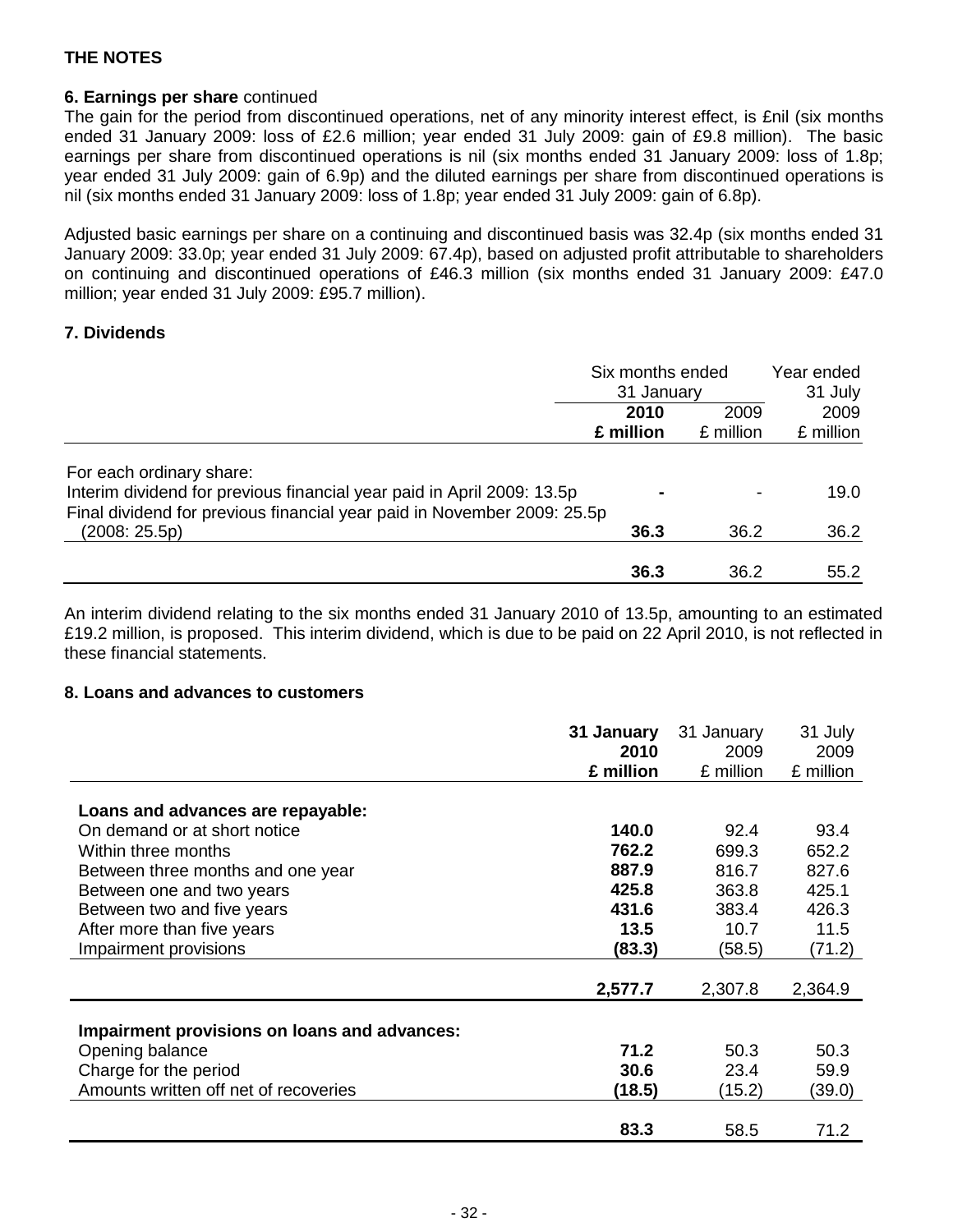# **9. Debt securities**

|                           | Held for  | Held to         | Available for | Loans and   |              |
|---------------------------|-----------|-----------------|---------------|-------------|--------------|
|                           | trading   | maturity assets | sale assets   | receivables | <b>Total</b> |
|                           | £ million | £ million       | £ million     | £ million   | £ million    |
| At 31 January 2010        |           |                 |               |             |              |
| Long trading positions in |           |                 |               |             |              |
| debt securities           | 66.9      |                 |               |             | 66.9         |
| Certificates of deposit   |           |                 |               | 587.7       | 587.7        |
| Floating rate notes       |           | 18.4            | 763.4         |             | 781.8        |
| Gilts and government      |           |                 |               |             |              |
| guaranteed debt           |           |                 | 285.8         |             | 285.8        |
|                           |           |                 |               |             |              |
|                           | 66.9      | 18.4            | 1,049.2       | 587.7       | 1,722.2      |
|                           |           |                 |               |             |              |
|                           | Held for  | Held to         | Available for | Loans and   |              |
|                           | trading   | maturity assets | sale assets   | receivables | Total        |
|                           | £ million | £ million       | £ million     | £ million   | £ million    |
| At 31 January 2009        |           |                 |               |             |              |
| Long trading positions in |           |                 |               |             |              |
| debt securities           | 34.4      |                 |               |             | 34.4         |
| Certificates of deposit   |           |                 |               | 1,341.4     | 1,341.4      |
| Floating rate notes       |           | 22.5            | 773.2         |             | 795.7        |
| Gilts and government      |           |                 |               |             |              |
| guaranteed debt           |           |                 |               |             |              |
|                           | 34.4      | 22.5            | 773.2         | 1,341.4     | 2,171.5      |
|                           |           |                 |               |             |              |
|                           | Held for  | Held to         | Available for | Loans and   |              |
|                           | trading   | maturity assets | sale assets   | receivables | Total        |
|                           | £ million | £ million       | £ million     | £ million   | £ million    |
| At 31 July 2009           |           |                 |               |             |              |
| Long trading positions in |           |                 |               |             |              |
| debt securities           | 37.9      |                 |               |             | 37.9         |
| Certificates of deposit   |           |                 |               | 1,202.2     | 1,202.2      |
| Floating rate notes       |           | 19.4            | 754.7         |             | 774.1        |
| Gilts and government      |           |                 |               |             |              |
| guaranteed debt           |           |                 | 285.0         |             | 285.0        |
|                           |           |                 |               |             |              |
|                           | 37.9      | 19.4            | 1,039.7       | 1,202.2     | 2,299.2      |

The fair value of items carried at amortised cost together with their book value is as follows:

|                                                                                                           | 31 January 2010   |                   | 31 January 2009 |                 | 31 July 2009    |                 |
|-----------------------------------------------------------------------------------------------------------|-------------------|-------------------|-----------------|-----------------|-----------------|-----------------|
|                                                                                                           | <b>Book value</b> | <b>Fair value</b> | Book value      | Fair value      | Book value      | Fair value      |
|                                                                                                           | £ million         | £ million         | £ million       | £ million       | £ million       | £ million       |
| Certificates of deposit classified<br>as loans and receivables<br>Floating rate notes held to<br>maturity | 587.7<br>18.4     | 588.8<br>17.8     | 1,341.4<br>22.5 | 1,350.4<br>15.7 | 1,202.2<br>19.4 | 1,207.9<br>18.8 |
|                                                                                                           | 606.1             | 606.6             | 1,363.9         | 1,366.1         | 1,221.6         | 1,226.7         |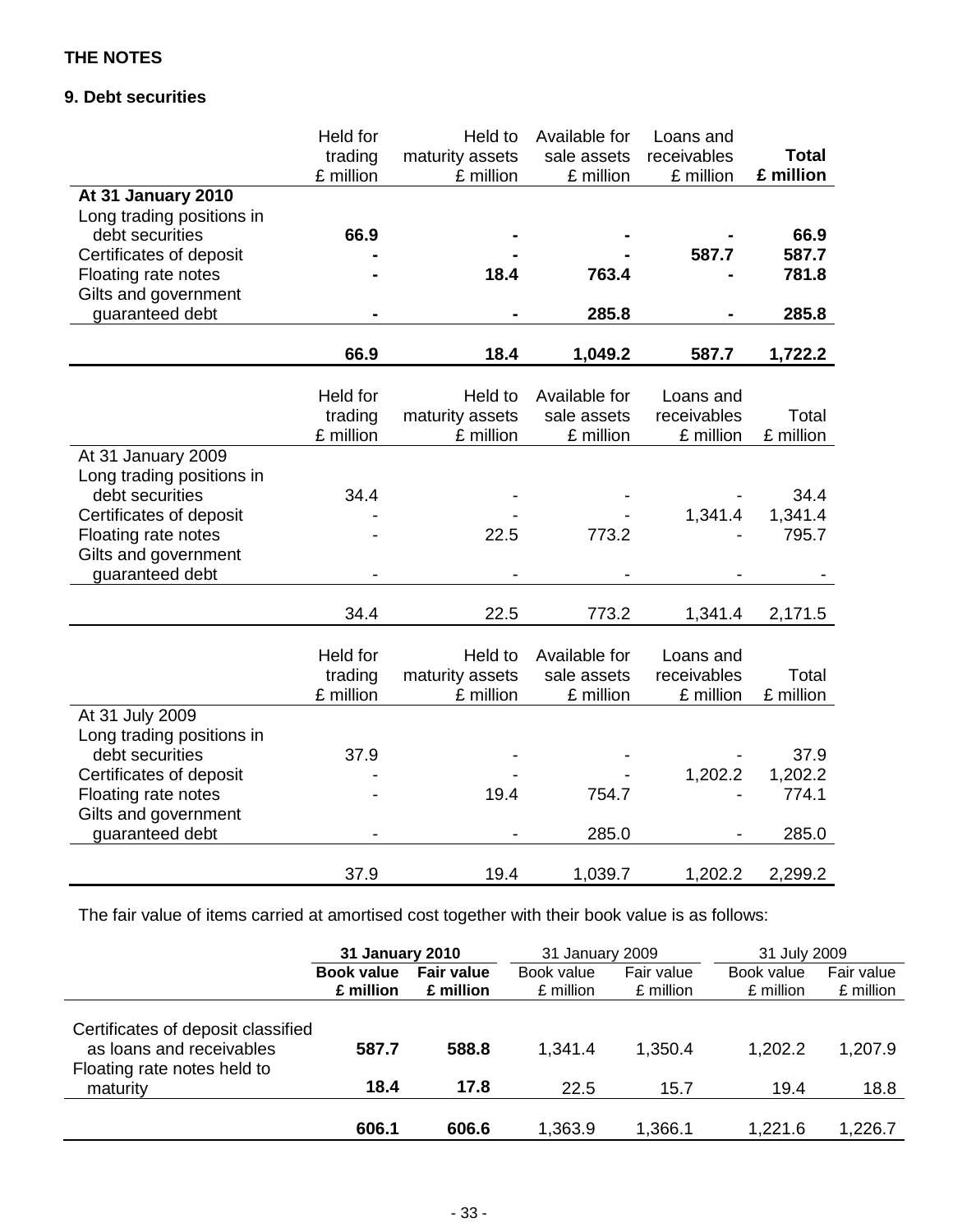### **9. Debt securities** continued

Movements on the book value of gilts and government guaranteed debt and floating rate notes held during the period comprise:

|                                                                                                                                                                            | Gilts and<br>government<br>guaranteed<br>debt | Floating rate notes            |               |                                  |
|----------------------------------------------------------------------------------------------------------------------------------------------------------------------------|-----------------------------------------------|--------------------------------|---------------|----------------------------------|
|                                                                                                                                                                            | Available                                     | Available                      | Held to       |                                  |
|                                                                                                                                                                            | for sale                                      | for sale                       | maturity      | Total                            |
|                                                                                                                                                                            | £ million                                     | £ million                      | £ million     | £ million                        |
| At 1 August 2009<br>Redemptions at maturity<br>Currency translation differences<br>Increase in carrying value of financial<br>instruments classified as available for sale | 285.0<br>0.8                                  | 754.7<br>(24.7)<br>8.5<br>24.9 | 19.4<br>(1.0) | 1,059.1<br>(25.7)<br>8.5<br>25.7 |
| At 31 January 2010                                                                                                                                                         | 285.8                                         | 763.4                          | 18.4          | 1,067.6                          |

In respect of the floating rate notes, both classified as available for sale and held to maturity, £175.4 million (31 January 2009: £33.0 million; 31 July 2009: £141.5 million) were due to mature within one year and £28.1 million (31 January 2009: £28.5 million; 31 July 2009: £25.9 million) have been issued by corporates with the remainder issued by banks and building societies.

### **10. Equity shares**

|                                              | 31 January | 31 January | 31 July   |
|----------------------------------------------|------------|------------|-----------|
|                                              | 2010       | 2009       | 2009      |
|                                              | £ million  | £ million  | £ million |
| Equity shares classified as held for trading | 34.4       | 30.5       | 24.0      |
| Other equity shares                          | 37.8       | 37.3       | 38.0      |
|                                              | 72.2       | 67.8       | 62.0      |

Movements on the book value of other equity shares held during the period comprise:

|                                                | Available for | Valued at  |           |
|------------------------------------------------|---------------|------------|-----------|
|                                                | sale          | fair value | Total     |
|                                                | £ million     | £ million  | £ million |
|                                                |               |            |           |
| At 1 August 2009                               | 25.4          | 12.6       | 38.0      |
| Additions                                      |               | 0.2        | 0.2       |
| <b>Disposals</b>                               |               | (0.6)      | (0.6)     |
| Increase/(decrease) in carrying value of:      |               |            |           |
| Equity shares classified as available for sale | (0.7)         | -          | (0.7)     |
| Listed equity shares held at fair value        |               |            |           |
| Unlisted equity shares held at fair value      |               | 0.9        | 0.9       |
|                                                |               |            |           |
| At 31 January 2010                             | 24.7          | 13.1       | 37.8      |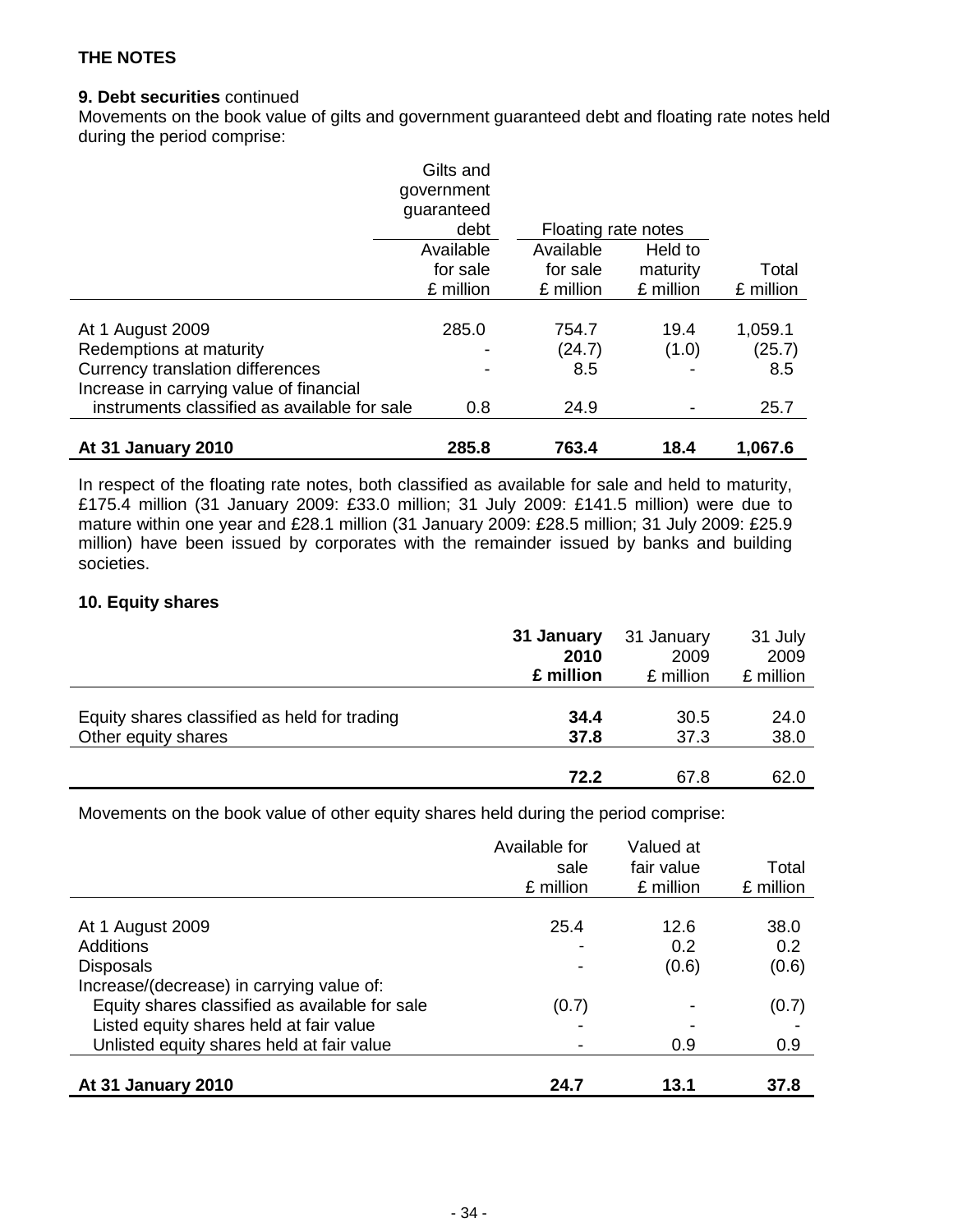# **11. Settlement balances and short positions**

|                                                          | 31 January | 31 January | 31 July   |
|----------------------------------------------------------|------------|------------|-----------|
|                                                          | 2010       | 2009       | 2009      |
|                                                          | £ million  | £ million  | £ million |
| Settlement balances<br>Short positions held for trading: | 526.4      | 479.3      | 505.2     |
| Debt securities                                          | 44.9       | 22.1       | 71.4      |
| Equity shares                                            | 13.3       | 8.4        | 14.1      |
|                                                          | 584.6      | 509.8      | 590.7     |

# **12. Financial liabilities**

| On demand                | or at short<br>notice<br>£ million | Within<br>three<br>months<br>£ million | <b>Between</b><br>three months<br>and one year<br>£ million | <b>Between</b><br>one and<br>two years<br>£ million | <b>Between</b><br>two and<br>five years<br>£ million | After<br>more than<br>five years<br>£ million | Total<br>£ million |
|--------------------------|------------------------------------|----------------------------------------|-------------------------------------------------------------|-----------------------------------------------------|------------------------------------------------------|-----------------------------------------------|--------------------|
| At 31 January 2010       |                                    |                                        |                                                             |                                                     |                                                      |                                               |                    |
| Deposits by banks        | 5.4                                | 28.5                                   | 5.8                                                         |                                                     |                                                      |                                               | 39.7               |
| Deposits by customers    | 814.1                              | 774.2                                  | 593.3                                                       | 628.9                                               | 81.9                                                 |                                               | 2,892.4            |
| Loans and overdrafts     |                                    |                                        |                                                             |                                                     |                                                      |                                               |                    |
| from banks               | 18.3                               | 38.0                                   | 1,012.2                                                     | 50.0                                                | 75.0                                                 |                                               | 1,193.5            |
| Debt securities in issue |                                    |                                        |                                                             |                                                     |                                                      | 21.7                                          | 21.7               |
|                          |                                    |                                        |                                                             |                                                     |                                                      |                                               |                    |
|                          | 837.8                              | 840.7                                  | 1,611.3                                                     | 678.9                                               | 156.9                                                | 21.7                                          | 4,147.3            |
|                          |                                    |                                        |                                                             |                                                     |                                                      |                                               |                    |
|                          | On                                 |                                        |                                                             |                                                     |                                                      |                                               |                    |
|                          | demand                             | Within                                 | <b>Between</b>                                              | <b>Between</b>                                      | <b>Between</b>                                       | After                                         |                    |
|                          | or at short                        | three                                  | three months                                                | one and                                             | two and                                              | more than                                     |                    |
|                          | notice                             | months                                 | and one year                                                | two years                                           | five years                                           | five years                                    | Total              |
|                          | £ million                          | £ million                              | £ million                                                   | £ million                                           | £ million                                            | £ million                                     | £ million          |
| At 31 January 2009       |                                    |                                        |                                                             |                                                     |                                                      |                                               |                    |
| Deposits by banks        | 6.7                                | 19.6                                   | 5.0                                                         | 3.1                                                 |                                                      |                                               | 34.4               |
| Deposits by customers    | 698.1                              | 950.7                                  | 497.4                                                       | 358.5                                               | 38.0                                                 |                                               | 2,542.7            |
| Loans and overdrafts     |                                    |                                        |                                                             |                                                     |                                                      |                                               |                    |
| from banks               | 11.3                               | 120.2                                  | 465.2                                                       | 860.9                                               | 195.0                                                |                                               | 1,652.6            |
| Debt securities in issue |                                    |                                        |                                                             |                                                     |                                                      | 24.0                                          | 24.0               |
|                          |                                    |                                        |                                                             |                                                     |                                                      |                                               |                    |
|                          | 716.1                              | 1,090.5                                | 967.6                                                       | 1,222.5                                             | 233.0                                                | 24.0                                          | 4,253.7            |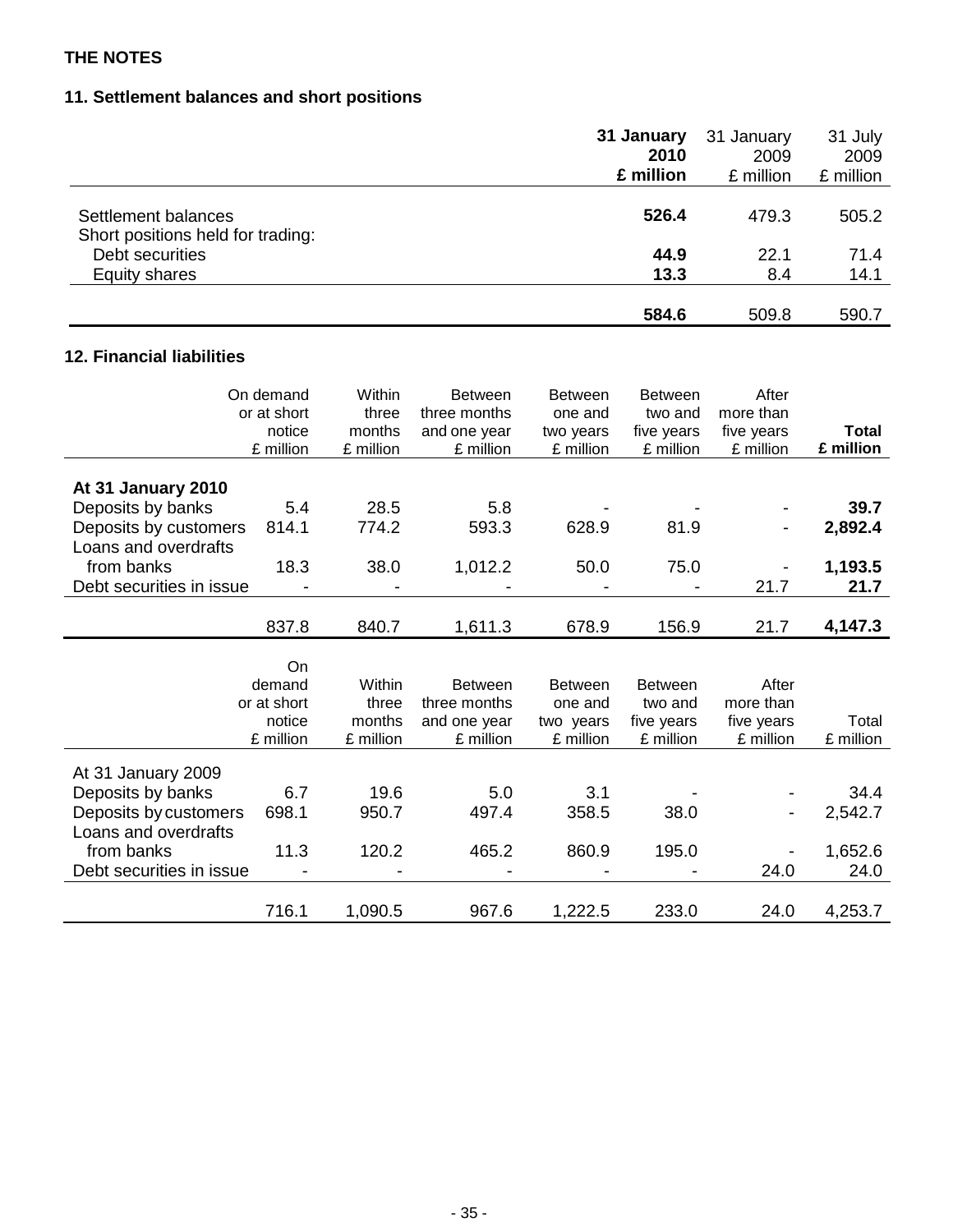### **12. Financial liabilities** continued

|                          | On demand<br>or at short<br>notice<br>£ million | Within<br>three<br>months<br>£ million | <b>Between</b><br>three months<br>and one year<br>£ million | <b>Between</b><br>one and<br>two years<br>£ million | <b>Between</b><br>two and<br>five years<br>£ million | After<br>more than<br>five years<br>£ million | Total<br>£ million |
|--------------------------|-------------------------------------------------|----------------------------------------|-------------------------------------------------------------|-----------------------------------------------------|------------------------------------------------------|-----------------------------------------------|--------------------|
|                          |                                                 |                                        |                                                             |                                                     |                                                      |                                               |                    |
| At 31 July 2009          |                                                 |                                        |                                                             |                                                     |                                                      |                                               |                    |
| Deposits by banks        | 17.2                                            | 19.6                                   | 10.6                                                        | 0.6                                                 |                                                      | -                                             | 48.0               |
| Deposits by customers    | 768.7                                           | 916.6                                  | 345.5                                                       | 814.9                                               | 73.9                                                 | Ξ.                                            | 2,919.6            |
| Loans and overdrafts     |                                                 |                                        |                                                             |                                                     |                                                      |                                               |                    |
| from banks               | 26.6                                            | 0.6                                    | 199.7                                                       | 1,003.6                                             | 110.0                                                |                                               | 1,340.5            |
| Debt securities in issue |                                                 |                                        |                                                             |                                                     |                                                      | 21.4                                          | 21.4               |
|                          |                                                 |                                        |                                                             |                                                     |                                                      |                                               |                    |
|                          | 812.5                                           | 936.8                                  | 555.8                                                       | 1,819.1                                             | 183.9                                                | 21.4                                          | 4,329.5            |

Included in loans and overdrafts from banks is £405.7 million of committed sale and repurchase facilities with a residual maturity of between three months and one year (31 January 2009: £507.6 million, £88.4 million with a residual maturity of less than three months and £419.2 million of between three months and one year; 31 July 2009: £405.1 million with a residual maturity of between one and two years). The debt securities in issue mature on 20 April 2015.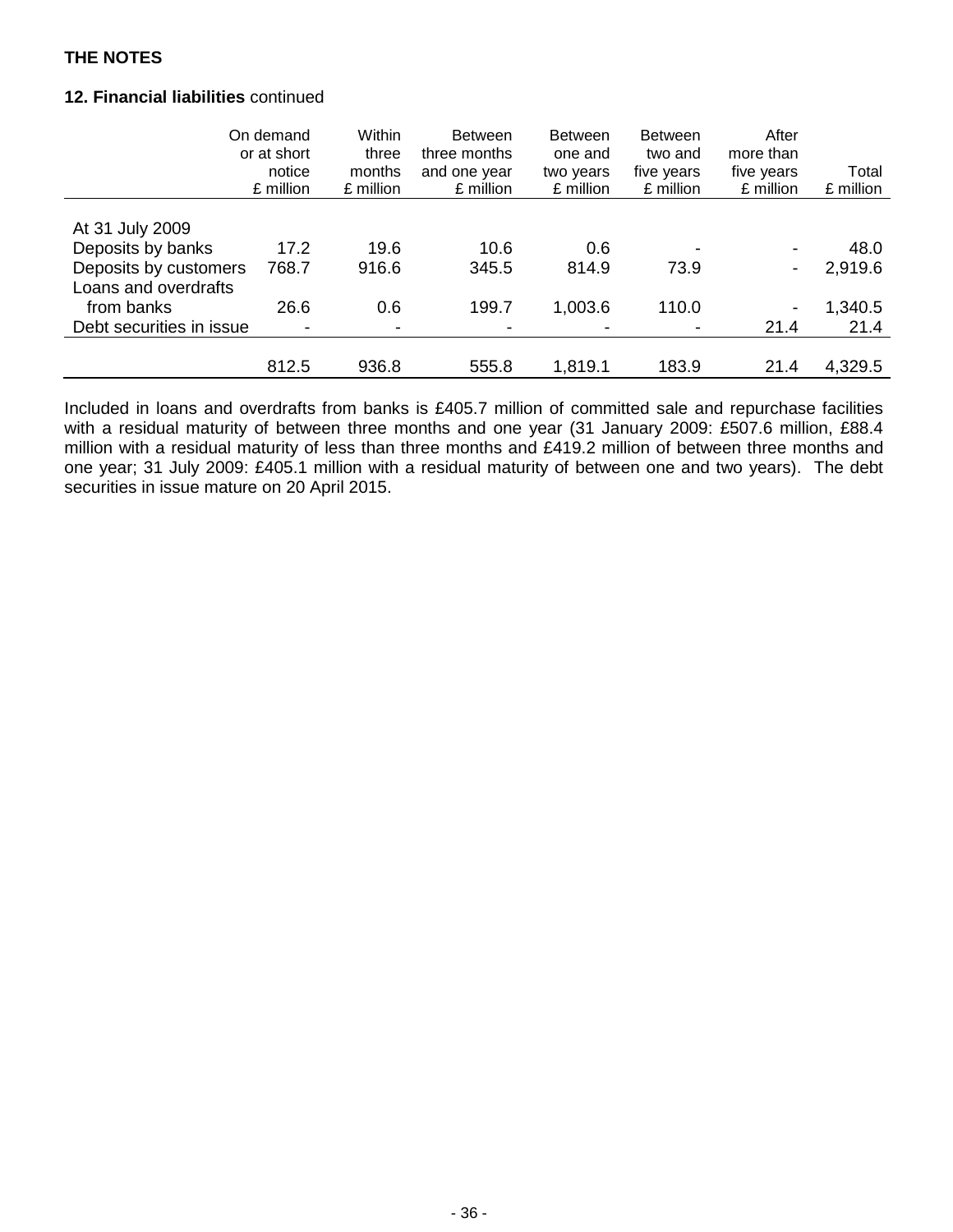### **13. Capital**

The group's individual entities and the group as a whole complied with all of the externally imposed capital requirements to which they are subject for the year ended 31 July 2009 and the period to 31 January 2010. The table below summarises the composition of regulatory capital and Pillar 1 risk weighted assets at those financial period ends.

|                                                       | 31 January<br>2010 | 31 January<br>2009 | 31 July<br>2009 |
|-------------------------------------------------------|--------------------|--------------------|-----------------|
|                                                       | <b>Basel II</b>    | <b>Basel II</b>    | <b>Basel II</b> |
|                                                       | £ million          | £ million          | £ million       |
|                                                       |                    |                    |                 |
| Core tier 1 capital                                   |                    |                    |                 |
| Called up share capital                               | 37.4               | 37.4               | 37.4            |
| Share premium account                                 | 275.7              | 274.5              | 274.5           |
| Retained earnings and other reserves                  | 487.6              | 473.7              | 477.8           |
| Minority interests                                    | 2.3                | 4.7                | 4.3             |
| Deductions from core tier 1 capital                   |                    |                    |                 |
| Intangible assets                                     | (112.2)            | (146.2)            | (107.6)         |
| Goodwill in associates                                | (50.7)             | (56.3)             | (49.0)          |
| Investment in own shares                              | (44.1)             | (54.1)             | (50.9)          |
| Unrealised losses on available for sale equity shares | (5.3)              | (2.4)              | (4.6)           |
| Core tier 1 capital after deductions                  | 590.7              | 531.3              | 581.9           |
| <b>Tier 2 capital</b>                                 |                    |                    |                 |
| Subordinated debt                                     | 75.0               | 75.0               | 75.0            |
| Collective impairment allowances                      |                    | 0.8                |                 |
| <b>Tier 2 capital</b>                                 | 75.0               | 75.8               | 75.0            |
| Deductions from total of tier 1 and tier 2 capital    |                    |                    |                 |
| Participation in a non-financial undertaking          | (4.0)              | (2.7)              | (4.8)           |
| Other regulatory adjustments                          | (0.2)              | (5.9)              | (0.5)           |
|                                                       |                    |                    |                 |
| <b>Total regulatory capital</b>                       | 661.5              | 598.5              | 651.6           |
|                                                       |                    |                    |                 |
| <b>Risk weighted assets (notional)</b>                |                    |                    |                 |
| Credit and counterparty risk                          | 2,965.8            | 2,760.6            | 2,840.2         |
| Operational risk*                                     | 993.8              | 1,099.9            | 993.8           |
| Market risk*                                          | 119.8              | 128.5              | 102.8           |
|                                                       |                    |                    |                 |
|                                                       | 4,079.4            | 3,989.0            | 3,936.8         |
|                                                       |                    |                    |                 |
|                                                       | %                  | $\%$               | $\%$            |
| Core tier 1 capital ratio                             | 14.5               | 13.3               | 14.8            |
| Total capital ratio                                   | 16.2               | 15.0               | 16.6            |
|                                                       |                    |                    |                 |

\*Operational and market risk include a notional adjustment at 8% in order to determine notional risk weighted assets.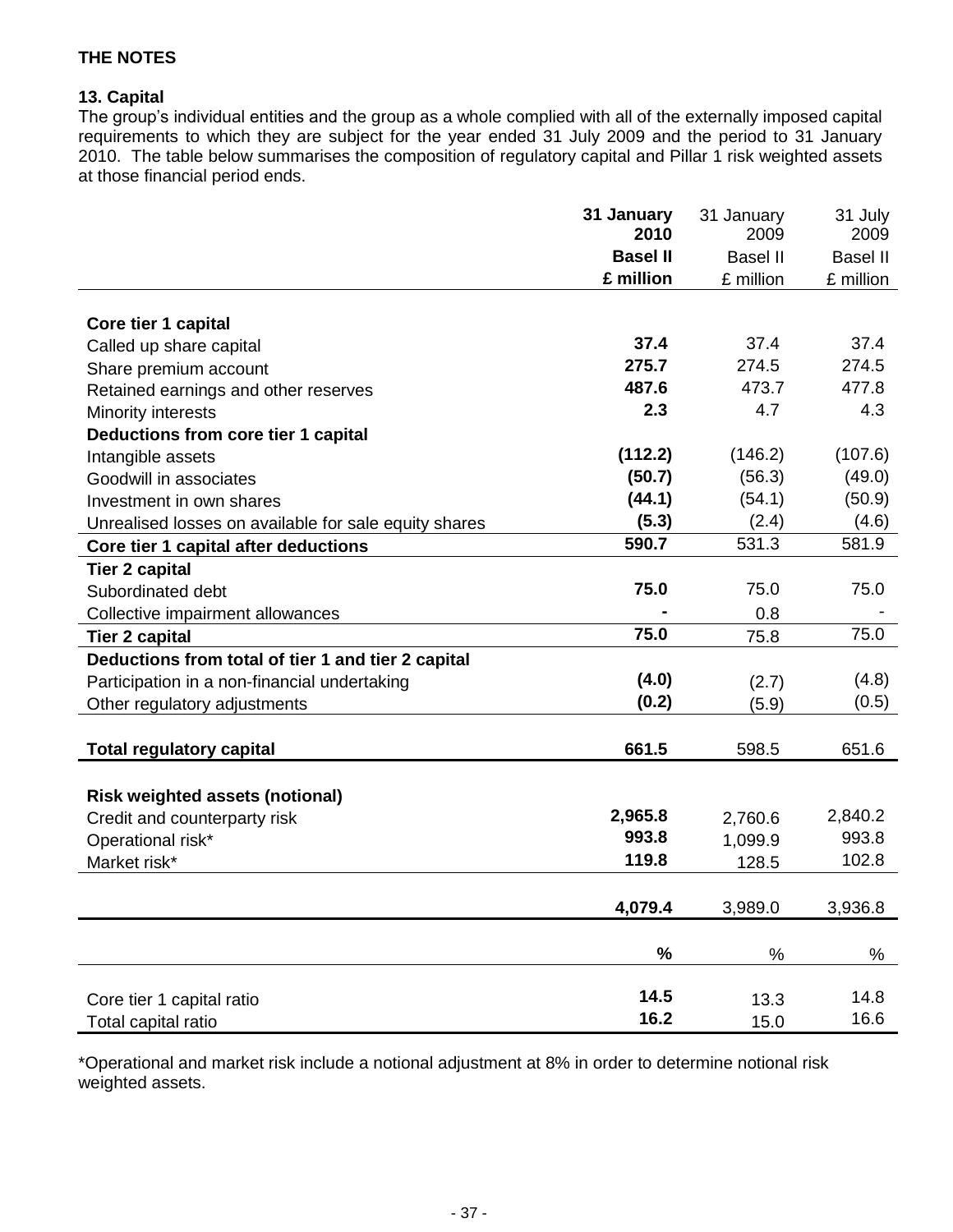### **14. Contingent liabilities**

### Financial Services Compensation Scheme

As disclosed in note 28 of the Annual Report 2009, the group is exposed to the Financial Services Compensation Scheme ("FSCS") which provides compensation to customers of financial institutions in the event that an institution is unable, or is likely to be unable, to pay claims against it. In order to meet its obligations to the depositors of a number of failed institutions the FSCS has borrowed amounts from HM Treasury on an interest only basis. While it is anticipated that these borrowings will be repaid wholly or substantially from the realisation of the assets of the failed institutions, the FSCS will recoup any shortfalls from additional levies to FSCS participants. No further information has become available since the Annual Report 2009 and so at the date of this Interim Report it is not possible to estimate with any certainty the amount or timing of any such additional levies the group may be required to pay in respect of failed institutions. The group has accrued for its share of levies that will be raised by the FSCS, including the interest on the loan from HM Treasury, in respect of the levy years to 31 March 2011.

### **15. Related party transactions**

Related party transactions, including salary and benefits provided to directors and key management, were not material to the financial position or performance of the group during the period. There were no changes to the type and nature of the related party transactions disclosed in the Annual Report 2009 that could have a material effect on the financial position and performance of the group in the six months to 31 January 2010.

### **16. Acquisitions**

On 4 January 2010 the group acquired the invoice financing loan business of GMAC Commercial Finance Limited (UK) for a premium to net book value of up to £4.0 million in cash. The loan book acquired of £93.8 million is not regarded as material in the context of the group's financial statements and therefore the information that would be required for material acquisitions by IFRS 3 "Business Combinations" has not been disclosed.

### **17. Post balance sheet event**

The group issued £200 million of 6.5% senior unsecured fixed rate notes in February 2010 due to mature February 2017.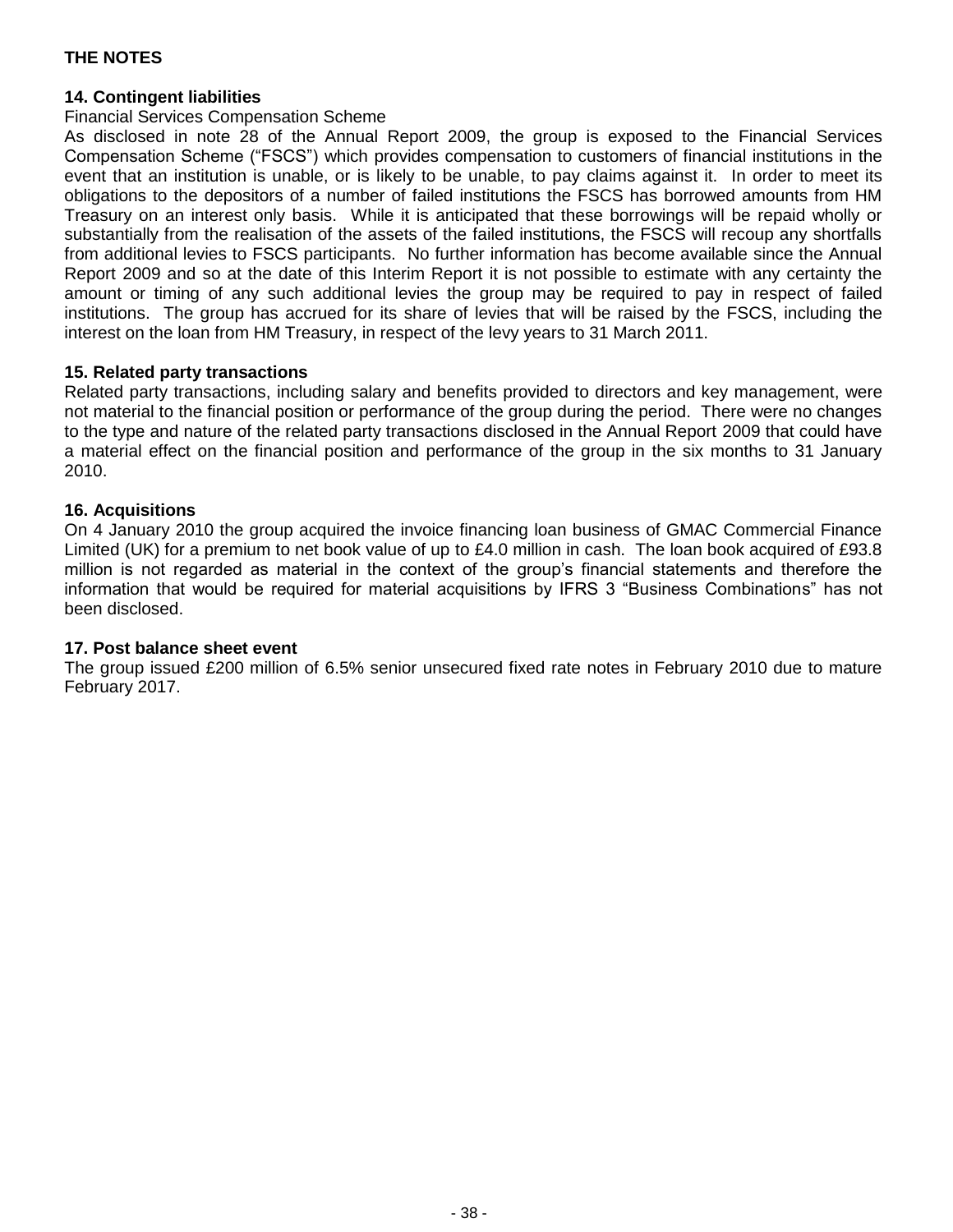# **18. Consolidated cash flow statement reconciliation**

|                                                                                                                                                                                                                                                                                                | Six months ended<br>31 January                    |                                      | Year ended<br>31 July                             |  |
|------------------------------------------------------------------------------------------------------------------------------------------------------------------------------------------------------------------------------------------------------------------------------------------------|---------------------------------------------------|--------------------------------------|---------------------------------------------------|--|
|                                                                                                                                                                                                                                                                                                | 2010<br>£ million                                 | 2009<br>£ million                    | 2009<br>£ million                                 |  |
| (a) Reconciliation of operating profit before tax to net cash<br>inflow from operating activities                                                                                                                                                                                              |                                                   |                                      |                                                   |  |
| Operating profit on ordinary activities before tax<br>Tax paid<br>(Increase)/decrease in:                                                                                                                                                                                                      | 62.3<br>(12.2)                                    | 38.5<br>(10.6)                       | 98.3<br>(21.0)                                    |  |
| Interest receivable and prepaid expenses<br>Net settlement balances and trading positions<br>Net money broker loans against stock advanced                                                                                                                                                     | 22.6<br>(133.0)<br>160.8                          | (10.3)<br>(19.1)<br>26.7             | (20.8)<br>80.2<br>(118.5)                         |  |
| Increase/(decrease) in:<br>Interest payable and accrued expenses<br>Depreciation, amortisation and impairment losses on goodwill                                                                                                                                                               | (38.5)<br>7.5                                     | (17.8)<br>26.7                       | 8.3<br>35.1                                       |  |
| Net cash inflow from trading activities                                                                                                                                                                                                                                                        | 69.5                                              | 34.1                                 | 61.6                                              |  |
| (Increase)/decrease in:<br>Loans and advances to banks not repayable on demand<br>Loans and advances to customers<br>Floating rate notes held to maturity<br>Floating rate notes classified as available for sale<br>Debt securities held for liquidity<br>Other assets less other liabilities | (0.2)<br>(119.0)<br>1.0<br>(8.7)<br>(0.8)<br>18.6 | 0.2<br>8.5<br>0.9<br>(58.8)          | (1.9)<br>(38.9)<br>4.0<br>(3.4)<br>(285.0)<br>5.0 |  |
| Increase/(decrease) in:<br>Deposits by banks<br>Deposits by customers<br>Loans and overdrafts from banks<br>Non-recourse borrowings<br>Debt securities in issue                                                                                                                                | (8.3)<br>(27.2)<br>(147.0)                        | (263.8)<br>(99.0)<br>581.7<br>(39.0) | (250.2)<br>277.9<br>227.1<br>(165.0)              |  |
| Net cash (outflow)/inflow from operating activities                                                                                                                                                                                                                                            | (222.1)                                           | 164.8                                | (168.8)                                           |  |
| (b) Analysis of net cash outflow in respect of the purchase of<br>subsidiaries and associates                                                                                                                                                                                                  |                                                   |                                      |                                                   |  |
| Cash consideration in respect of current year purchases<br>Loan stock redemptions and deferred consideration paid in                                                                                                                                                                           |                                                   | (16.8)                               | (17.9)                                            |  |
| respect of prior year purchases<br>Net movement in cash balances                                                                                                                                                                                                                               | (0.5)                                             | (2.0)<br>0.3                         | (2.1)<br>0.3                                      |  |
|                                                                                                                                                                                                                                                                                                | (0.5)                                             | (18.5)                               | (19.7)                                            |  |
| (c) Analysis of net cash inflow in respect of the sale of                                                                                                                                                                                                                                      |                                                   |                                      |                                                   |  |
| subsidiaries<br>Cash consideration received<br>Cash and cash equivalents disposed of                                                                                                                                                                                                           |                                                   |                                      | 75.3<br>(24.2)                                    |  |
|                                                                                                                                                                                                                                                                                                |                                                   |                                      | 51.1                                              |  |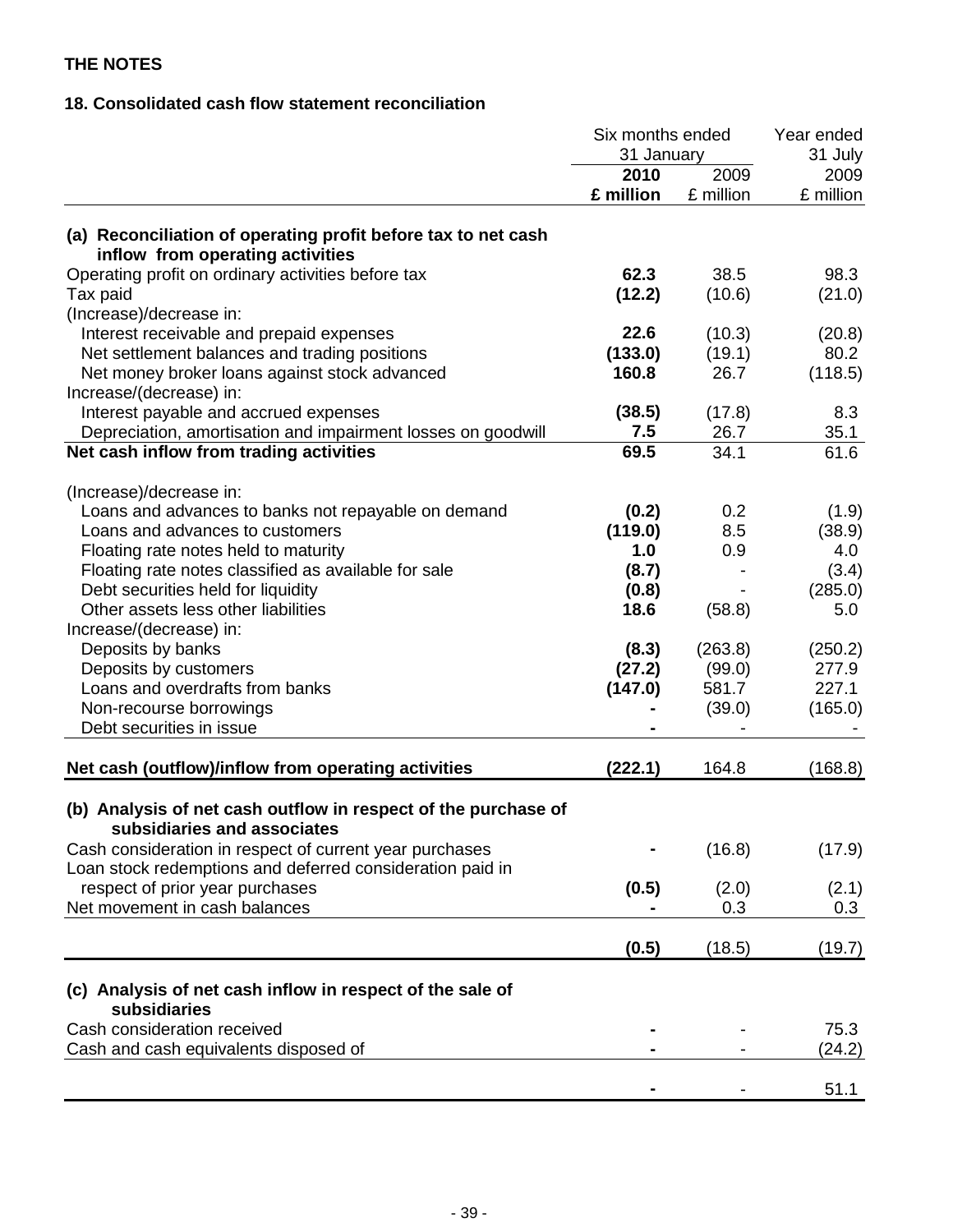### **18. Consolidated cash flow statement reconciliation** continued

|                                                                  | Six months ended<br>31 January |                   | Year ended<br>31 July |
|------------------------------------------------------------------|--------------------------------|-------------------|-----------------------|
|                                                                  | 2010<br>£ million              | 2009<br>£ million | 2009<br>£ million     |
|                                                                  |                                |                   |                       |
| Share capital (including premium) and subordinated loan capital: |                                |                   |                       |
| Opening balance                                                  | 386.9                          | 386.4             | 386.4                 |
| Issue of ordinary share capital                                  | 1.2                            | 0.5               | 0.5                   |
| <b>Closing balance</b>                                           | 388.1                          | 386.9             | 386.9                 |
| (e) Analysis of cash and cash equivalents                        |                                |                   |                       |
| Cash and balances at central banks                               | 196.5                          | 1.7               | 1.7                   |
| Loans and advances to banks repayable on demand                  | 244.9                          | 344.7             | 194.4                 |
| Certificates of deposit                                          | 587.7                          | 1,341.4           | 1,202.2               |
|                                                                  | 1,029.1                        | 1,687.8           | 1,398.3               |

Cash and cash equivalents comprise balances which have an original maturity of three months or less, together with highly liquid investments. The portfolio of floating rate notes classified as available for sale were reclassified during the prior period for cash flow presentation purposes since the majority of the portfolio had been hedged as collateral for sale and repurchase agreements and the market for those instruments was no longer regarded as highly liquid due to the prevailing economic environment.